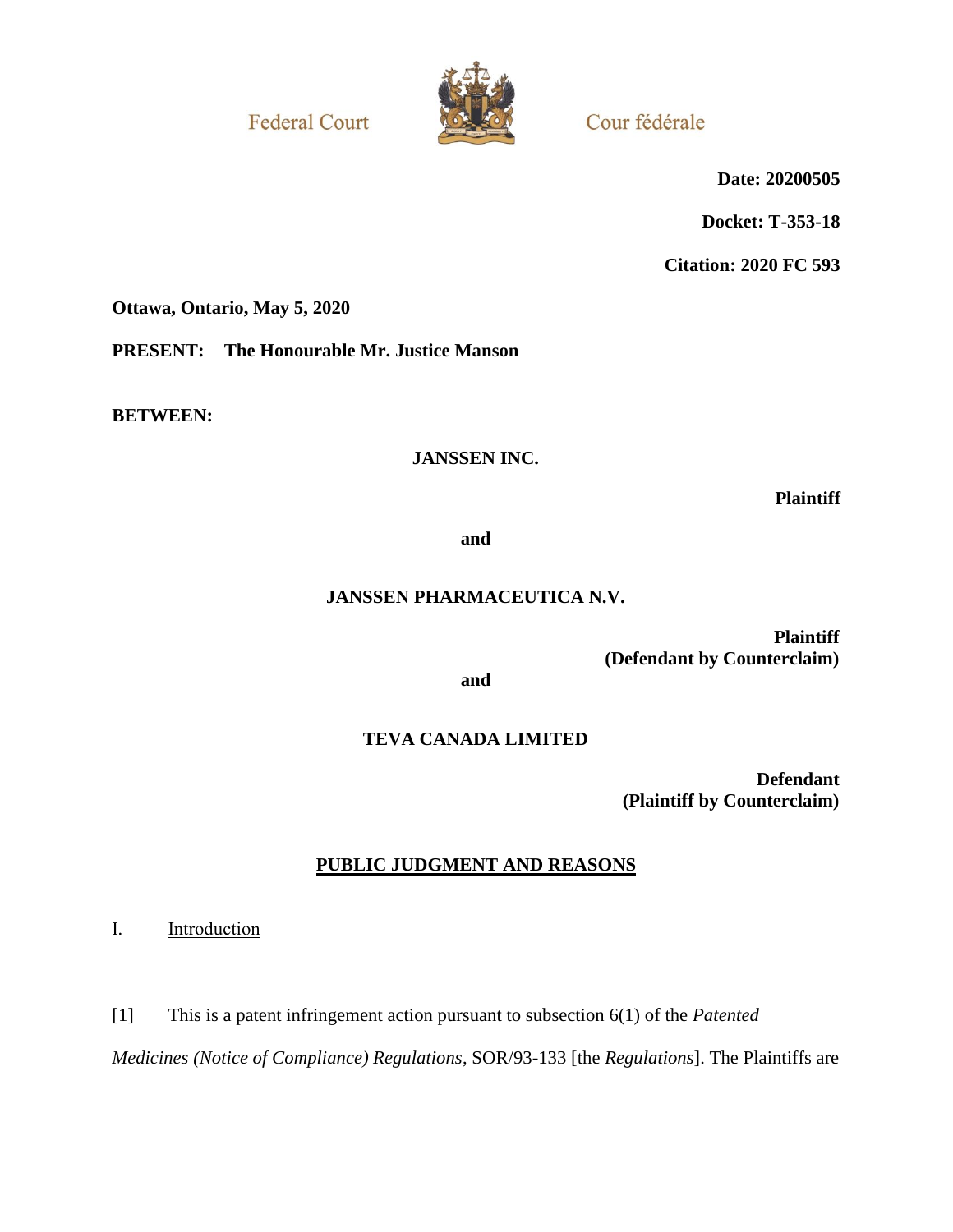Janssen Inc, a corporation headquartered in Toronto, and Janssen Pharmaceutica NV, a corporation headquartered in Belgium [collectively Janssen].

[2] Janssen Inc is a "first person" as defined in the *Regulations*, and Janssen Pharmaceutica NV is a party to this action pursuant to subsection 6(2) of the *Regulations* as the registered owner of Canadian Patent No. 2,655,335 [the 335 Patent]. Janssen Inc is authorized by Janssen Pharmaceutica NV to sell INVEGA SUSTENNA® (paliperidone palmitate) in Canada.

[3] The Defendant, Teva Canada Ltd [Teva] is a generic pharmaceutical company headquartered in Toronto. Teva filed an Abbreviated New Drug Submission [ANDS] with Health Canada, seeking approval to sell its own paliperidone palmitate product in Canada. On January 9, 2018, Teva served Janssen with a Notice of Allegation pursuant to the *Regulations*, prompting the commencement of this action.

II. Background

## A. *Technical Background*

(1) Schizophrenia and Related Disorders

[4] Schizophrenia is a debilitating, lifelong disease estimated to afflict over 300,000 Canadians. Symptom onset typically manifests as a psychotic breakdown, and often occurs when the afflicted individual is in their early to mid-twenties.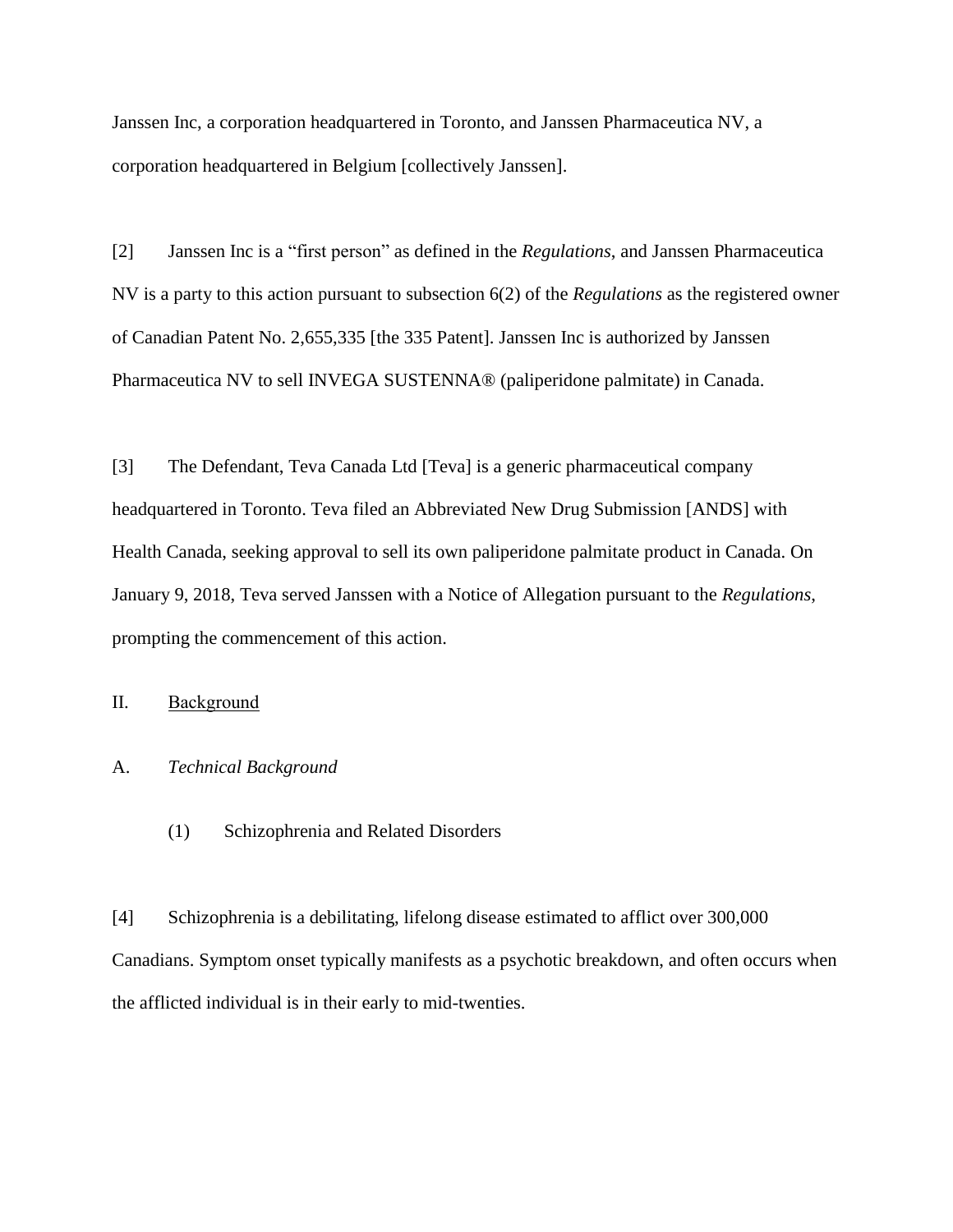[5] Schizophrenia is characterized by "positive" symptoms such as hallucinations, delusions, and disorganized behaviour, and "negative" symptoms such as apathy, lack of motivation, and social withdrawal. Diagnosis takes place once symptoms persist for at least six months after onset, and must include the presence of at least two characteristic symptoms for a significant portion of time during a one month period.

[6] Schizophreniform disorder requires the presence of characteristic symptoms for at least one month, but less than six months. Schizoaffective disorder requires similar diagnostic criteria to schizophrenia, with an additional mood element such as major depressive episodes, manic episodes, or both. Unless otherwise indicated, references to "schizophrenia" in these reasons should be understood to mean schizophrenia, schizophreniform disorder, and schizoaffective disorder.

[7] The underlying mechanism causing schizophrenia symptoms is abnormal dopamine functioning in certain parts of the brain. Since the 1970's, researchers have been aware that effective antipsychotic medications act by blocking dopamine at the D2 receptor.

(2) Treatment of Schizophrenia

[8] Antipsychotic drugs are the cornerstone of schizophrenia treatment and management. They can be broken down into two classes: (1) typical (first generation) antipsychotics; and (2) atypical (second generation) antipsychotics.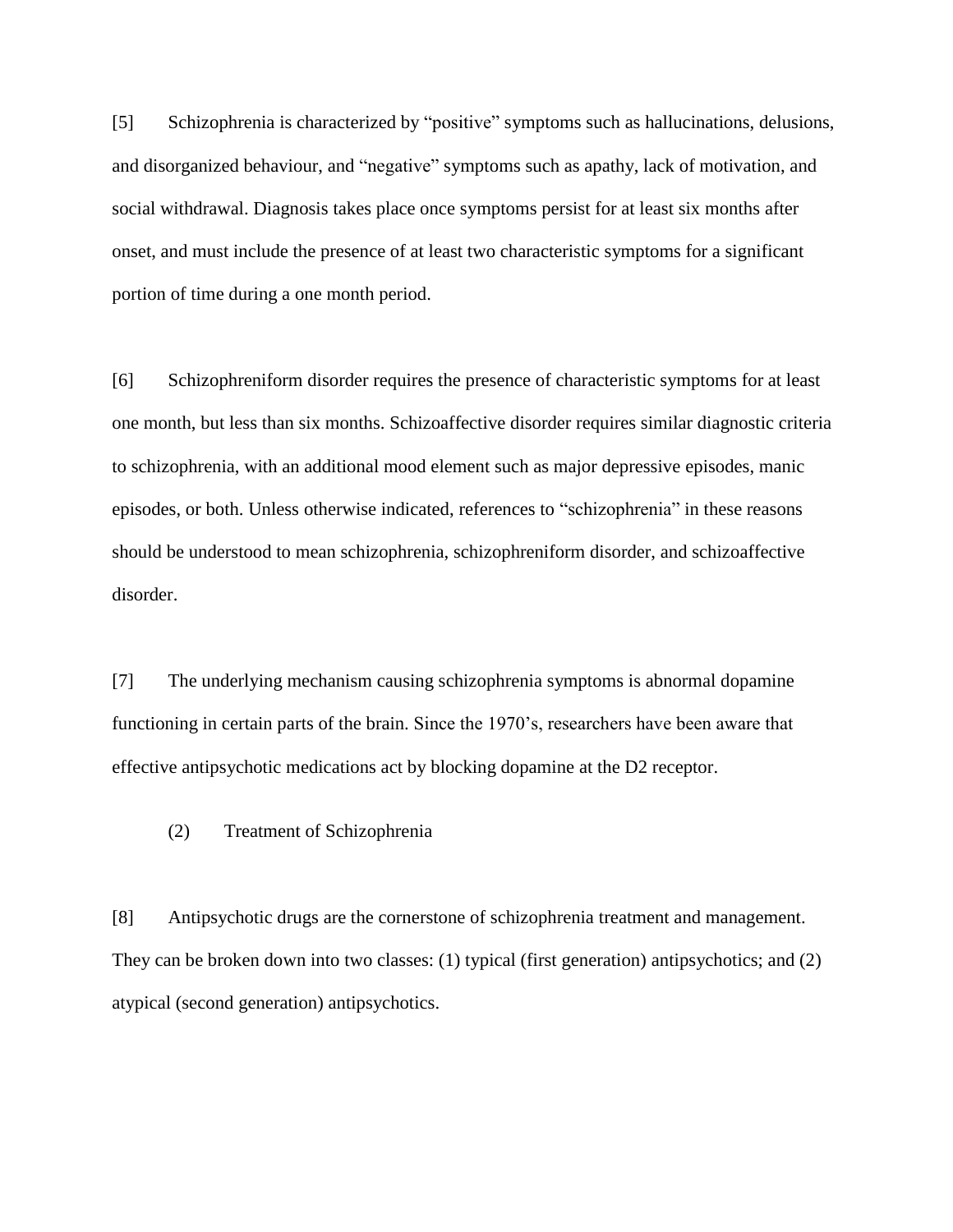[9] Typical antipsychotics block D2 receptors in the brain, and work well against positive symptoms of schizophrenia. However, they are also associated with high incidence of severe adverse side effects called extrapyramidal symptoms, typically involving motor control symptoms such as muscle spasms, muscle rigidity, restlessness, and jerky movements.

[10] Atypical antipsychotics entered the market in the 1990s, and act on both dopamine and serotonin receptors. Atypical antipsychotics have a far lower propensity to cause extrapyramidal symptoms.

[11] Because schizophrenia is incurable and requires life long management with antipsychotic medications, adherence to a treatment regimen is critical. Many schizophrenia patients take oral antipsychotics and are responsible for administering their own medication. A leading cause of relapse is non-adherence, where patients do not take their antipsychotic medication as prescribed, or at all. Rates of non-adherence amongst individuals with schizophrenia are very high.

[12] One strategy to ensure treatment adherence is the use of long acting formulations of antipsychotics. One type of long acting formulation is intramuscular injections of antipsychotic drugs, known as "depot formulations" or "long acting injectables". Once injected, the drug releases from the injection site slowly, providing the patient with a prolonged dose of the drug.

B. *The 335 Patent*

[13] The 335 Patent is titled "Prolonged-Release Injectable Suspensions of Paliperidone Palmitate and Dosage Forms and Delivery Systems Incorporating Same."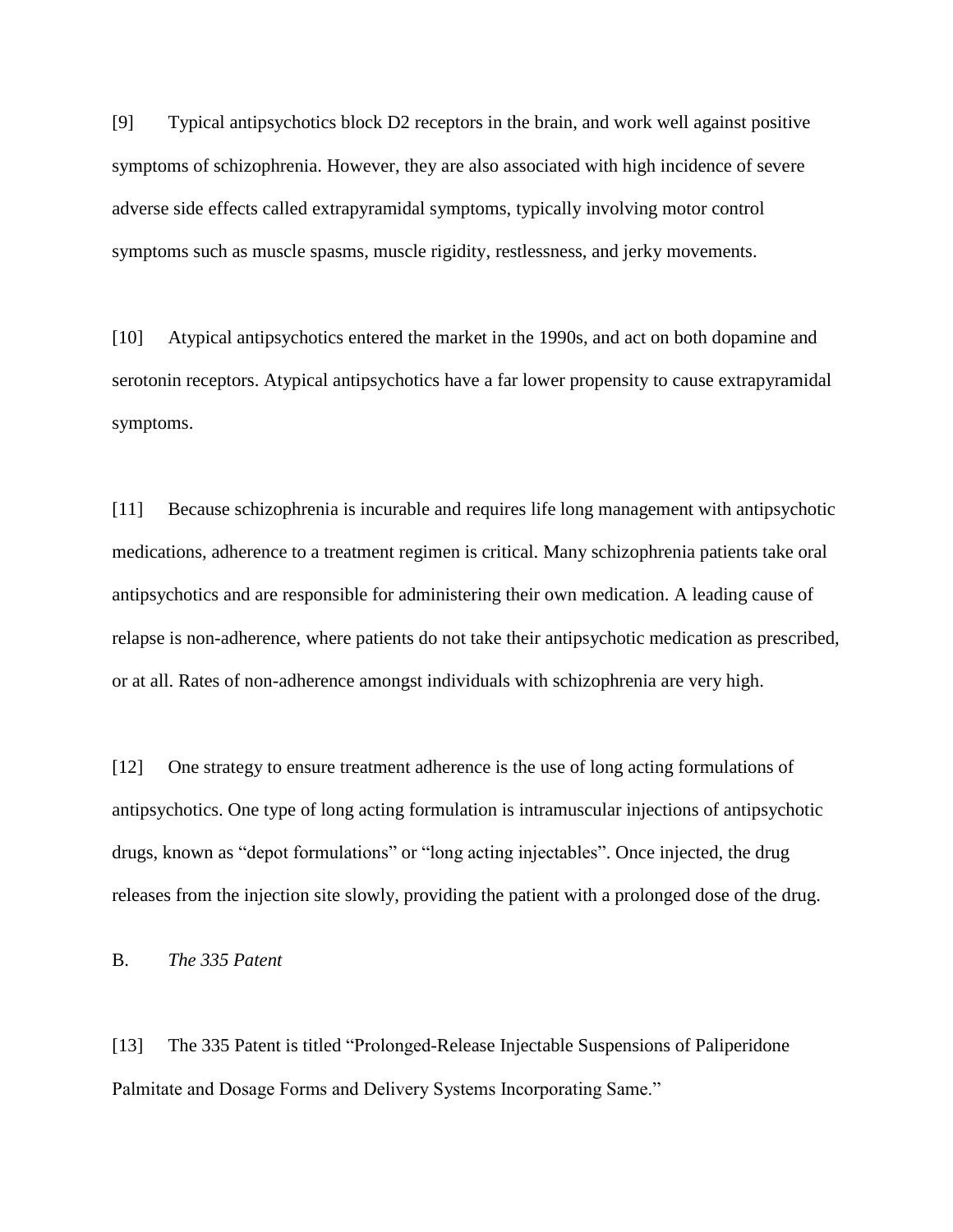[14] The 335 Patent issued from an application filed in Canada on December 17, 2008, claiming priority from United States Patent Application No. 61/014,918, filed on December 19, 2007. The 335 Patent was laid open on June 19, 2009, issued on September 6, 2016, and has not expired. It contains 63 claims, and Janssen alleges infringement of claims 1 to 48 [the Asserted Claims].

[15] The invention relates to dosing regimens for long acting injectable paliperidone palmitate formulations for treatment of schizophrenia. The goal of the invention was to develop a dosing regimen that ensures an optimum plasma concentration-time profile for treating patients with paliperidone. The inventors targeted a plasma concentration exposure range of 7.5 to 40 ng/mL of paliperidone after injection, to ensure efficacy and minimize adverse side effects.

[16] In order to rapidly achieve therapeutic blood plasma concentrations, the patent teaches a "loading dose" regimen comprising doses of paliperidone palmitate administered on day 1 and day 8 in the deltoid muscle, followed by a "maintenance dose" regimen comprising doses of paliperidone palmitate administered monthly thereafter, in either the deltoid or gluteal muscle.

[17] The dosing regimen incorporates "dosing windows" of  $\pm 2$  days for the second loading dose, and  $\pm$  7 days for the monthly maintenance doses. The dosing windows build flexibility into the regimen without impacting therapeutic effect.

[18] The Asserted Claims of the 335 Patent break down into three sets:

i. claims 1 to 16 relate to prefilled syringes adapted for administration according to the claimed dosing regimens;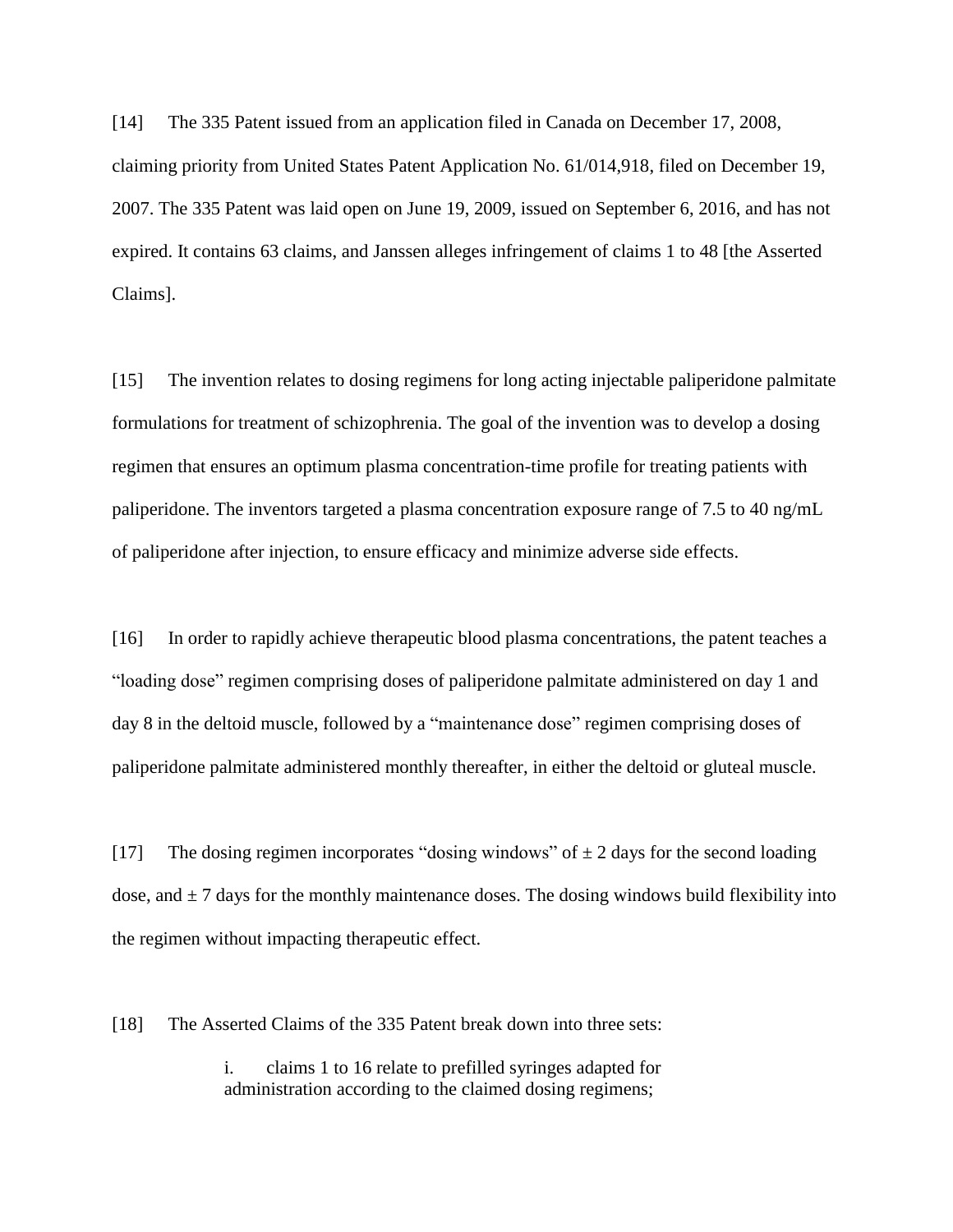ii. claims 17 to 32 relate to a use of a "dosage form" according to the claimed dosing regimens; and

iii. claims 33 to 48 relate to use of paliperidone as paliperidone palmitate in the manufacture/preparation of a "medicament" adapted for administration according to the claimed dosing regimen.

[19] The claimed dosing regimen for non-renally impaired psychiatric patients in need of treatment for schizophrenia, as defined in claims 1, 17, and 33 consists of:

> i. A first loading dose of 150 mg-eq of paliperidone palmitate administered into the deltoid muscle on day 1 of treatment;

ii. A second loading dose of 100 mg-eq of paliperidone palmitate administered into the deltoid on day  $8 \pm 2$  days;

iii. Maintenance doses of 75 mg-eq of paliperidone palmitate administered into the deltoid or gluteal muscle monthly  $\pm$  7 days after the second injection.

[20] The claimed dosing regimen for renally impaired patients, as defined in claims 2, 18, and 34, follows the same dosing schedule, dosing windows, and injection sites, with loading doses of 100 and 75 mg-eq, and maintenance doses of 50 mg-eq.

C. *The Invention Story*

[21] Janssen started working on a long acting injectable paliperidone formulation in the early 1990s, forming a global research team to support its development. Around 2003, this team was labelled the Paliperidone Palmitate Compound Development Team [PP CDT].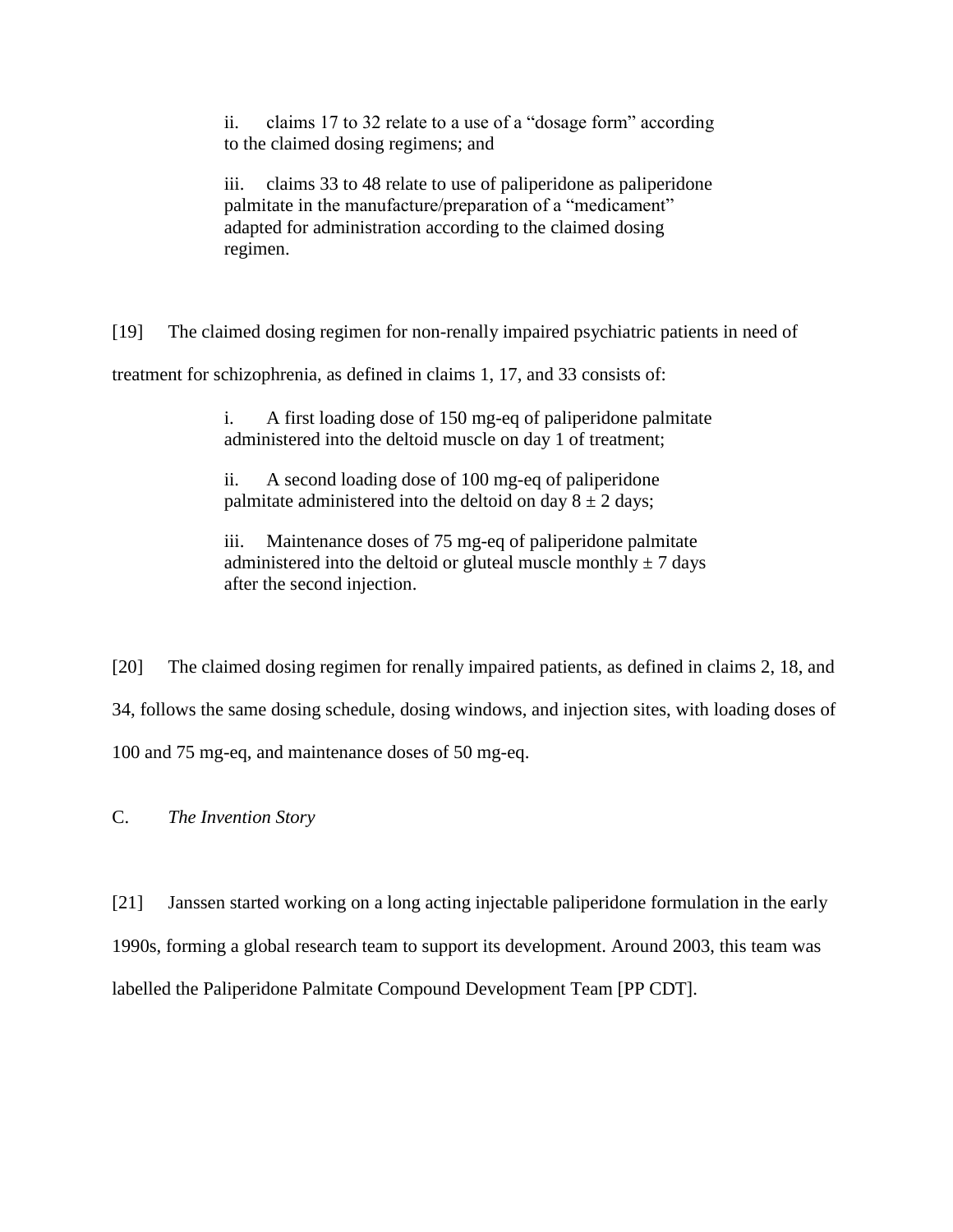[22] The primary goals of the PP CDT were to optimize the formulation of the paliperidone palmitate injection for monthly delivery, evaluate the safety and efficacy of paliperidone palmitate for the treatment of schizophrenia and other disorders, and to develop dosing regimens for the drug that would achieve regulatory approval.

[23] Dr. An Vermeulen, a pharmacometrician at Janssen, was actively involved in developing the dosage regimen for paliperidone palmitate. Initial multi-dose studies conducted at Janssen indicated that with once monthly injections, patients would only reach steady-state plasma concentrations of paliperidone after 4-5 months. In 1999, Dr. Vermeulen designed BEL-7, a phase 1 study comparing two different loading dose regimens: (1) administering a double dose on day 1 with monthly dosing thereafter; and (2) administering the same dose on days 1 and 8 with monthly dosing thereafter. All doses were administered in the gluteal. BEL-7 showed that the second loading dose regimen with fixed doses on days 1 and 8, and monthly thereafter, resulted in steady state plasma concentrations within the first month.

[24] Following phase 1 clinical trials, Dr. Vermeulen developed a population pharmacokinetic [popPK] model to assist in making informed dosing decisions and support dosing regimen selections. Based on the results of BEL-7 and Dr. Vermeulen's modeling, Janssen moved forward with a phase 2 study—SCH-201—in 2003, testing fixed doses of 50 and 100 mg-eq on days 1, 8, and monthly thereafter. Based on the success of SCH-201, Janssen designed two phase 3 studies, PSY-3003 and PSY-3004, to investigate fixed doses of 25, 50, 100, and 150 mg-eq administered on days 1, 8, and monthly thereafter into the gluteal. These studies were conducted from December 2004 to March 2006, and June 2005 to June 2006, respectively.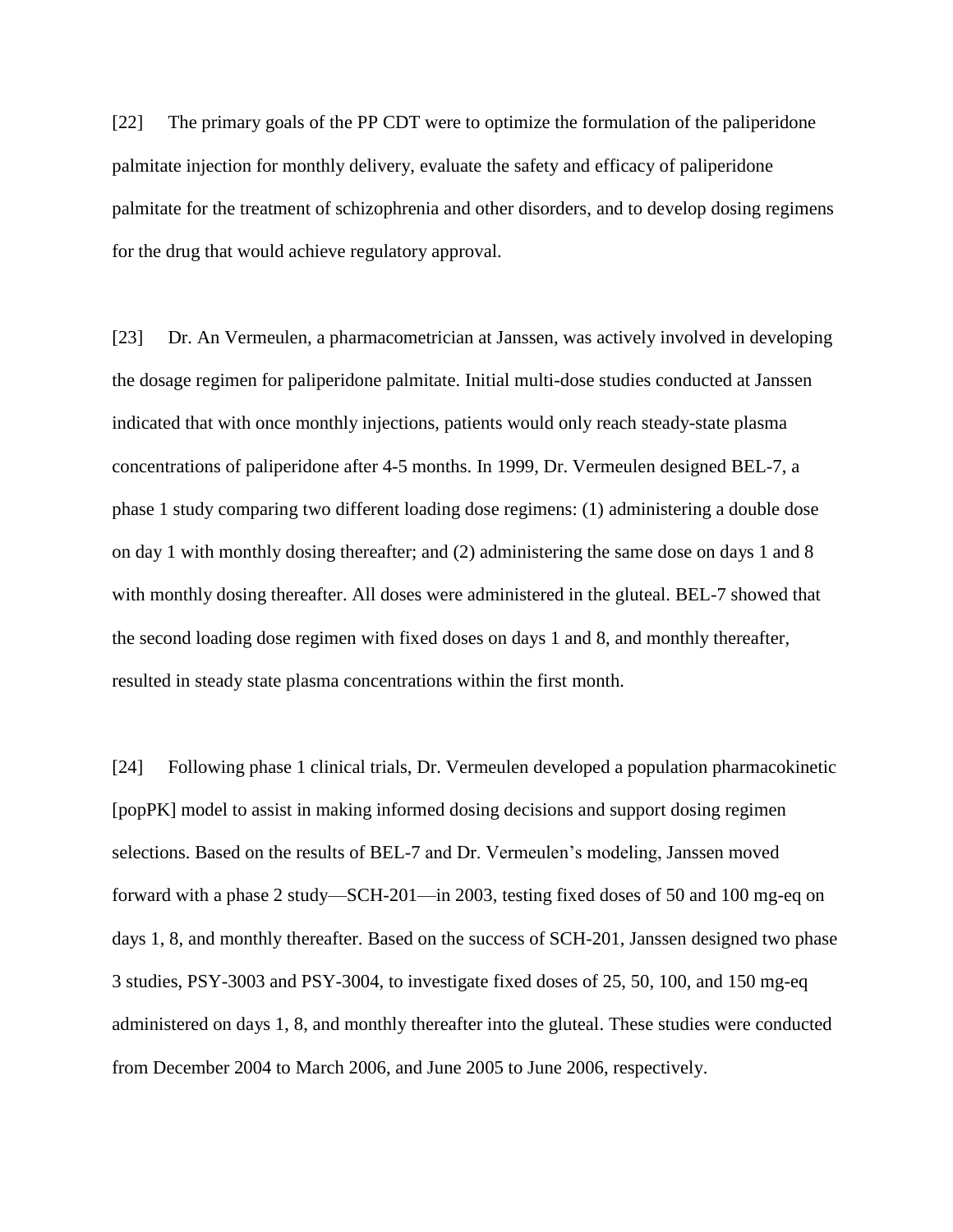[25] In April 2006, Dr. Srihari Gopal joined Janssen as a Project Physician on the Clinical Team subgroup of the PP CDT. He was assigned responsibility for ongoing paliperidone palmitate phase 3 clinical trials. At this time, PSY-3003 and PSY-3004 were either complete or nearing completion. The results of these studies were unexpectedly disappointing, and led to the creation of a special task force, including Drs. Vermeulen and Gopal, to troubleshoot problems identified following the phase 3 studies and propose improvements to the dosing regimen.

[26] To assist in revising the dosing regimen, Dr. Vermeulen developed a new popPK model using clinical data from over 1200 patients. She used this model to evaluate different dosing regimens by simulating the plasma concentrations of a virtual but representative patient population.

[27] The task force eventually identified a "treatment by country" interaction in patients from the United States that was determined to be the result of high body mass index. The task force then focused on adjusting the dose regimen for future trials to overcome the issue.

[28] In 2006, Dr. Vermuelen moved to a new position within Janssen. Dr. Mahesh Samtani took over her role on the PP CDT in February 2007. He was tasked with developing a new popPK model for Janssen's long acting injectable paliperidone palmitate formulation.

[29] Dr. Samtani used Dr. Vermeulen's model as a starting point, and built a new model using data from over 1400 patients, comprising 15,000 samples from phase 1, 2, and 3 studies. His model took into account a wide range of covariates and paliperidone palmitate's complex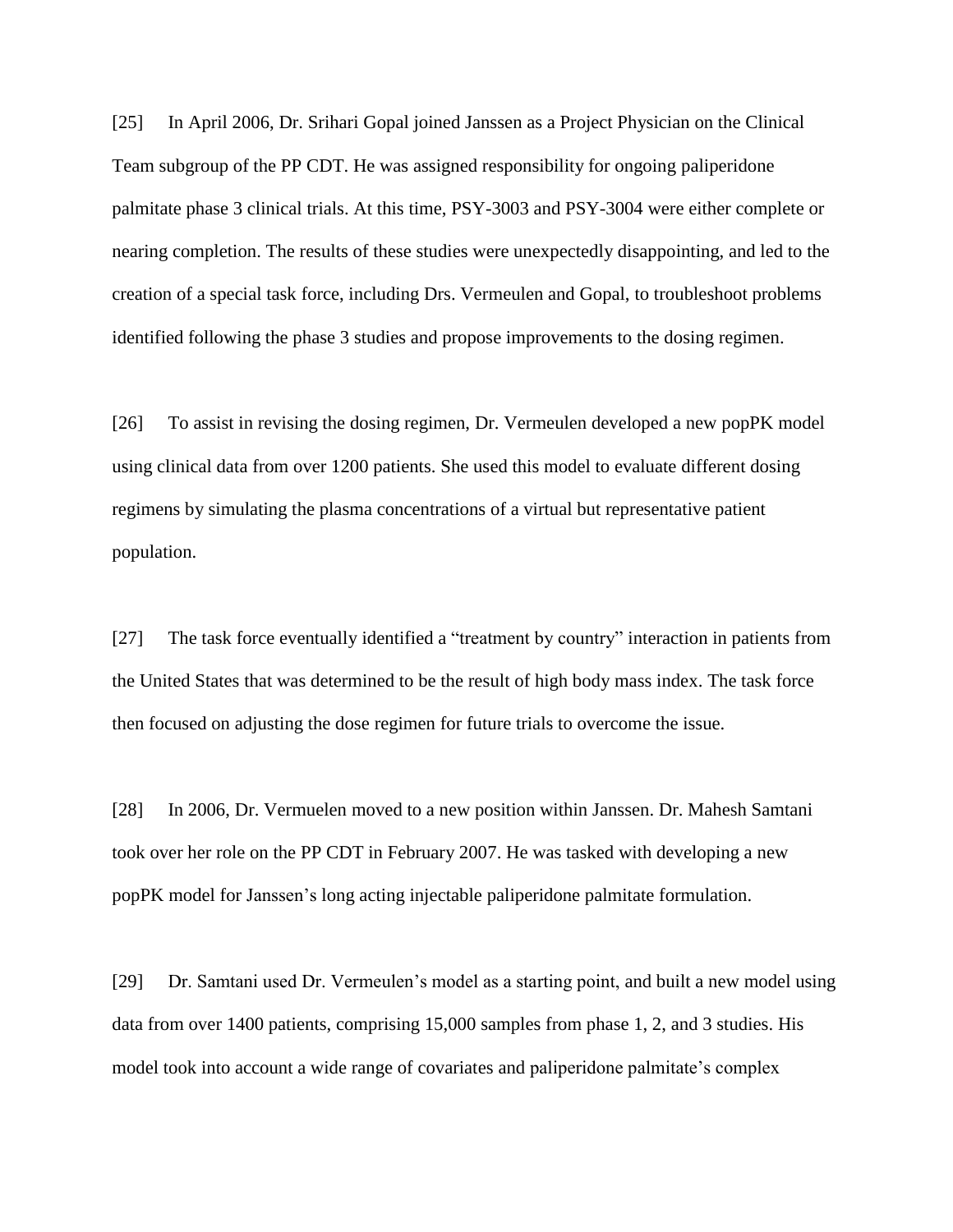absorption and elimination process. It took approximately six months to build and externally validate the model, and once it was complete, he ran simulations to guide optimization of the paliperidone palmitate dosing regimen.

[30] Dr. Samtani used his model to establish a dosing regimen comprised of loading doses of 150 mg-eq on day 1 and 100 mg-eq on day 8, injected into the deltoid, and maintenance doses of 75 mg-eq monthly thereafter injected into either the deltoid or gluteal muscle. Based on modeling, simulation, and the results of a further phase 3 study, PSY-3007, the team was confident that this dosing regimen was safe and effective, did not require oral supplementation, brought patients to steady state plasma concentration within one week, and matched the plasma concentrations of patients taking 6 mg oral doses of extended release paliperidone.

[31] While Janssen did not receive the PSY-3007 results until after the 353 Patent claim date, Dr. Samtani had developed this regimen using his popPK model, and confirmed the safety and efficacy of the regimen in part using the PSY-3007 results.

[32] Dr. Samtani also used his model to develop recommended dosing windows, that is, flexible tolerance intervals for the timing of the second loading dose and subsequent maintenance dose injections. He determined that dosing windows of  $\pm$  2 days for the second loading dose, and  $\pm$  7 days for the monthly maintenance doses would maintain therapeutic plasma concentrations without impacting safety and efficacy. Based on modeling and clinical data, Dr. Samtani also determined the appropriate downward dose adjustments for renally impaired patients.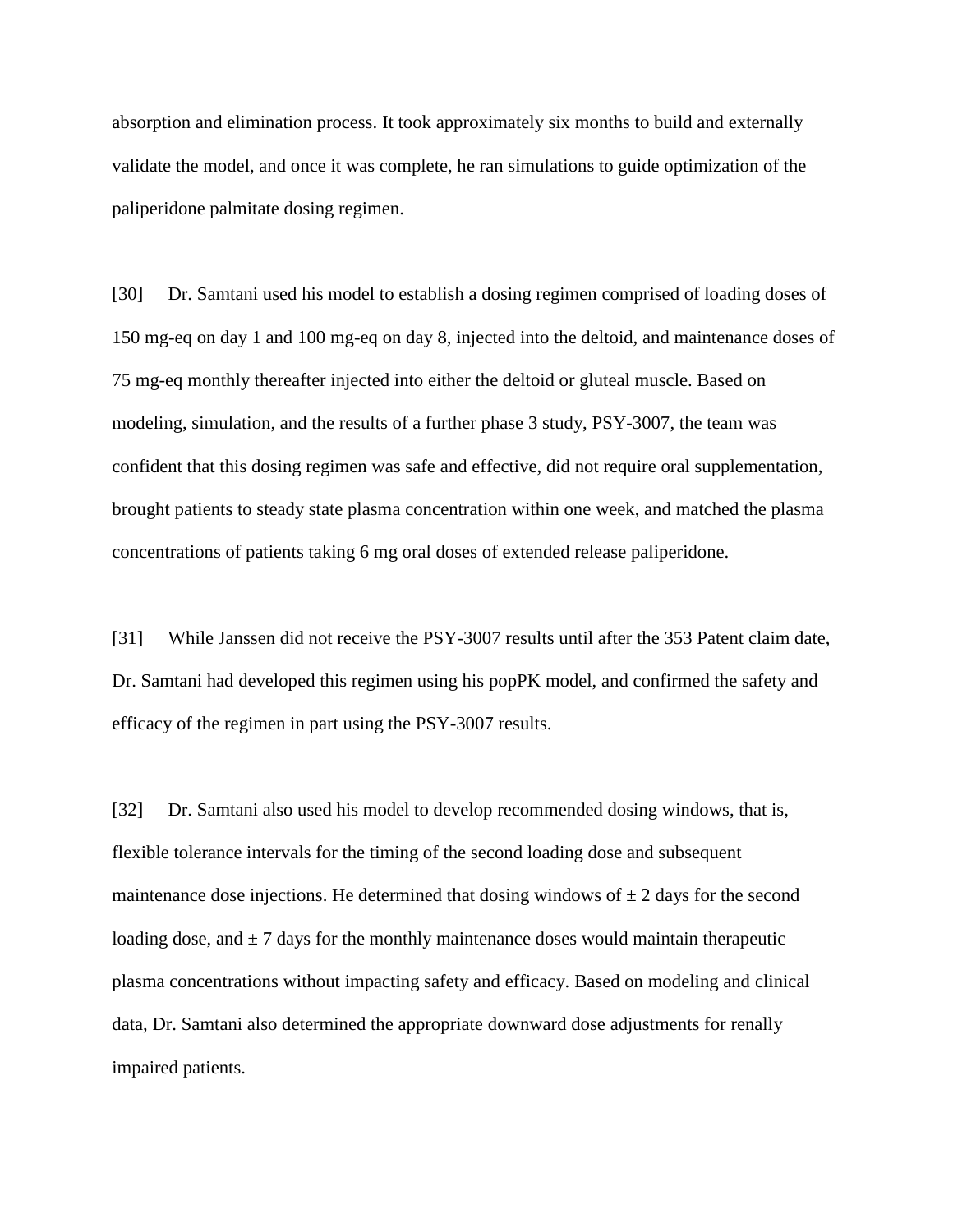## III. Issues

[33] At the outset of trial, three primary issues remained: infringement, and invalidity on the bases of obviousness and unpatentable subject matter. During the course of the trial, Teva withdrew its plea of unpatentable subject matter, leaving only obviousness and infringement in dispute.

- [34] The remaining issues are:
	- A. Are the Asserted Claims of the 335 Patent invalid for obviousness?
	- B. Will Teva directly infringe or induce infringement of the 335 Patent if it comes to market with its paliperidone palmitate product?
- [35] For the reasons that follow, I find that:
	- A. The Asserted Claims are not obvious, and are valid.
	- B. Teva will directly infringe claims 1 to 16 and 33 to 48 of the 335 Patent if it comes to market with its paliperidone palmitate product in accordance with its ANDS. Claims 17 to 32 will not be directly infringed, and Teva will not induce infringement of any of the Asserted Claims.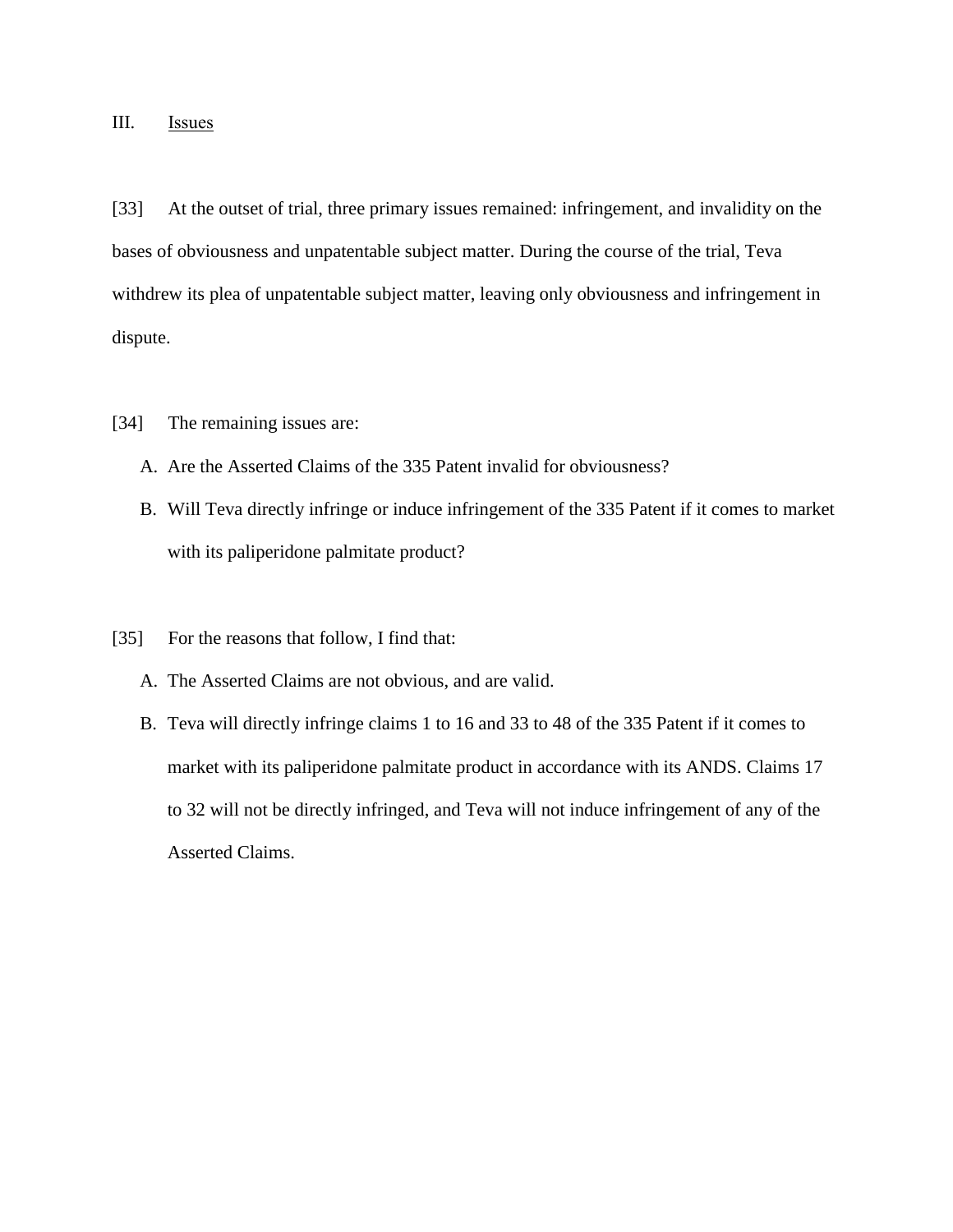## IV. Fact Witnesses

## A. *Janssen's Fact Witnesses*

(1) An Vermeulen, PhD

[36] Dr. Vermeulen is a named co-inventor of the 335 Patent. She is currently a Senior Scientific Director and Fellow in Janssen's Quantitative Sciences Consulting Group.

[37] Dr. Vermeulen joined Janssen Pharmaceutica NV in 1992 as a scientist, and joined the Pharmacometrics Department as a Pharmacometrician in 2001. In this role, she was responsible for developing pharmacokinetic models, popPK models, and population pharmacodynamic models. Dr. Vermeulen used models to guide decision making, design clinical trials, and support dose regimen selection and adaptation.

[38] Dr. Vermeulen gave evidence on her work in the development of the formulation and dosing regimens for Janssen's paliperidone palmitate injectable.

(2) Mahesh Samtani, PhD

[39] Dr. Samtani is a named co-inventor of the 335 Patent. He is currently a senior director at Janssen Research & Development, involved in all stages of drug development. He joined the PP CDT in February 2007 as a pharmacometrician.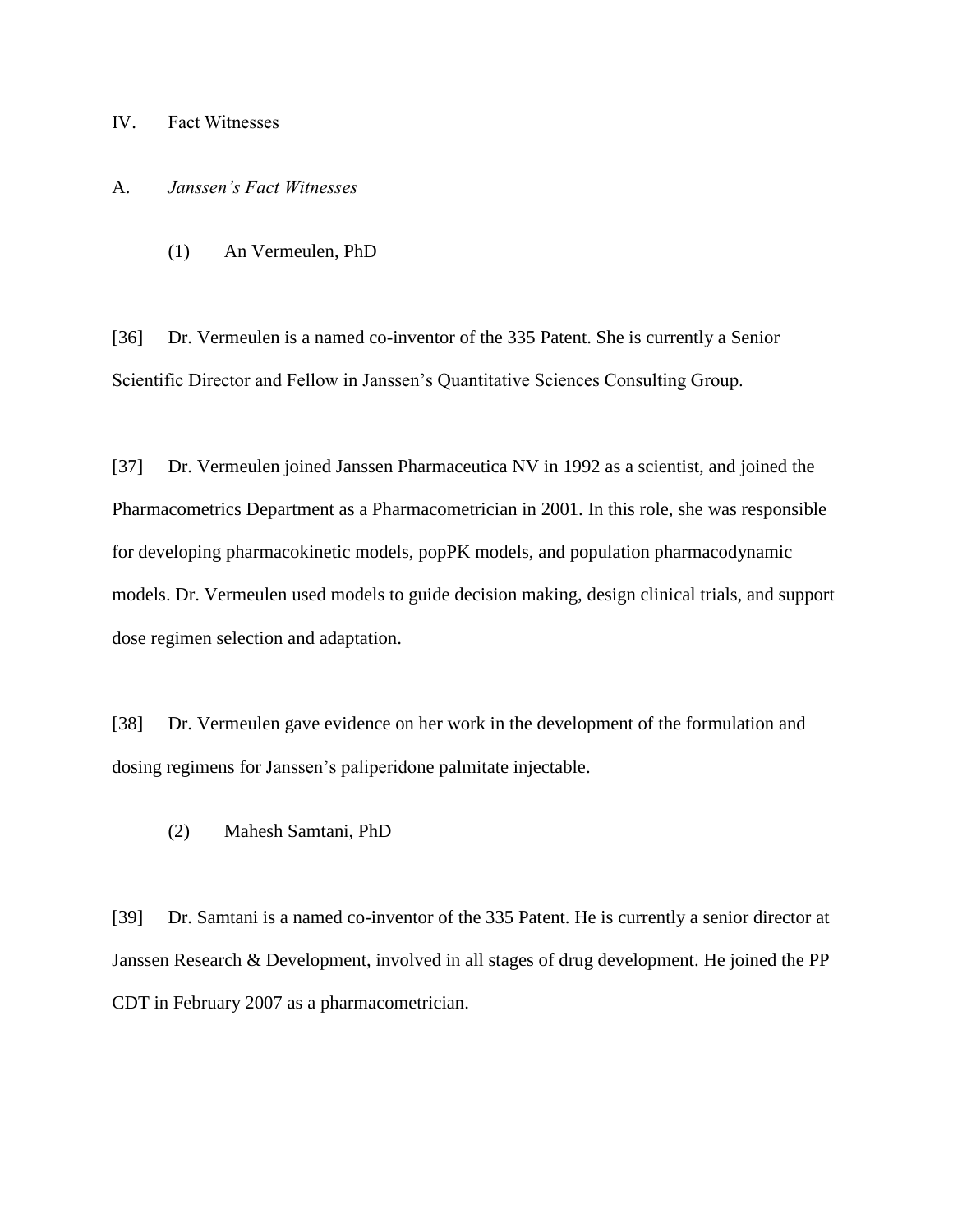[40] Dr. Samtani gave evidence on his work in the development of the paliperidone palmitate dosing regimen, however his credibility was called into question. He was obstructionist on crossexamination, and did not give straightforward answers to many simple questions. Dr. Samtani was clearly very impressed with his own modeling work.

(3) Srihari Gopal, MD

[41] Dr. Gopal is a named co-inventor of the 335 Patent. He is currently Senior Director (Head of Development, Psychiatry) at Janssen Research & Development. He is also the current team leader of the PP CDT, having initially joined the team as a clinician in 2006.

[42] Dr. Gopal gave evidence about his role in the development of the paliperidone palmitate one month long acting injectable formulation.

[43] Dr. Gopal took several unreasonable positions on cross-examination. He was presented with a 2014 Janssen publication where he is listed as an author, describing a study where the dosing regimen used was 150 mg-eq on day 1 in the deltoid, 100 mg-eq on day 8 in the deltoid, followed by a monthly maintenance doses in the range of 25 to 150 mg-eq in either the deltoid or gluteal muscle. Dr. Gopal stated that reference to a range of maintenance doses was likely due to a "cut and paste" error, and as of the publication date of the paper a maintenance dose range was "definitely not the company position."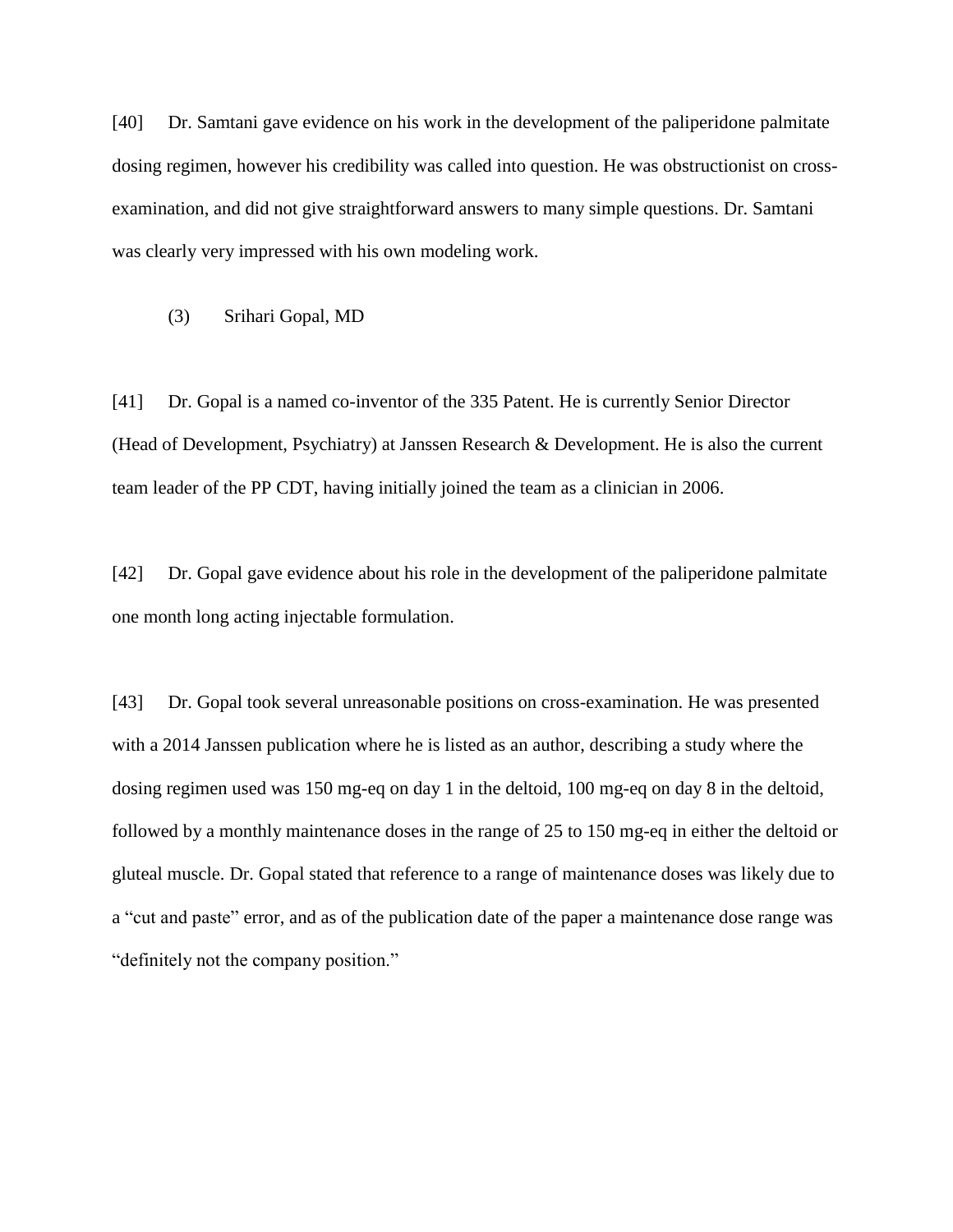[44] Despite the clear description of the maintenance dose range, and acknowledging that he and his co-authors would have reviewed the paper, Dr. Gopal maintained that Janssen did not recommend any maintenance dose other than 75 mg-eq at that time.

[45] Similarly, counsel for Teva produced a 2009 paper co-authored by Dr. Gopal for submission to Health Canada and the United States Food and Drug Administration that states "[g]ood clinical practice is to individualize treatment based upon clinical symptoms. Individualization of the dose of paliperidone palmitate can begin as early as Day 36, the time corresponding to the third injection." Despite acknowledging that he was familiar with the document, and the document had been submitted to the regulatory authorities, Dr. Gopal testified that this statement is not correct.

[46] Further, Dr. Gopal stated during examination for discovery that any of the maintenance doses work, depending on patient needs and the prescribing physician's choice. Janssen decided to recommend a single dose to provide guidance to the physician as to which dose to start with, and 75 mg-eq was selected based on the average maintenance dose for oral paliperidone, as well as the common maintenance dose of paliperidone palmitate used in the flexible dose studies. The read-ins from Dr. Gopal's discovery paint a different picture of Janssen's company position on the maintenance dose than the one he gave on cross-examination.

[47] Dr. Gopal's inconsistent positions on cross-examination as compared to statements made during discovery and in papers he co-authored weakened his credibility.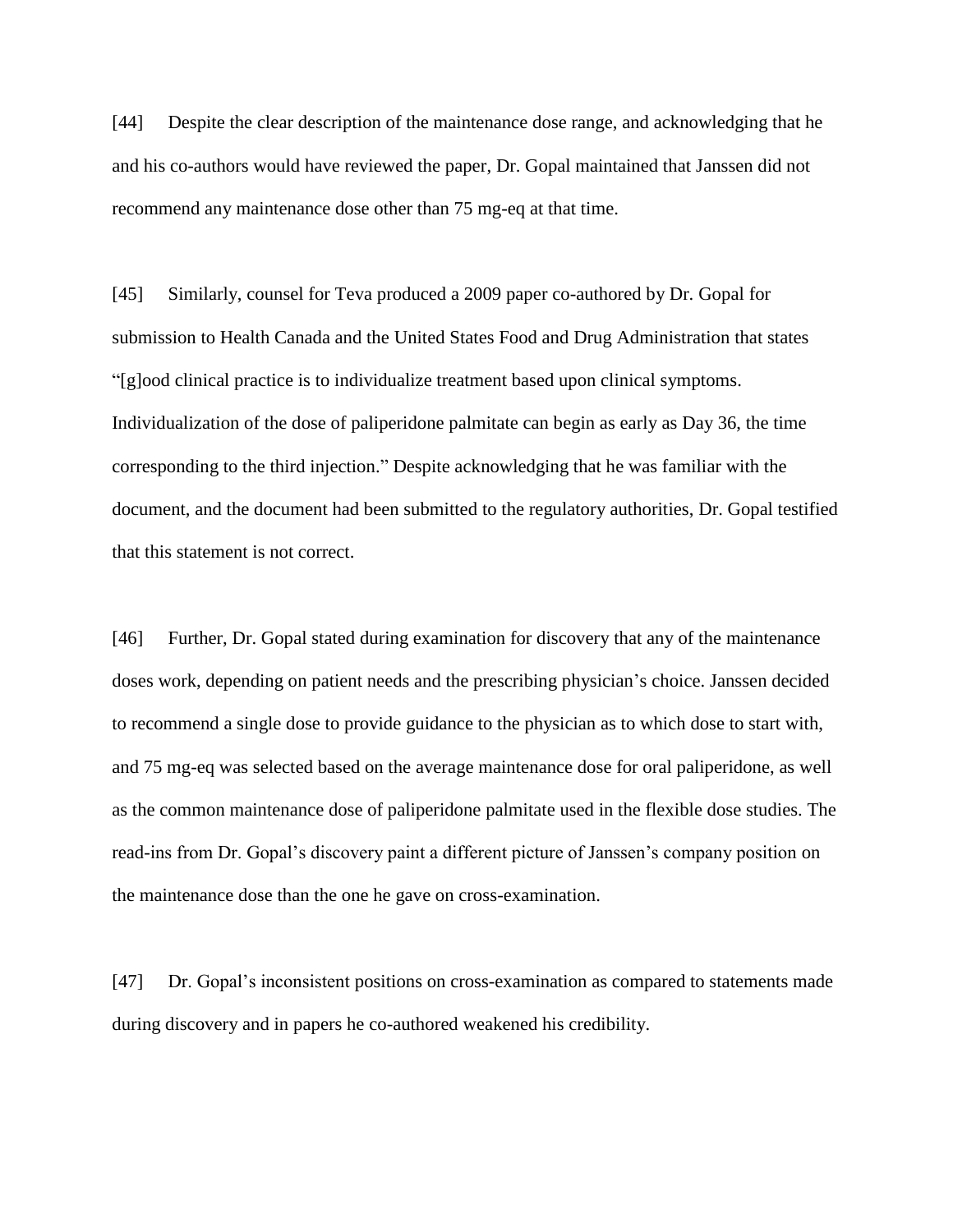### B. *Teva's Fact Witnesses*

#### (1) David Boughner

[48] Mr. Boughner is the Senior Director of Commercial Management for Teva. He provided evidence that Teva does not market to doctors, and with the exception of product monographs [PMs], does not market its generic products generally.

## V. Expert Witnesses

#### A. *Janssen's Expert Witnesses*

(1) Ofer Agid, MD

[49] Dr. Agid is a medical doctor with specialized training in psychiatry. He is a psychiatrist and clinician scientist in the Schizophrenia Program at the Centre for Addiction and Mental Health [CAMH] in Toronto, with a particular focus on diagnosis, treatment, and management of psychotic disorders, including schizophrenia.

[50] Dr. Agid obtained his medical degree at the Hebrew University in Jerusalem, Israel in 1992. He completed a psychiatry residency with the Israeli Psychiatric Association in 1999, and joined CAMH in 2001 as a post-doctoral fellow in clinical research.

[51] In addition to his clinical roles at CAMH, Dr. Agid previously served as a committee member on the CAMH Pharmacy and Therapeutics Committee, which is responsible for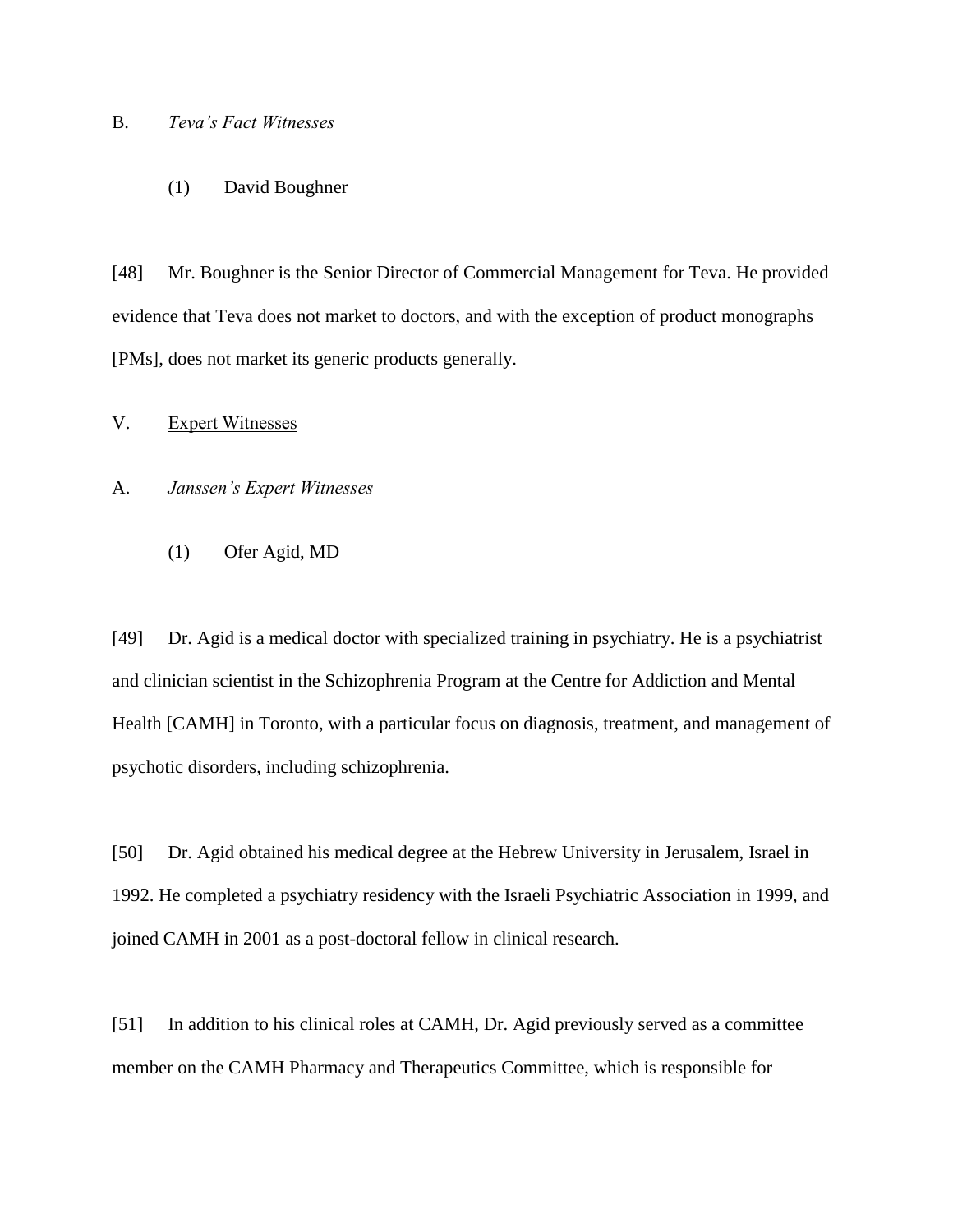creating, reviewing, and implementing policies and procedures in respect of drug products at the hospital. Dr. Agid also carries out schizophrenia research in association with CAMH and the University of Toronto, and is an Associate Professor of Psychiatry at the University of Toronto.

[52] Dr. Agid was qualified as an expert in the diagnosis, treatment, and management of psychotic disorders, including schizophrenia, schizoaffective disorder, schizophreniform disorder, and treatment-resistant schizophrenia, and the nature and clinical use of antipsychotic drugs, including INVEGA SUSTENNA, for the treatment of psychotic disorders, including schizophrenia, schizoaffective disorder, schizophreniform disorder, and treatment-resistant schizophrenia. While he opined on the prescribing practices of physicians in Canada with respect to antipsychotic drugs for these indications, his evidence on this issue is given only limited weight as being for the most part hearsay.

[53] He gave evidence on issues of claim construction, infringement, and obviousness.

[54] On cross-examination, Dr. Agid suffered from two credibility issues. First, he seemed to take contrary positions between his expert report and cross-examination. He repeatedly took the position that the claims allow for treatment using only a single maintenance dose. This position is inconsistent with his report, where he states that treatment must be continuous due to the untreatable nature of schizophrenia.

[55] He was steadfast in his interpretation that the skilled clinician could understand the claims to include only a single maintenance dose, despite the plain claim language that the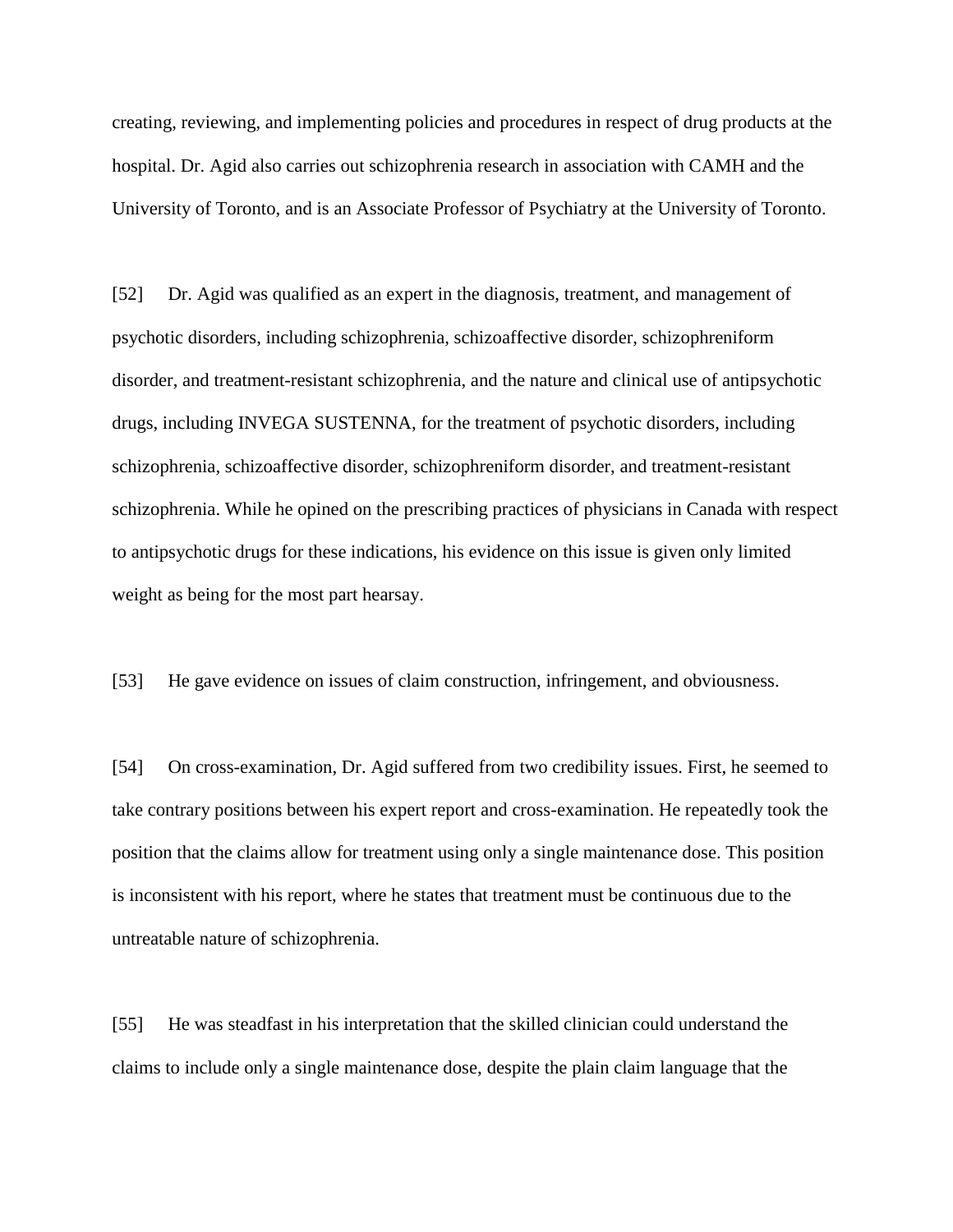maintenance doses are adapted for intramuscular administration according to a continuous schedule having a monthly  $\pm$  7 days dosing interval.

[56] Second, Dr. Agid maintained that the dosing regimen described in the 335 Patent was the "optimized and standardized" regimen. When pressed by counsel for Teva, Dr. Agid pointed to claim 1 of the patent as support for this position. However, the examples and preferred embodiments in the patent describe numerous different dosing regimens. Dr. Agid could not point to anything in the disclosure that supported his position that the claimed dosing regimen is an "optimized and standardized" dosing regimen.

[57] In addition to these two credibility issues, Dr. Agid admitted that physicians would focus on the "Dosage and Administration" section of a PM, including both Janssen and Teva's paliperidone palmitate PMs. This admission tends to undermine his position that practicing clinicians would interpret the Teva PM as recommending a maintenance dose of 75 mg-eq based on the entirety of the document.

(2) Barrett E. Rabinow, PhD

[58] Dr. Rabinow is a consultant in the field of pharmaceutical sciences. He obtained his PhD in physical-organic chemistry from the University of Chicago in 1974, and completed postdoctoral work in electrochemistry at the University of Chicago, and clinical chemistry at the National Institute of Health in Chicago.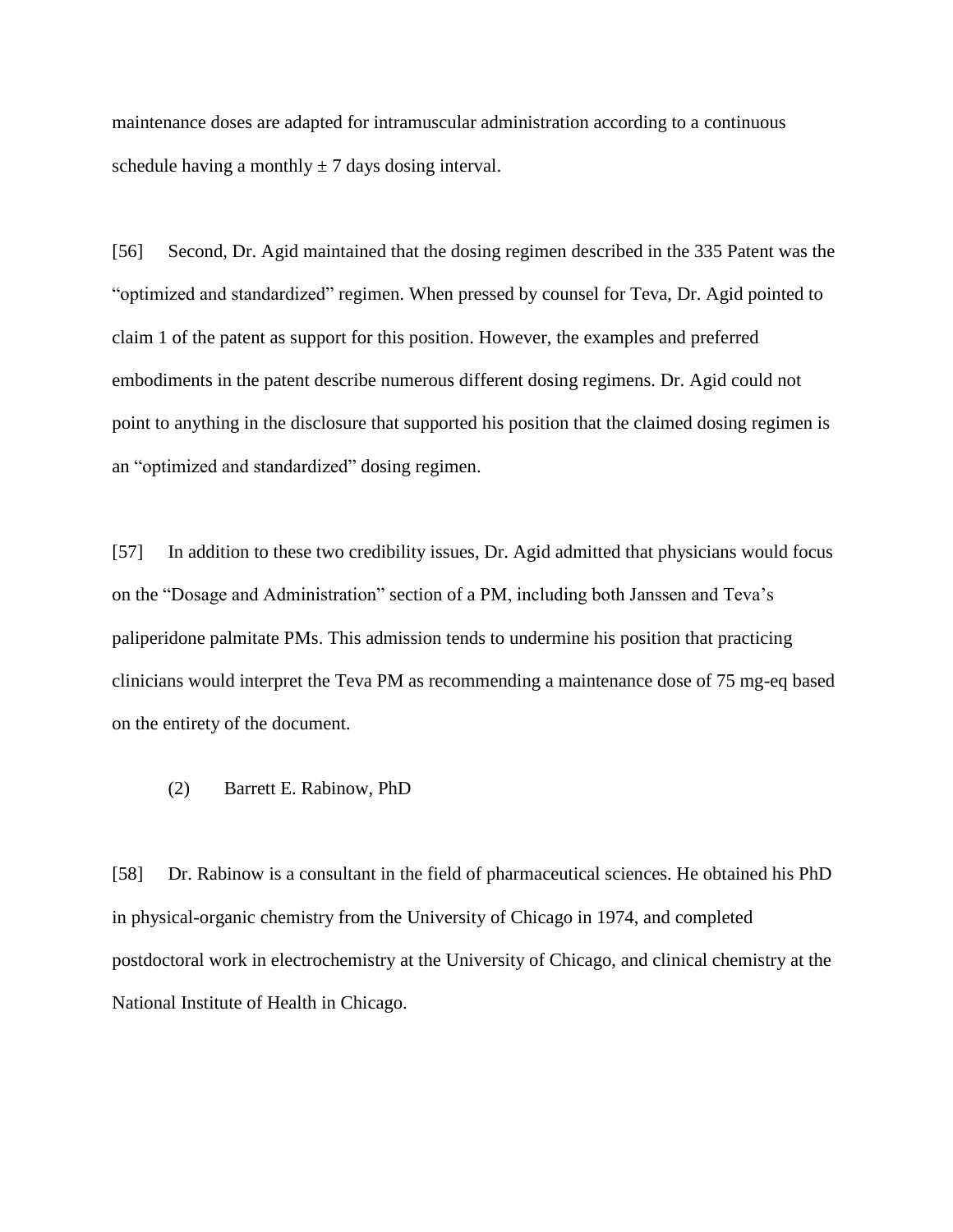[59] From 1977 to 2016, Dr. Rabinow worked as a scientist for Baxter Healthcare Corporation, in the areas of parenteral products and sterile fluids, including troubleshooting manufacturing problems and developing nanosuspension drug formulation platforms.

[60] Dr. Rabinow was qualified as an expert in pharmaceutical formulation development and manufacturing, including with respect to liquid formulations for parenteral administration and the preparation and use of suspensions and nanosuspensions in formulations and dosage forms, including injectable dosage forms. This expertise includes excipient selection, and the analysis and characterization of physical and chemical properties of nanosuspension pharmaceutical formulations, including pH, particle size distribution, viscosity, and isotonicity.

[61] Dr. Rabinow opined on formulation aspects of the 335 Patent, and infringement by Teva.

(3) Richard Jones

[62] Mr. Jones is a pharmacist, and is currently the Regional Director of Pharmacy Services at the Vancouver Island Health Authority.

[63] He was qualified as an expert in drug formulary management, including the process and considerations involved in listing a drug product on the hospital drug formulary; and pharmacy practice and medication management in a hospital setting, including prescribing methods, drug dispensing practices and pharmacy clinical practise processes. His evidence was focused on the use of generic PMs in pharmacy practice, hospital formulary management, and pharmacy drug dispensing practices.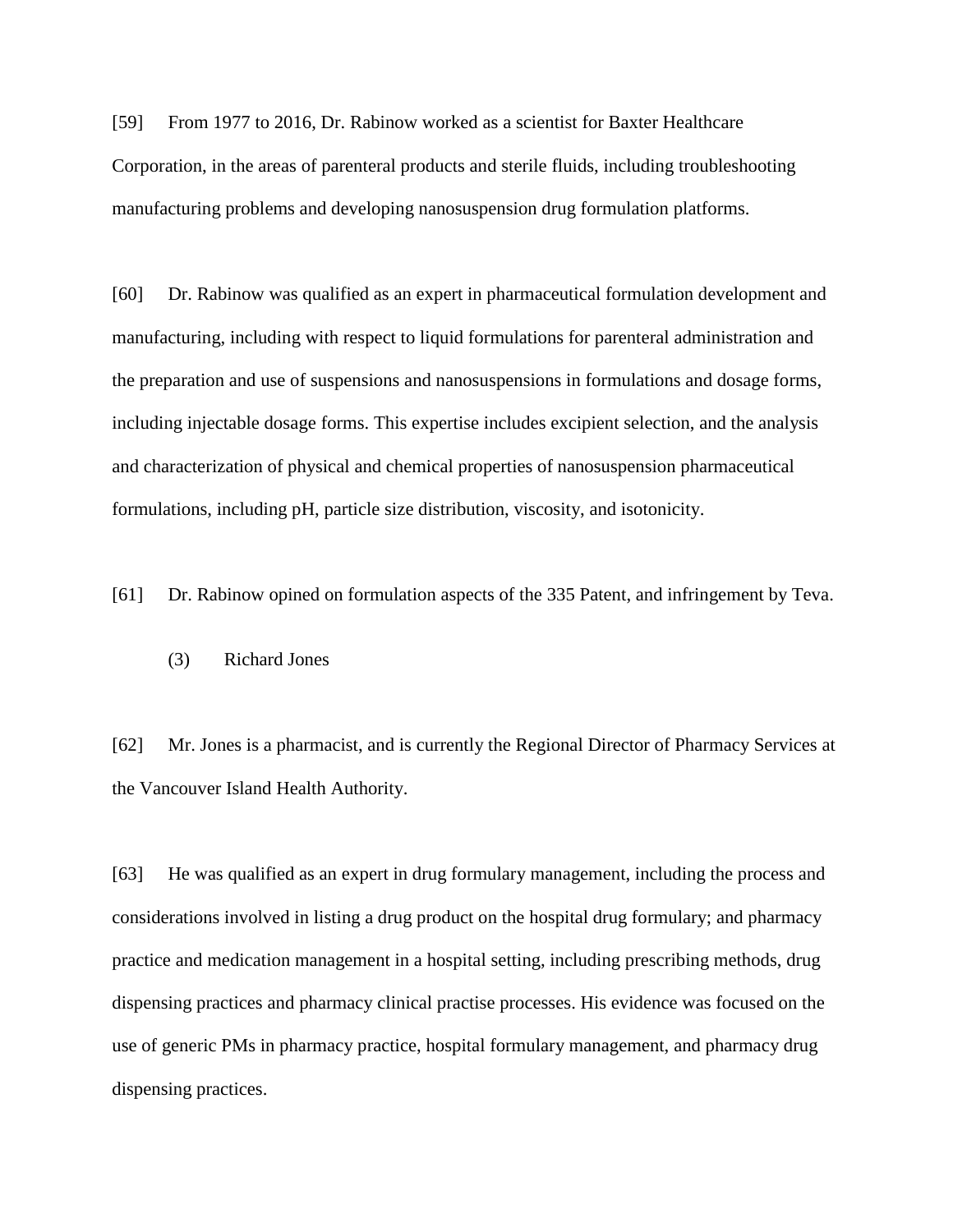[64] Mr. Jones was a credible witness. At times, he appears to have overstated the involvement of the pharmacist in the prescribing process, which is a task within the mandate of the clinician, but overall his testimony was credible and helpful in establishing the role of the pharmacist in the prescription process, as well as the availability of specific drugs within a hospital formulary.

(4) Robert Bies, PharmD, PhD

[65] Dr. Bies is an Associate Professor at the School of Pharmacy and Pharmaceutical Sciences at the State University of New York at Buffalo, an Adjunct Associate Professor at the Department of Pharmacology and Therapeutics at the Roswell Park Cancer Institute, and an Adjunct Associate Professor of Clinical Pharmacology at the Indiana University School of Medicine. His research area focuses on pharmacokinetic and pharmacodynamic mathematical modeling and simulation techniques.

[66] Dr. Bies obtained his PharmD from the University of Texas in 1994, and received his PhD in pharmacology from Georgetown University in 1998. He completed postdoctoral studies at the Center for Drug Development Sciences at Georgetown University between 1998 and 2000. From 2006 to 2016, Dr. Bies served as a research scientist at the CAMH, providing pharmacometric modeling support to investigators studying antipsychotics.

[67] Dr. Bies was qualified as an expert in pharmacometrics, including:

• Developing, selecting, and utilizing pharmacokinetic, pharmacodynamic, and population pharmacokinetic and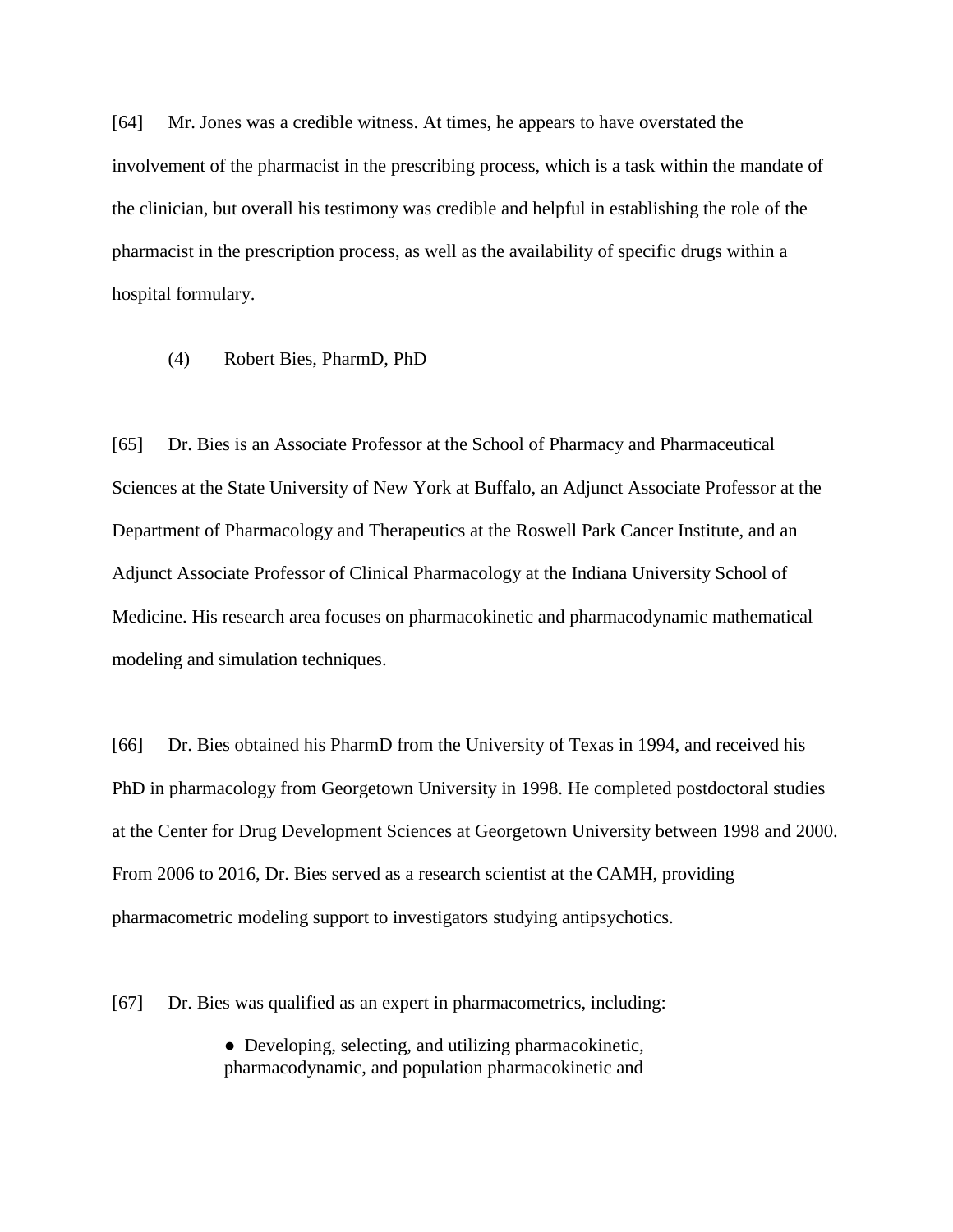pharmacodynamic mathematical models of drugs, including antipsychotic drugs;

• Application of pharmacometric approaches to psychiatry; and

• Analyzing simulations from pharmacokinetic, pharmacodynamic, and population pharmacokinetic and pharmacodynamic mathematical modeling, including for therapeutic response modeling of antipsychotic drugs.

[68] Dr. Bies testified to the issue of obviousness and the course of conduct of the inventors, and he was a credible witness. At times he seemed somewhat evasive on cross-examination, however this appears to have arisen from his desire to be precise in answering questions.

(5) Larry Ereshefsky, PharmD

[69] Dr. Ereshefsky is a clinical pharmacologist and Certified Psychiatric Pharmacist with over 40 years of experience as a clinician, scientist, and investigator in developing treatments and clinical methodologies for neurodegenerative and psychiatric disorders, including schizophrenia.

[70] Dr. Ereshefsky obtained his PharmD from the University of Southern California in 1976 and completed his residency in psychiatric pharmacy/psychopharmacology at the University of Southern California – Los Angeles County Medical Center. Now retired, he was a Professor of Pharmacy, Psychiatry, and Pharmacology at the University of Texas from 1977-2003, teaching courses in psychiatric therapeutics and clinical pharmacology.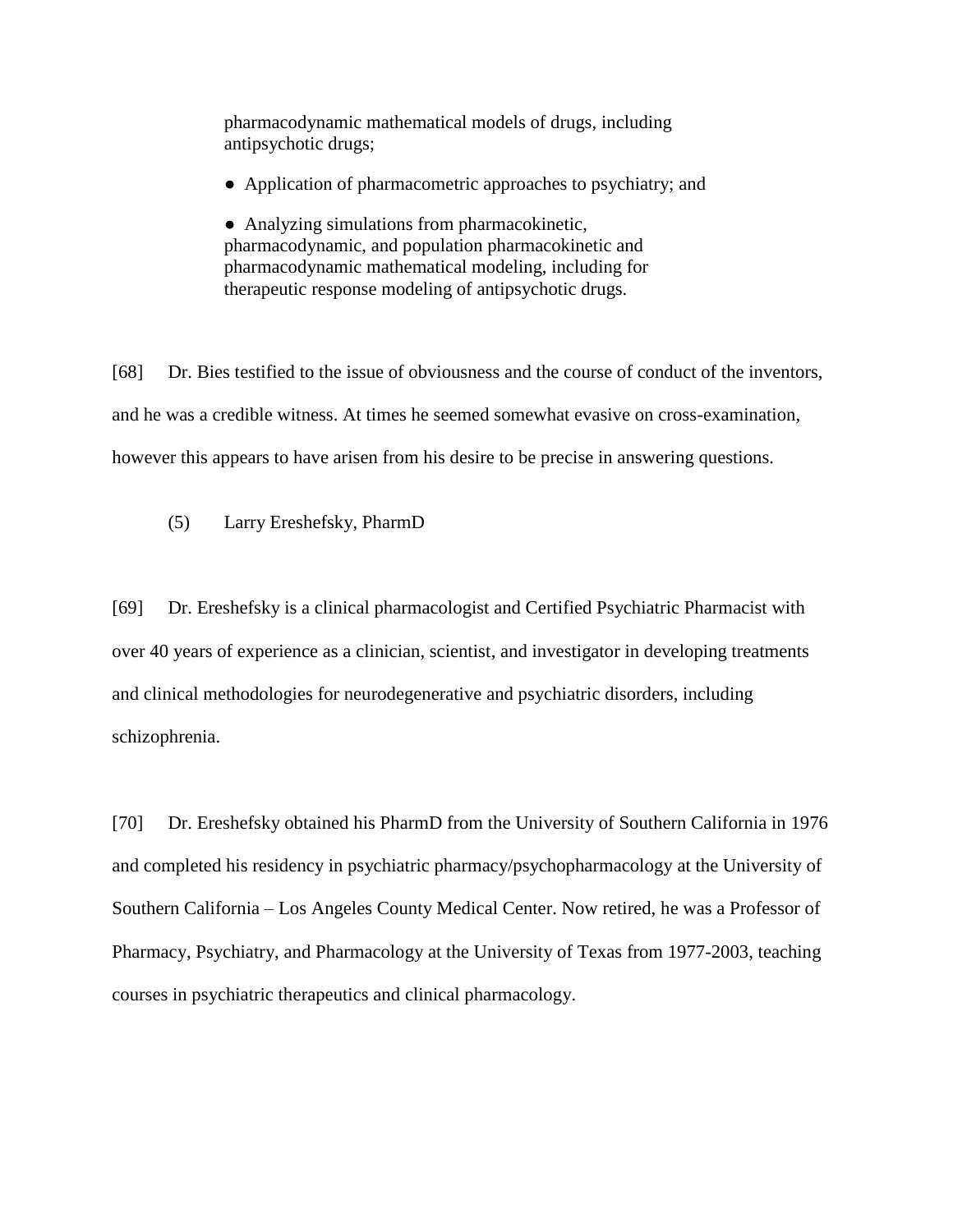[71] As Associate Director of the Clinical Research Unit at San Antonio State Hospital, Dr.

Ereshefsky oversaw the clinical care and conduct of numerous clinical trials in the development

of atypical antipsychotics and new therapies for schizophrenia and other disorders.

[72] Dr. Ereshefsky was qualified as an expert in:

● Clinical pharmacology, particularly clinical pharmacology of antipsychotic drugs;

• Evaluating the pharmacokinetics, pharmacodynamics, bioequivalence, drug-drug interactions, and pharmacogenetics of antipsychotic drugs, including depot antipsychotics;

• Clinical use of antipsychotic drugs, including designing treatment plans for patients;

• Clinical trial design and implementation, particularly for schizophrenia drugs;

● Translational psychopharmacology, including evaluation of preclinical data and models to predict pharmacokinetic and pharmacodynamic parameters in humans;

• Evaluation of toxicology and safety signals.

[73] Dr. Ereshefsky testified to the issue of obviousness and the course of conduct of the inventors. He was a credible witness.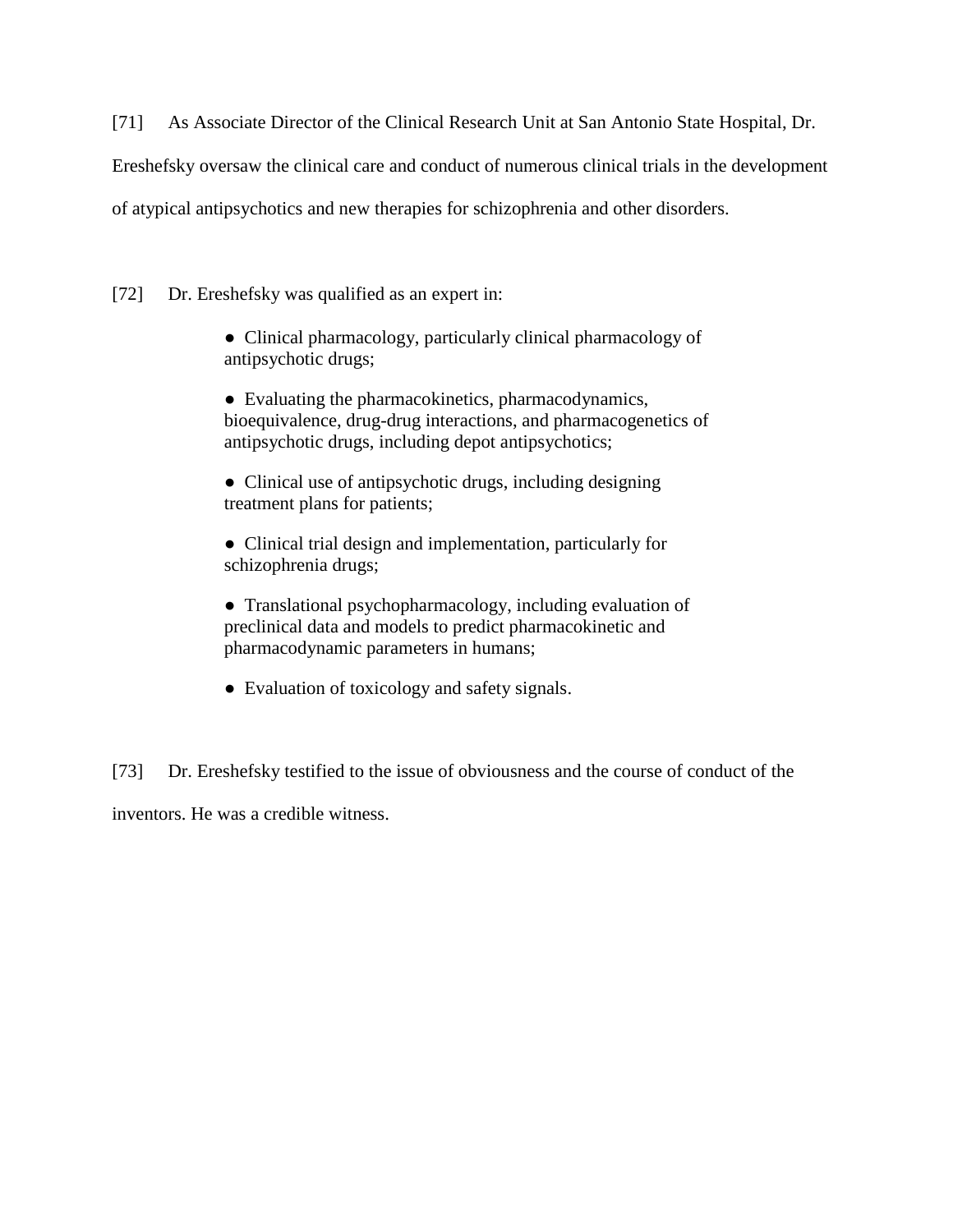## B. *Teva's Expert Witnesses*

#### (1) Richard F. Bergstrom, PhD

[74] Dr. Bergstrom is an Adjunct Professor of Medicine at the Indiana University School of Medicine in the Clinical Pharmacology Division of the Department of Medicine. He obtained his PhD in Pharmaceutical Chemistry (Pharmacokinetics) from the University of Michigan in 1980.

[75] Dr. Bergstrom worked at Eli Lilly and Company between 1973 and 2008, primarily as a pharmacokineticist. In this role, he was responsible for many projects involving the design and evaluation of pharmaceutical dosage forms and formulations, including depot formulations for intramuscular injection. His role in these projects was to use his pharmacokinetic expertise to assist in designing dosage forms, formulations, and dosing regimens.

[76] Dr. Bergstrom was qualified as an expert on issues relating to bioavailability, pharmacokinetics, and pharmacodynamics, including in the development of pharmaceutical formulations, including depot formulations.

[77] Dr. Bergstrom opined on the issue of obviousness of the dosing regimen aspects of the claims, and overall he was a credible witness. However, at times he was evasive on questions relating to obviousness, and took unreasonable positions with respect to how the skilled pharmacokineticist would understand some of the clinical trial information cited in his own report. In his report, he suggested that phase 3 clinical trials were indicative that development of a dosing regimen was in its final stages; however, on cross-examination he suggested that the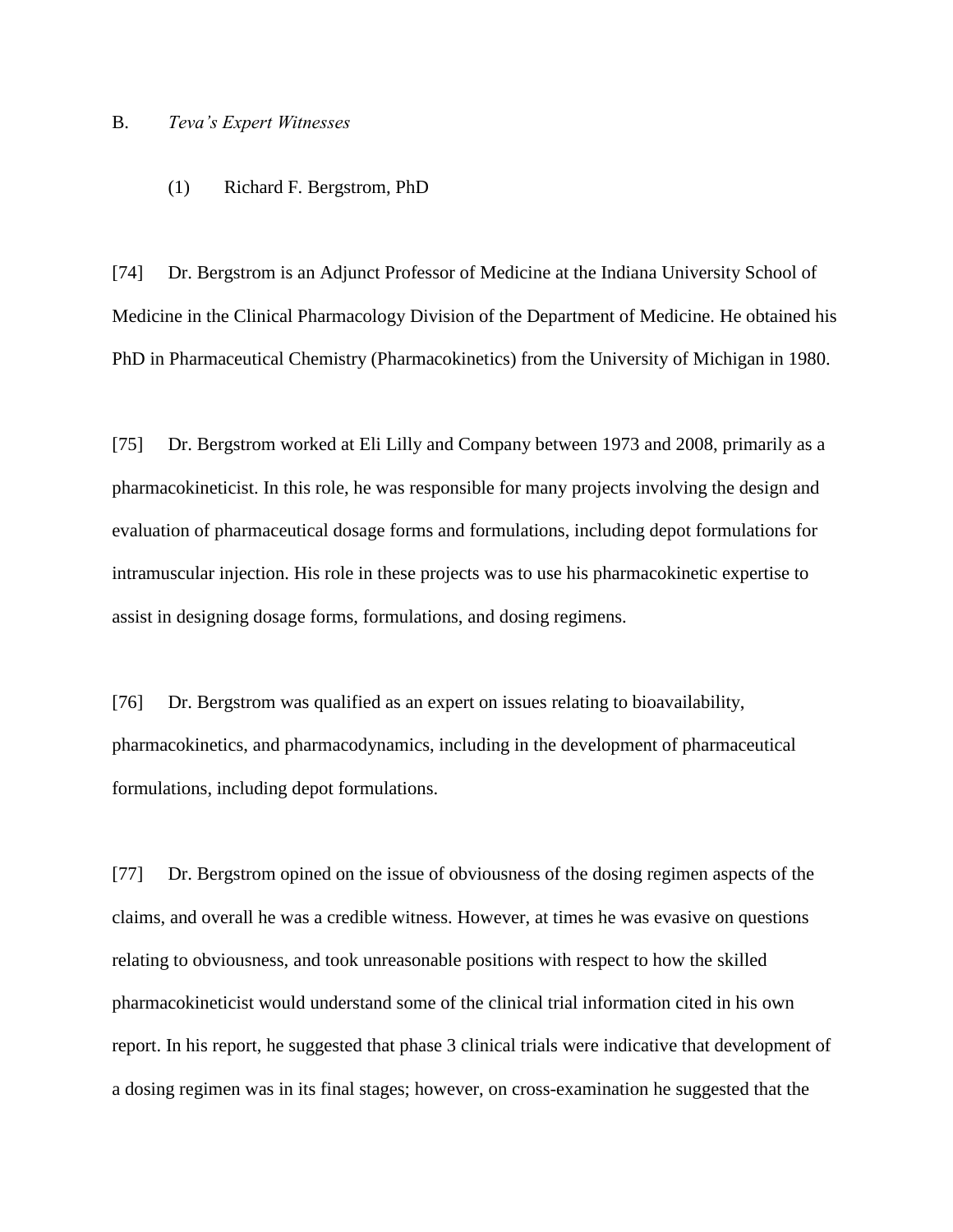clinicaltrials.gov website does not always accurately list phase 1, 2, and 3 trials, and downplayed the importance of phase 3 clinical trials.

[78] Despite his view that the development of the dosing regimen would have been routine, Dr. Bergstrom acknowledged on cross-examination that depot formulation development is a long and difficult process because the doses are given infrequently, and it takes a long time to assess this type of trial. Further, phase 3 trials are not always successful, so ongoing phase 3 trials do not necessarily indicate that drug development is nearing completion

(2) Adil Virani, PharmD

[79] Dr. Virani is a Clinical Associate Professor at the University of British Columbia's Faculty of Pharmaceutical Sciences, and a Manager of Pharmacy Services for Lower Mainland Pharmacy Services. He has been a licensed pharmacist since 1992, and trains medical and pharmacy students on topics relating to mental health, substance abuse, and pain management.

[80] Dr. Virani obtained his PharmD from the University of British Columbia in 1997. He has extensive clinical experience in evidence-based practices, specifically psychopharmacology in pediatric and adult disorders. He has experience treating patients with various psychiatric conditions with antipsychotic medications, including INVEGA SUSTENNA.

[81] Dr. Virani was qualified as an expert in psychopharmacology, the listing of drugs on hospital formularies, and hospital pharmacy management. His evidence was focused on the use of PMs in pharmacy practice.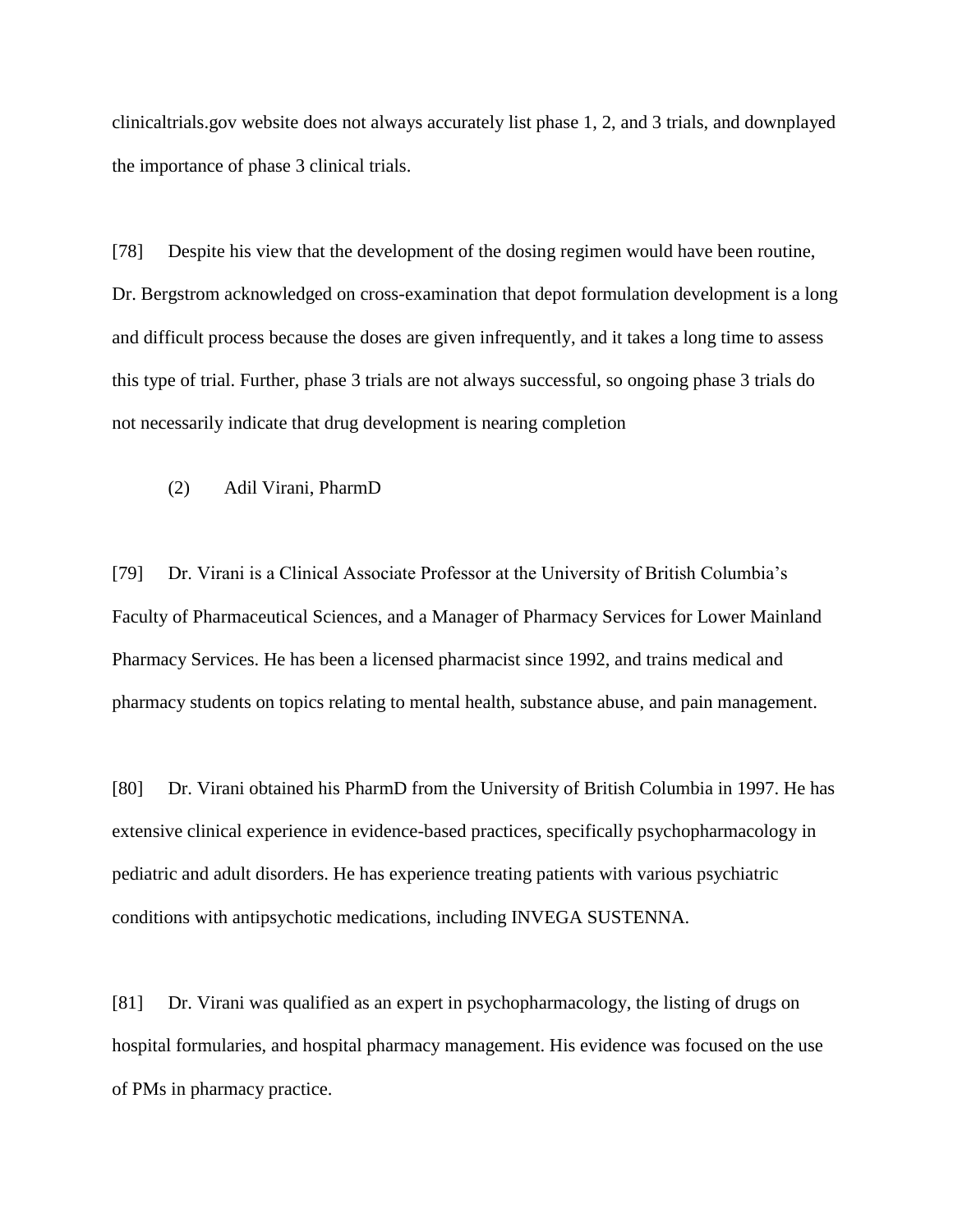[82] Dr. Virani's evidence was helpful to the Court. He answered questions clearly on crossexamination, and was not evasive. He did not advocate for any position, but gave evidence as to how he understands and uses PMs, and the role of pharmacists in the prescription and verification process.

[83] During cross-examination, Dr. Virani stated that in a collaborative healthcare setting such as a hospital, pharmacists may review *and change* a physician's prescription if the pharmacist is of the opinion that the dose is not appropriate for the patient in question. This aligns closely with Mr. Jones' testimony that a pharmacist may actively question a physician on their choice of dose; a point that counsel for Teva attempted to minimize in cross-examination.

[84] That said, Dr. Virani agreed that pharmacists do not prescribe medicine in the traditional sense, and a hospital pharmacist could not write a prescription to be filled outside the hospital.

(3) James Simm, MD

[85] Dr. Simm is the Medical Director at the PACT Logan Winnipeg Regional Health Authority. His responsibilities in this role include directing a community outreach team for patients with severe, persistent mental illness, including schizophrenia. He obtained his medical degree from the University of Manitoba in 1995.

[86] In past positions, Dr. Simm has directed outpatient clinics for patients with schizophrenia, attended to patients admitted to the hospital with schizophrenia, and directed an inpatient unit caring for patients with both addictions and mental illness. Dr. Simm is also an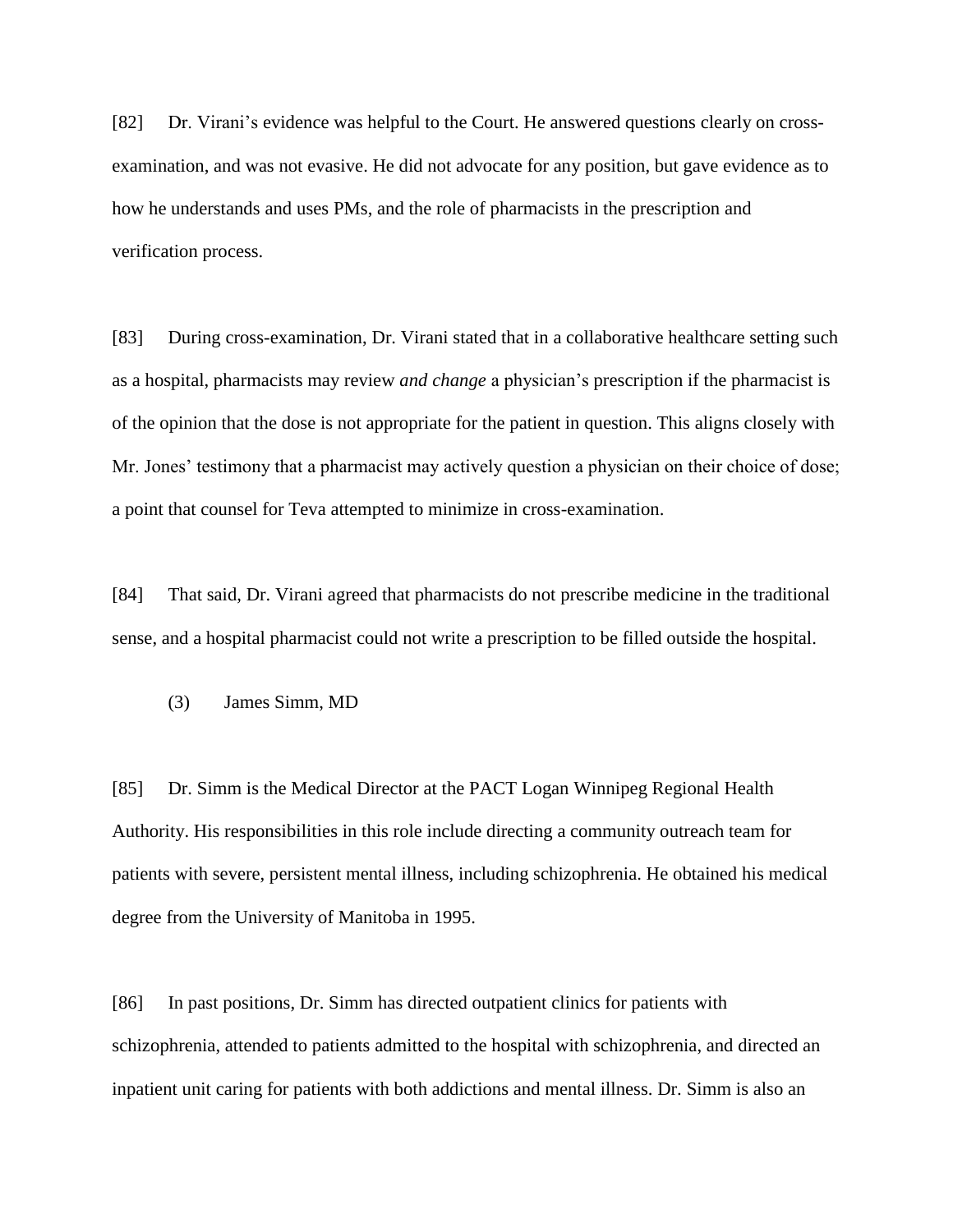Associate Professor at the University of Manitoba. His responsibilities in this role include teaching clinical skills to medical students and supervising psychiatry residents who are training in addiction psychiatry.

[87] Dr. Simm gave evidence on the use of PMs in clinical practice and his paliperidone palmitate prescribing practices. He was a credible witness.

(4) Glen Kwon, PhD

[88] Dr. Kwon is a Professor at the School of Pharmacy at the University of Wisconsin-Madison and an adjunct Professor in the Faculty of Pharmacy and Pharmaceutical Sciences at the University of Alberta. His responsibilities include teaching pharmacy students about the use and manufacture of injectable drug depots.

[89] Dr. Kwon obtained his PhD from the University of Utah in 1991, and completed postdoctoral studies in bioengineering at Tokyo Women's Medical College. His current research focuses on polymeric nanotechnology for drug delivery, including studying drug solubilization, controlled drug release, and drug targeting for injectables.

[90] Dr. Kwon was qualified as an expert in the development of pharmaceutical formulations, including injectable formulations. He was a credible witness, acknowledging that his expertise was limited to the formulation aspects of the 335 Patent. He opined that the formulation aspects of the Asserted Claims were obvious at the relevant date.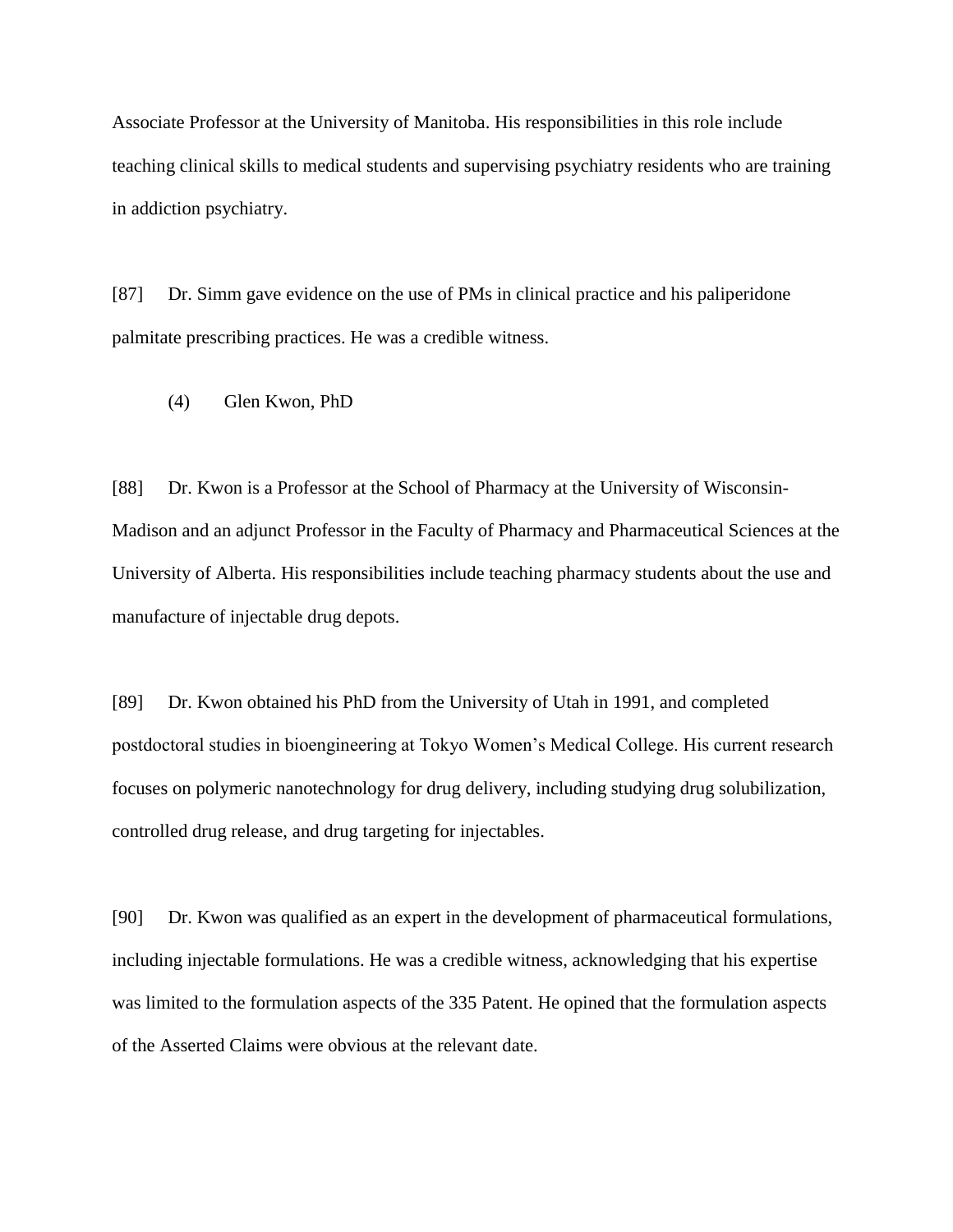#### (5) Suzanne Allain, MD

[91] Dr. Allain is a staff psychiatrist at St. Joseph's Hospital and Thunder Bay Regional Hospital in Thunder Bay. Her clinical work is largely focused on inpatient treatment of patients with schizophrenia and related diseases.

[92] Dr. Allain obtained her MD from the University of Toronto in 1988, and completed a residency in psychiatry at the University of British Columbia in 1993. She is an Associate Professor at the Northern Ontario School of Medicine, an Adjunct Professor in the Department of Psychiatry at Western University, and an Assistant Professor in the Department of Psychiatry at the University of Toronto.

[93] Dr. Allain was qualified as a psychiatrist who specializes in the treatment of schizophrenia, schizoaffective disorder, and schizophreniform disorder, particularly in patients with chronic or treatment resistant disease. She gave evidence on the use of PMs in clinical practice, and her paliperidone palmitate prescribing practices.

[94] Dr. Allain was a credible witness. She stood steadfast in her opinion that the claimed maintenance dose must be administered on a "continuous" monthly schedule.

# VI. Claim Construction

[95] Claim construction is a matter of law for the judge (*Whirlpool Corp v Camco Inc*, 2000 SCC 67 at para 61 [*Whirpool*]). Where the judge can construe the patent as it would be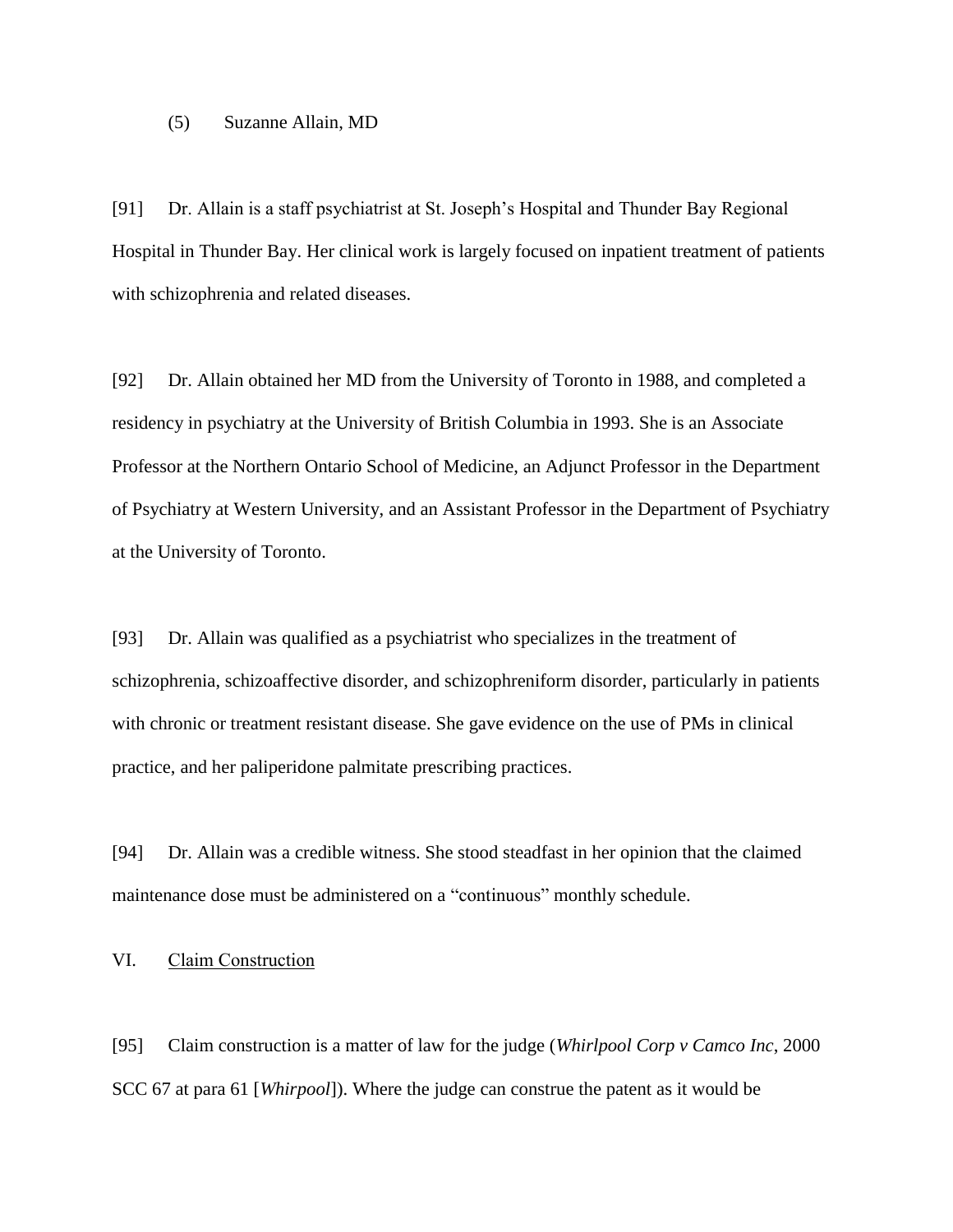understood by a skilled person, expert evidence is not required (*Pfizer Canada Inc v Canada* 

*(Minister of Health)*, 2007 FC 446 at paras 25, 35-36; *Excalibre Oil Tools Ltd v Advantage* 

*Products Inc*, 2016 FC 1279 at para 119).

[96] The principles of claim construction in Canadian patent law were laid out by the Supreme

Court of Canada in *Whirlpool* and *Free World Trust* (*Whirlpool,* above, at paras 49-55; *Free* 

*World Trust v Électro Santé Inc*, 2000 SCC 66 at paras 44-54 [*Free World Trust*]). These

principles are as follows:

i. Claims are to be read in an informed and purposive way, with a mind willing to understand and viewed through the eyes of the skilled reader, as of the date of publication, having regard to the common general knowledge;

ii. Adherence to the language of the claims allows them to be read in the manner in which the inventor is presumed to have intended, and in a way that is sympathetic to accomplishing the inventor's purpose, which promotes both fairness and predictability;

iii. The whole of the specification should be considered, in order to ascertain the nature of the invention, and the construction of the claims must be neither benevolent nor harsh, but instead should be reasonable and fair to both the patentee and the public; and

iv. On a purposive construction, the claim language will show that some elements are essential while others are non-essential. The identification of claim elements as essential or non-essential is made on the basis of the common knowledge of the worker skilled in the art to which the patent relates as of the patent publication date.

[97] The relevant date for construing the claims is the publication date: June 19, 2009.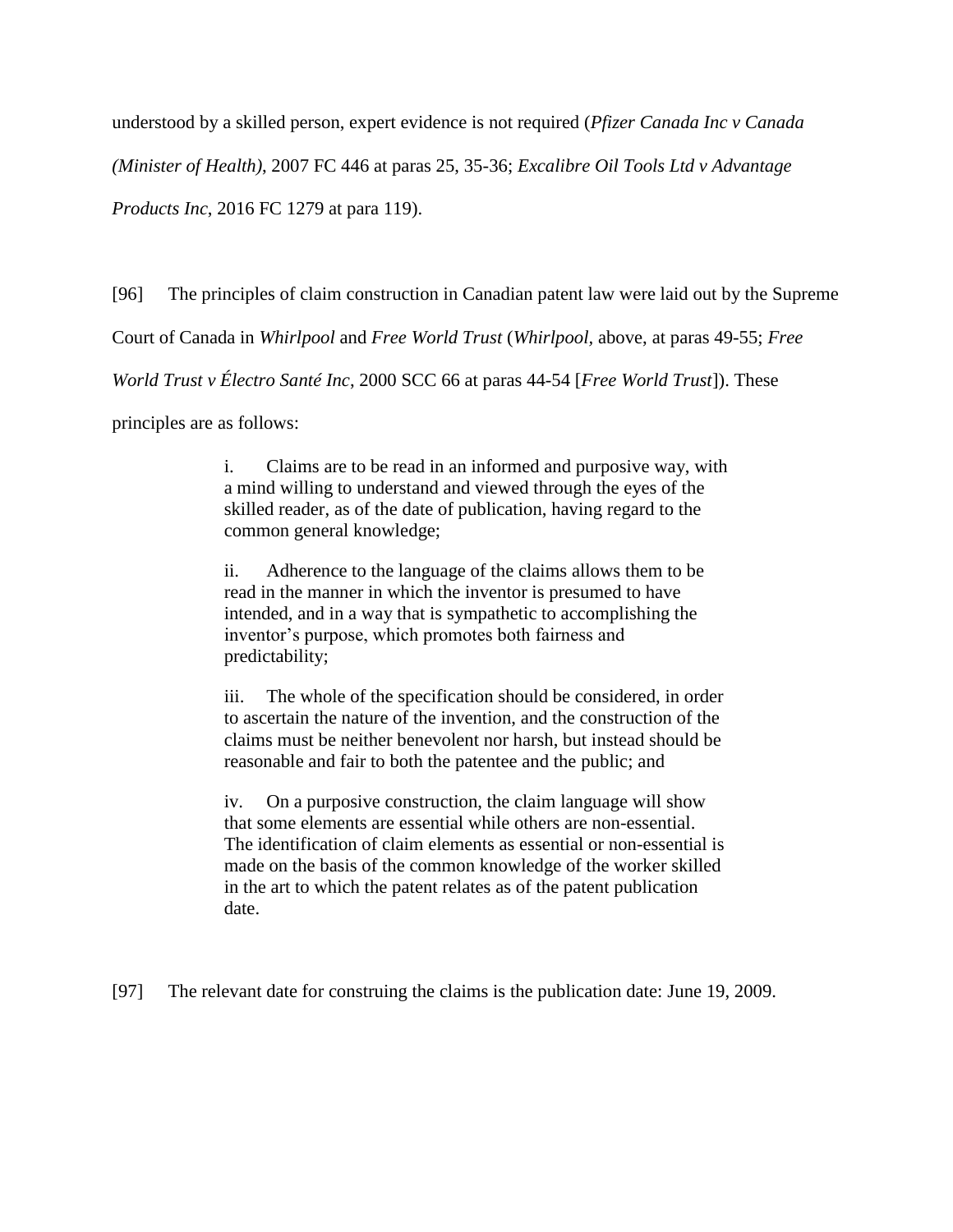#### A. *Person of Ordinary Skill in the Art [POSITA]*

[98] The POSITA is a worker of ordinary skill in the art to which the invention relates who possesses the ordinary amount of knowledge incidental to that particular trade (*Consolboard Inc v Macmillan Bloedel (Saskatchewan) Ltd,* [1981] 1 SCR 504 at 523). The POSITA may be a team of persons with different skills (*Teva Canada Limited v Janssen Inc*, 2018 FC 754 at para 66 [*Teva Canada*], aff'd 2019 FCA 273).

[99] The parties' experts agreed that the POSITA team includes a clinician with experience treating schizophrenia, and a pharmaceutical formulator. In addition to these team members, Janssen's experts opined that the POSITA includes a pharmacometrician and a clinical pharmacologist. Teva's experts opined that the POSITA additionally includes a pharmacokineticist, but not a pharmacometrician or clinical pharmacologist.

[100] Janssen submits that because Figures 1-3 and Example 7 in the 335 Patent relate to popPK modeling, the POSITA should include a pharmacometrician with expertise in developing this type of model. As explained by Dr. Bies, a pharmacokineticist would not necessarily have expertise in developing popPK models.

[101] I agree that the 335 Patent disclosure includes figures and results based on popPK modeling, however the invention is not directed towards developing popPK models. The POSITA is a team "sufficiently versed in the art to which the patent relates to enable them on a technical level to appreciate the nature and description of the invention" (*Whirlpool* at para 53).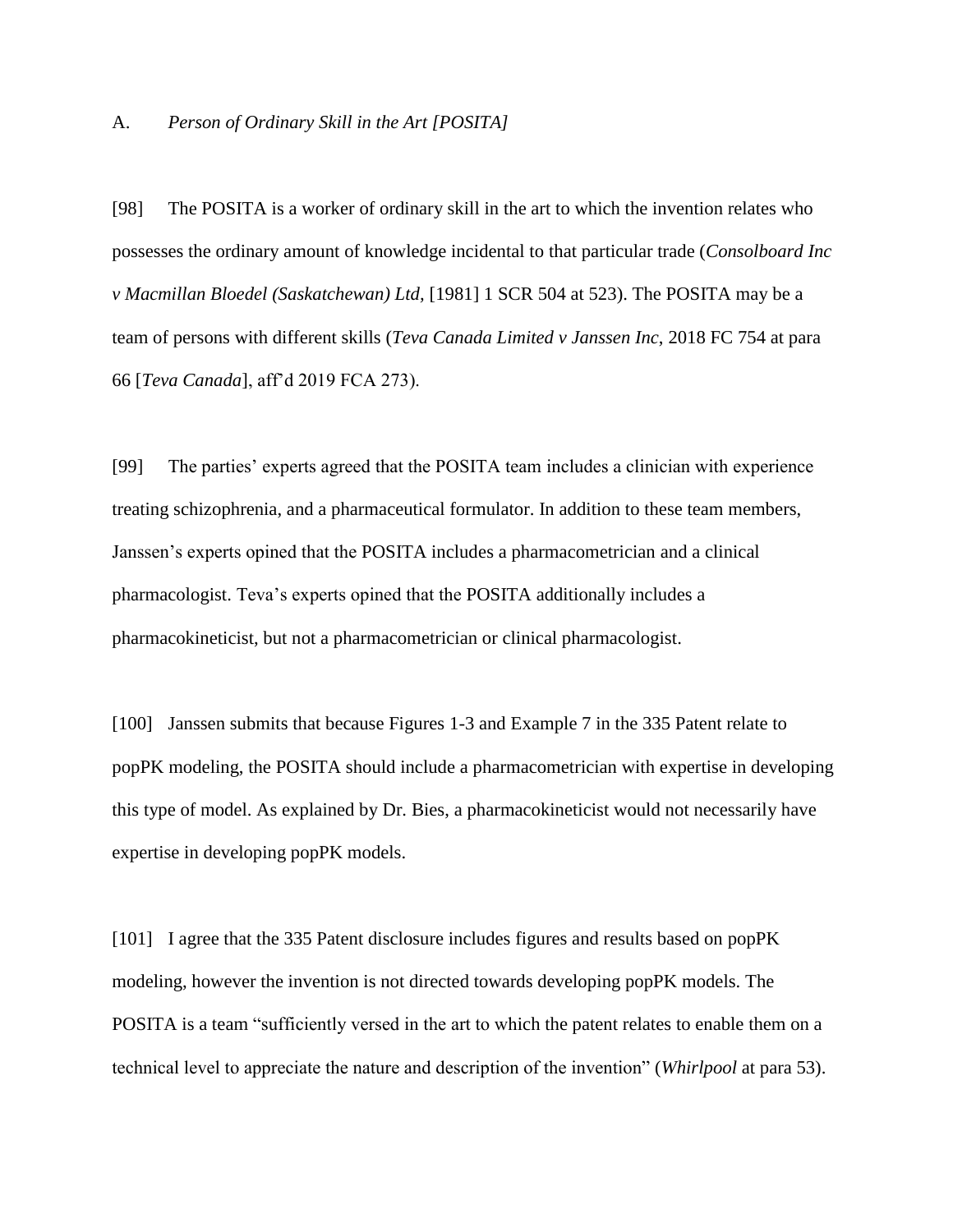Accordingly, the POSITA need only understand the figures and features of paliperidone's pharmacokinetics identified using the models, a skill set the pharmacokineticist would possess. Expertise *developing* popPK models is not required to understand the 335 Patent.

[102] That said, the parties ultimately appear to agree on this point. Teva submits that the POSITA has skills related to "pharmacokinetics and pharmacodynamics, including modeling" and Teva further relies on the testimony of Dr. Bies—Janssen's expert pharmacometrician—for evidence that the skilled person would have known how to build a popPK model. The Court is satisfied that the POSITA would have had sufficient expertise to both develop and interpret the results of popPK models.

[103] The knowledge and skills of Janssen's "clinical pharmacologist" and Teva's "pharmacokineticist" largely overlap. As acknowledged by Dr. Ereshefsky on cross-examination, a POSITA team comprised of a clinician, formulator, and pharmacokineticist would possess the relevant skills and knowledge of the clinical pharmacologist as defined by him.

[104] Having considered the expert testimony on the composite POSITA, I find that the POSITA team is comprised of a clinician, a pharmaceutical formulator, a pharmacometrician, and a pharmacokineticist.

[105] The clinician POSITA would have a medical degree and at least three to five years of experience treating patients with psychotic disorders, including schizophrenia and its related disorders. The clinician would understand the diagnosis, pathophysiology, treatment, and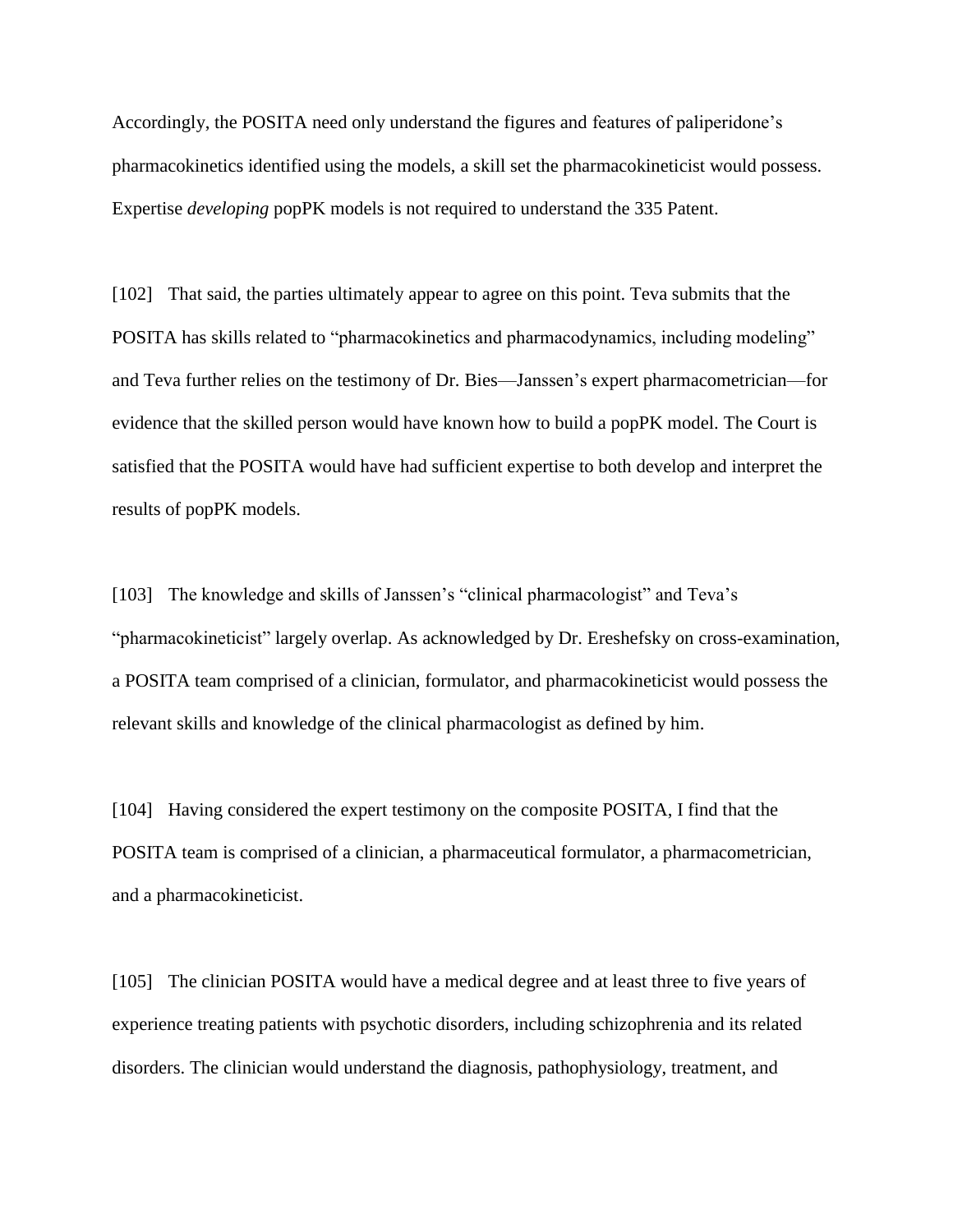management of these disorders, and would be aware of antipsychotics available to treat these disorders, including their mechanisms of action, indications, side effects, and dosing.

[106] The formulator POSITA would have at least an MSc in pharmaceutical sciences, chemistry, or a related field, and three to five years of industry experience in industrial pharmaceutical formulation development. The formulator POSITA would have specific experience developing depot formulations.

[107] The pharmacometrician would have a background in pharmacy or a PharmD degree, and expertise in pharmacokinetic and pharmacodynamic modeling, including popPK modeling.

[108] The pharmacokineticist POSITA would have an advanced degree specializing in pharmacokinetics or pharmacology, and would have experience working in a drug development setting. The pharmacokineticist POSITA would have experience developing and evaluating drug dosing regimens with depot formulations, seeking to maximize drug effect while minimizing the risk of adverse effects. They would have an understanding of pharmacokinetic and pharmacodynamic modeling, including popPK modeling.

#### B. *Common General Knowledge*

[109] Common general knowledge is the knowledge generally known at the relevant time by the person skilled in the field of art or science to which the patent relates. It does not include all information in the public domain (*Apotex Inc v Sanofi-Synthelabo Canada Inc*, 2008 SCC 61 at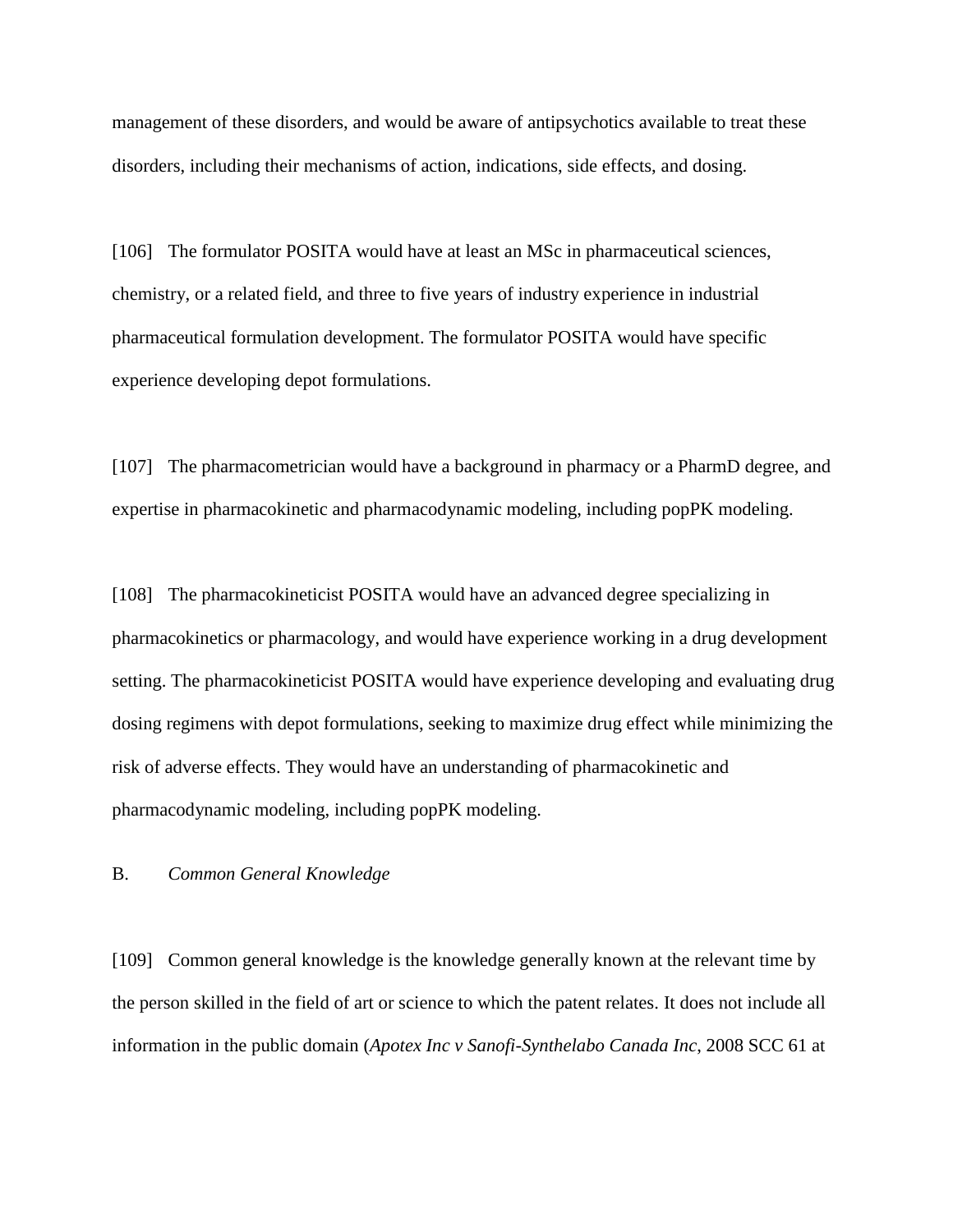para 37 [*Sanofi*]; *Bell Helicopter Textron Canada Limitée v Eurocopter, société par actions simplifiée*, 2013 FCA 219 at paras 63-65).

[110] Drs. Ereshefsky and Bies opined that there is no difference between the POSITA's common general knowledge on the claim date of December 19, 2007, and the patent publication date of June 19, 2009. Similarly, Dr. Agid provided essentially the same description of the common general knowledge in his claim construction and obviousness opinions. Teva did not highlight any changes in the common general knowledge between December 19, 2007 and June 19, 2009, so the following summary of the POSITA's common general knowledge will apply to both the claim construction and obviousness analyses.

[111] The POSITA's common general knowledge includes the technical background detailed at the beginning of these reasons. In addition to this general background on schizophrenia and its treatment, the POSITA would have known that depot antipsychotics were typically synthesized by adding long chain fatty acids to the active drug and dissolving the resulting compound in an oil. Depot formulations could also be aqueous based, and aqueous based depot formulations have advantages over oil-based formulations. Prefilled syringes had been developed for ease of depot formulation administration.

[112] Known advantages of depot formulations include:

- Improved patient adherence;
- More constant plasma concentrations than with oral medication;
- They are not subject to first-pass elimination;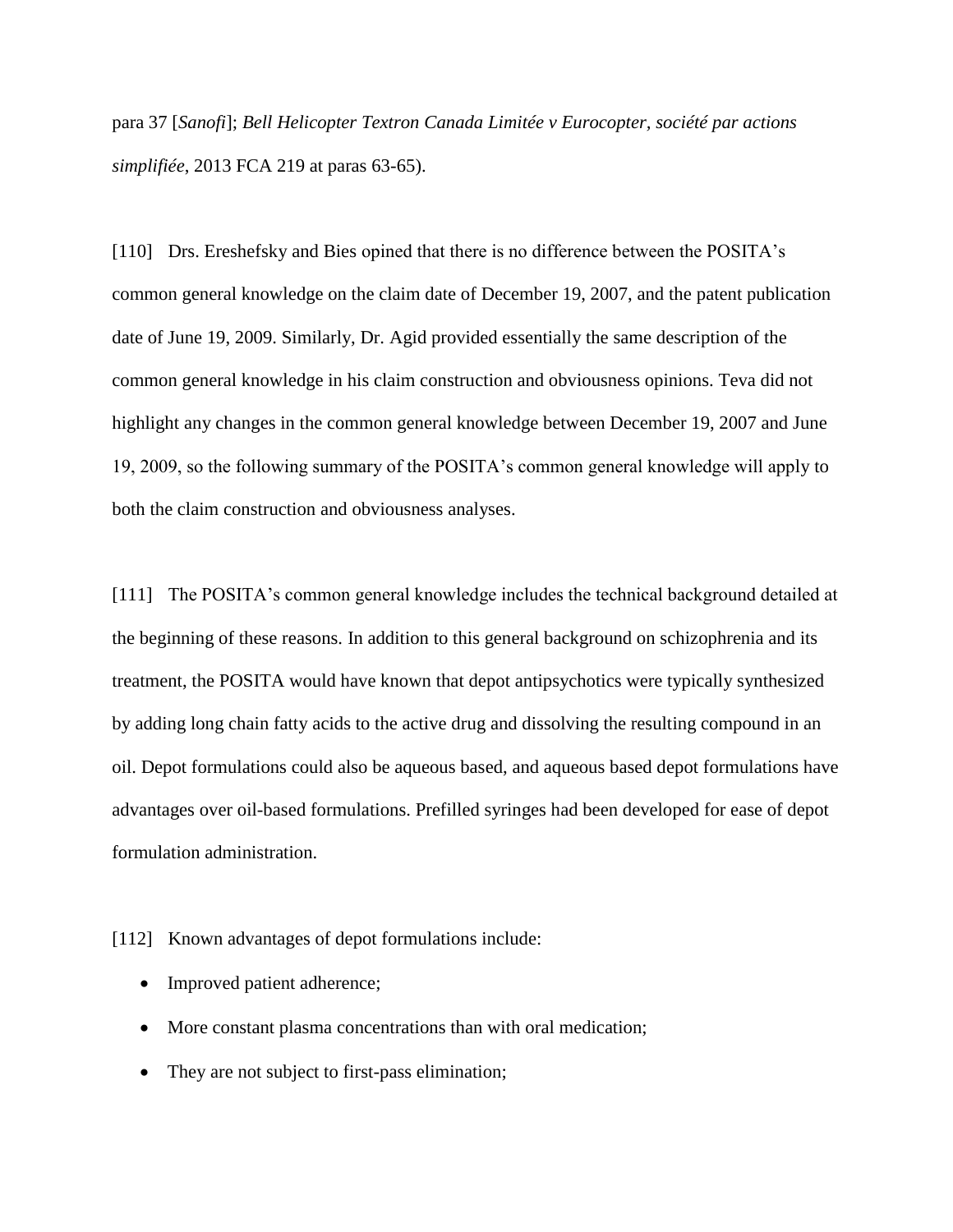- They can be administered on a weekly to monthly basis;
- Doses and administration intervals can be individualized based on the patient; and
- Rapid stabilization on depot antipsychotics can reduce the length of stay for acute inpatients, decrease recidivism rates, and decrease total cost of care.

[113] As of the relevant date, several typical antipsychotics were available as oil-based depot formulations. Only one atypical antipsychotic depot formulation—Risperdal Consta (risperidone)—had come to market. Risperdal Consta was formulated as an aqueous suspension of microspheres containing risperidone, and was administered via intramuscular injection every two weeks.

[114] The POSITA would have been aware that the atypical antipsychotic olanzapine pamoate, was being investigated as a depot formulation. Patients receiving olanzapine pamoate injections were at risk of developing post-injection delirium sedation syndrome, which resembled an olanzapine overdose. The common understanding at the time was this was a result of "dose dumping," or premature release of a high dose of olanzapine from the depot.

[115] The therapeutic range of a given drug is the range of drug concentration in the body that provides a therapeutic effect with minimal toxic effects. A dosing regimen is the administration schedule for the drug to bring drug levels into the therapeutic range. The POSITA would have been aware that the pharmacokinetic profile of a depot antipsychotic impacted the appropriate dosing regimen. Dosing of depot antipsychotics varied between different drugs, and even between different formulations of the same drug.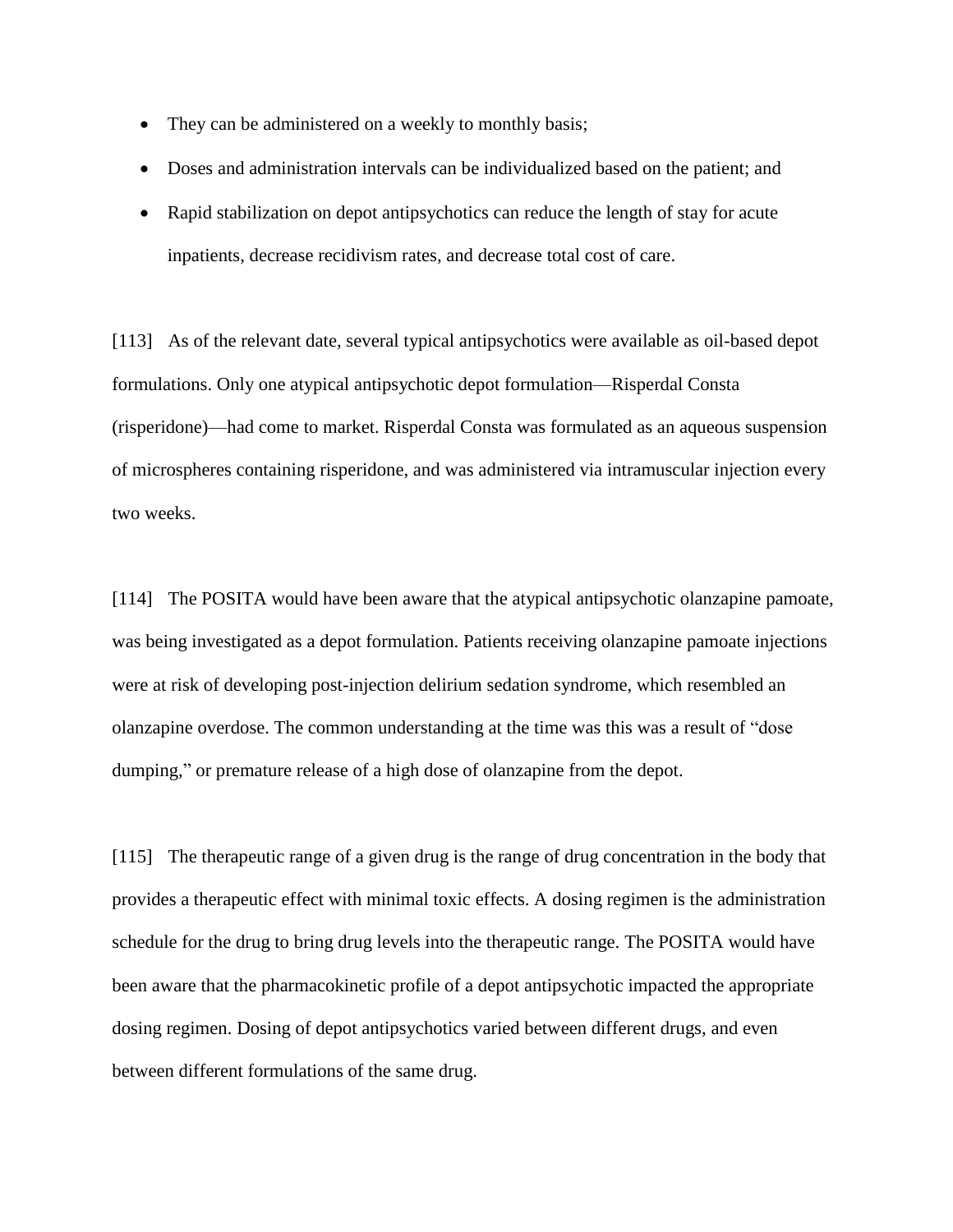[116] Dosing regimens typically specify the following parameters:

- Dose approach (e.g. variable, fixed dosing);
- Route of administration (e.g. oral, intravenous, intramuscular);
- Dosing interval (e.g. daily, weekly, monthly, etc);
- Dose amount (e.g. mg of compound administered with each dose); and
- Adjustments for special populations (e.g. hepatic or renal impairment).

[117] Many drugs require repeated administration to achieve and maintain therapeutic effect. The POSITA would have known that a loading dose is a single dose or series of doses given at the beginning of therapy with the goal of reaching a target drug concentration in the body quickly. A loading dose may take the form of a single, higher dose amount, and/or more frequent dosing of the maintenance dose amount at the initiation of treatment. Known disadvantages of using loading doses were the risk of exposing the patient to potentially toxic concentrations of the drug, and the length of time it would take for the drug concentration to fall from a toxic level, for drugs with long half lives.

[118] The POSITA would have been aware that models could be used to assist in dosing regimen design. PopPK modeling relies on concentration-time data from multiple individuals, or uses pooled pharmacokinetic and pharmacodynamic data from more than one study. The POSITA would have known the major considerations for developing, validating, and interpreting the results of a popPK model. Predictive popPK models can be used to predict doseconcentration-effect relationships and aid in designing clinical trials.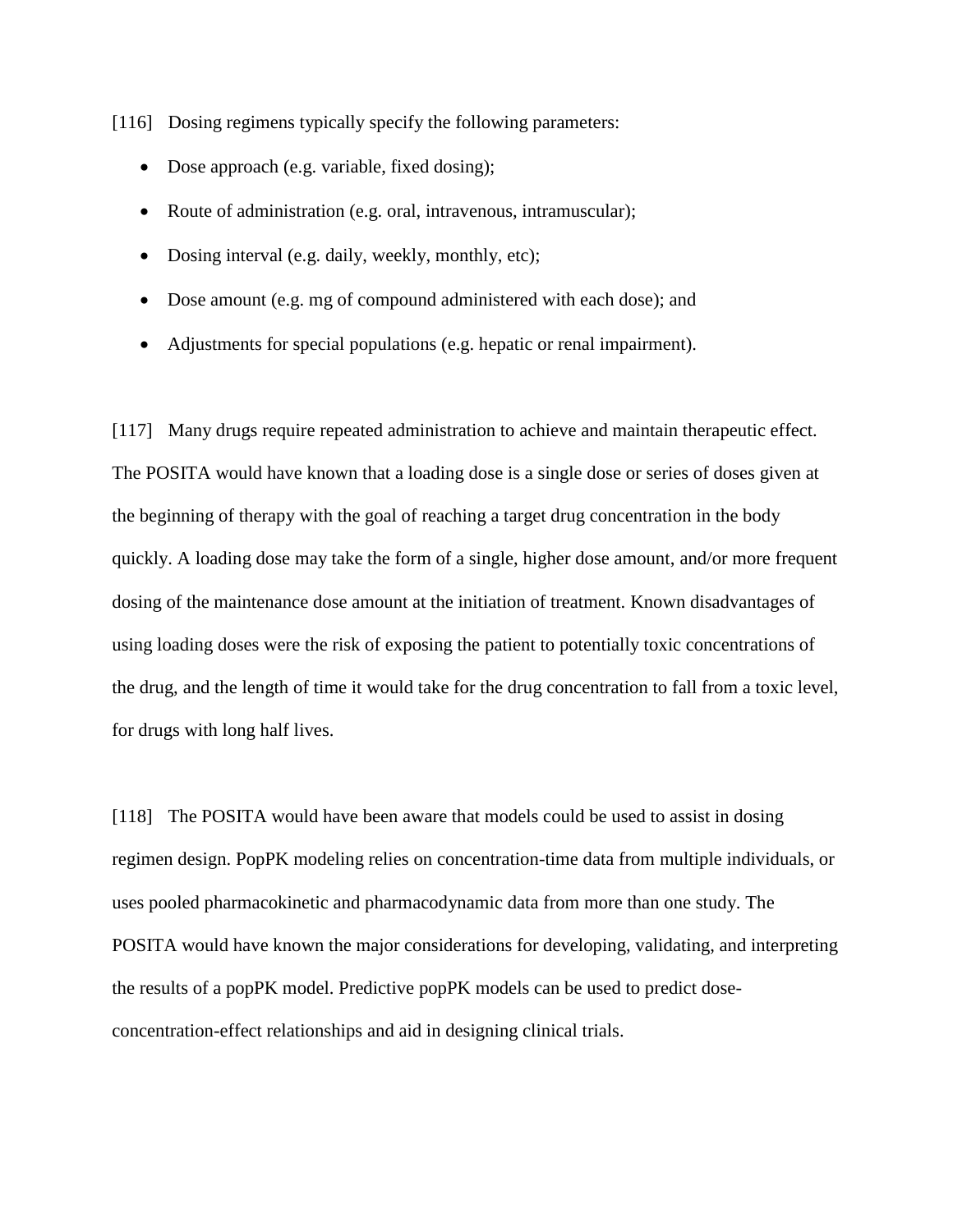[119] The typical approach to dosing depot antipsychotics as of 2007 was to switch patients from oral medications to depot medications. First, patients would be stabilized on the oral form of the medication. Once symptoms were controlled, a suitable depot dose would be determined using a conversion factor, and the patient would switch to depot therapy. Many depot formulations required supplementation with oral medications where desired plasma concentrations were not achieved sufficiently quickly following depot injection. For example, Risperdal Consta required oral supplementation for three weeks after the initial depot injection.

[120] Many depot antipsychotics used dose titration to ensure a gradual rise in plasma concentration. One fear of using depot antipsychotics was severe adverse effects, as once the depot is injected, the drug stays in the patient for an extended period of time. To check for adverse effects, patients would often receive a tolerability dose to ensure they had no immediate adverse reactions.

[121] The POSITA would have known that paliperidone is an active metabolite of risperidone. As of the relevant date, paliperidone was available as an extended release tablet for oral administration in the range of 3 to 12 mg daily. Paliperidone is excreted through the kidneys, and hence paliperidone is eliminated more slowly in renally impaired patients.

[122] When paliperidone is administered as a depot injection of paliperidone palmitate, the paliperidone palmitate is hydrolyzed in the body to give paliperidone—the active compound and palmitic acid. Release of paliperidone from the depot is the limiting factor in the time it takes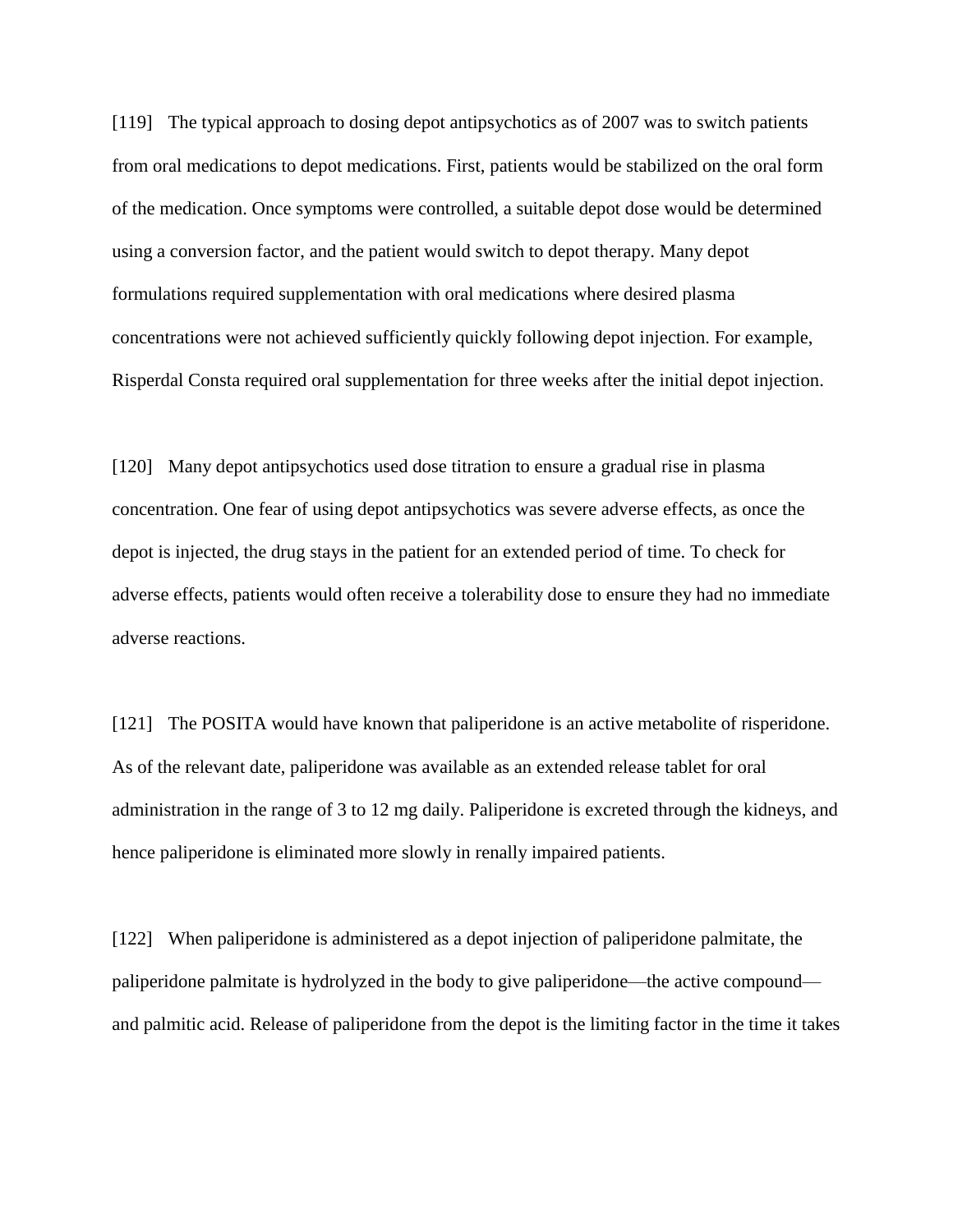for the drug concentration to reach steady state. The POSITA would have been aware that aqueous nanoparticle suspensions of paliperidone palmitate had been developed.

[123] To summarize, at the relevant dates the POSITA would have had the following common general knowledge:

- i. Schizophrenia is a lifelong disease with no cure. The POSITA would have had knowledge of typical and atypical antipsychotics for treating schizophrenia.
- ii. Depot formulations are designed for intramuscular injection of a relatively large dose of a long acting drug. In the case of paliperidone palmitate, hydrolyzation of the palmitate ester provides the active compound paliperidone.
- iii. Depot formulations could be oil or aqueous based, and prefilled syringes had been designed for ease of administration.
- iv. Dosing of depot formulations varied from drug to drug.
- v. PopPK modeling could be used to assist in designing dosing regimens.
- vi. The risk of serious adverse effects was a concern with depot formulations due to their long-acting nature.
- vii. A risperidone depot formulation was on the market.
- viii. Paliperidone is a metabolite of risperidone.
- ix. An extended release oral formulation of paliperidone was on the market.
- x. Aqueous nanoparticle suspensions of paliperidone palmitate had been developed.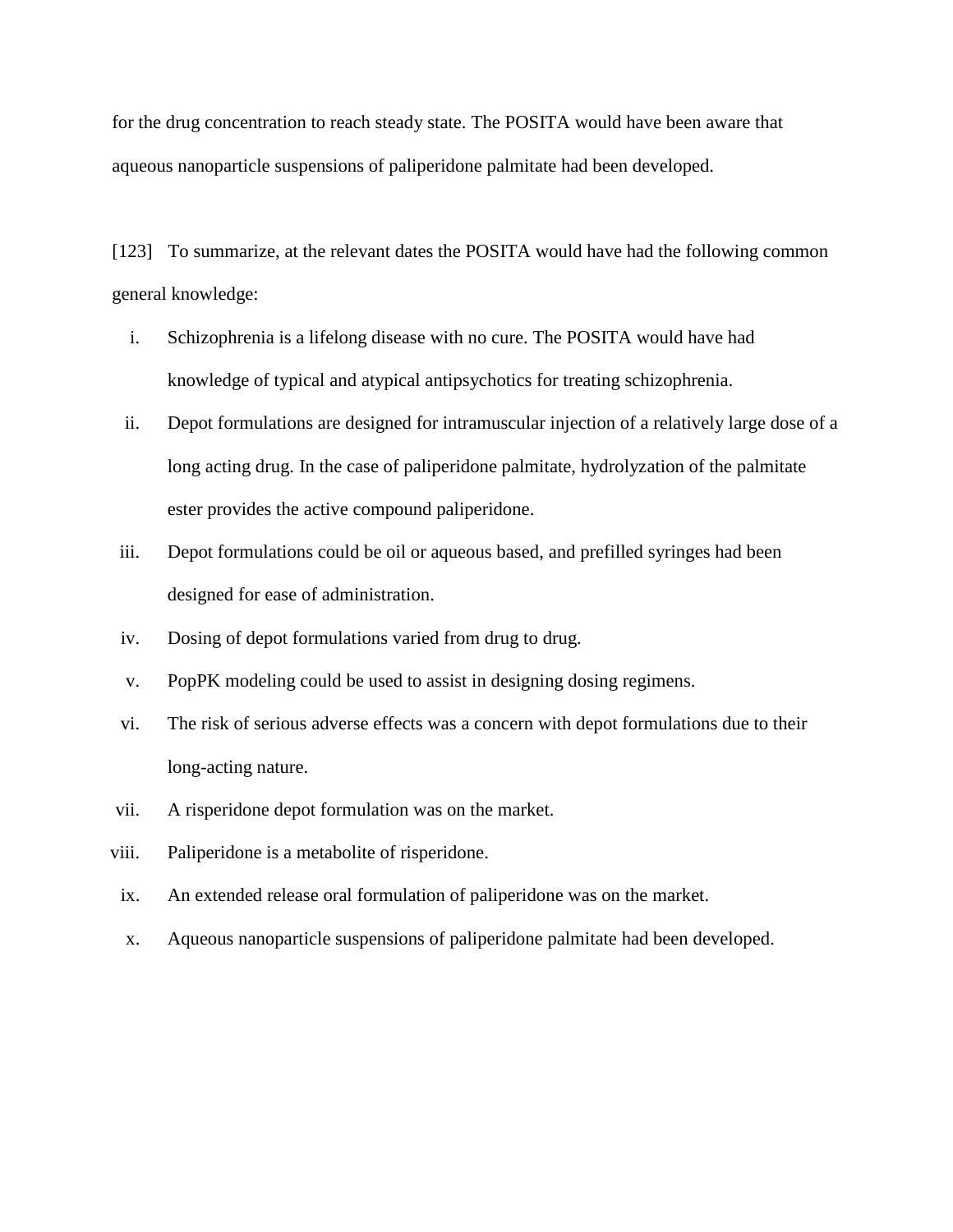## C. *Claim Terms Needing Construction*

(1) Claims 1 to 16: Prefilled syringes

[124] Claims 1 to 16 cover prefilled syringes containing a depot formulation of paliperidone as

paliperidone palmitate. Claim 1 reads as follows:

1. Prefilled syringes containing a depot formulation of paliperidone as paliperidone palmitate formulated as an aqueous nanoparticle suspension for administration by intramuscular injection to a psychiatric patient in need of treatment for schizophrenia, schizoaffective disorder, or schizophreniform disorder, wherein the prefilled syringes comprise:

a) a first prefilled syringe containing a first loading dose of the depot formulation comprising about 150 mg-eq. of paliperidone as paliperidone palmitate, wherein the first prefilled syringe is adapted for intramuscular administration into a deltoid muscle of the psychiatric patient on a first day of treatment;

b) a second prefilled syringe containing a second loading dose of the depot formulation comprising about 100 mg-eq. of paliperidone as paliperidone palmitate, wherein the second prefilled syringe is adapted for intramuscular administration into a deltoid muscle of the psychiatric patient one week  $\pm$  2 days after the first loading dose; and

c) a prefilled syringe containing a maintenance dose of the depot formulation comprising about 75 mg-eq. of paliperidone as paliperidone palmitate, wherein the prefilled syringe is adapted for intramuscular administration into a deltoid or a gluteal muscle of the psychiatric patient according to a continuous schedule having a monthly  $\pm$  7 days dosing interval after the second loading dose.

[125] This is one of those touchstone cases where the Court generally does not need expert aid in construing the terms of the Asserted Claims. There is nothing in the 335 Patent specification to indicate that the inventors sought to act as their own lexicographers, and the claim terms should be given their plain, ordinary meaning.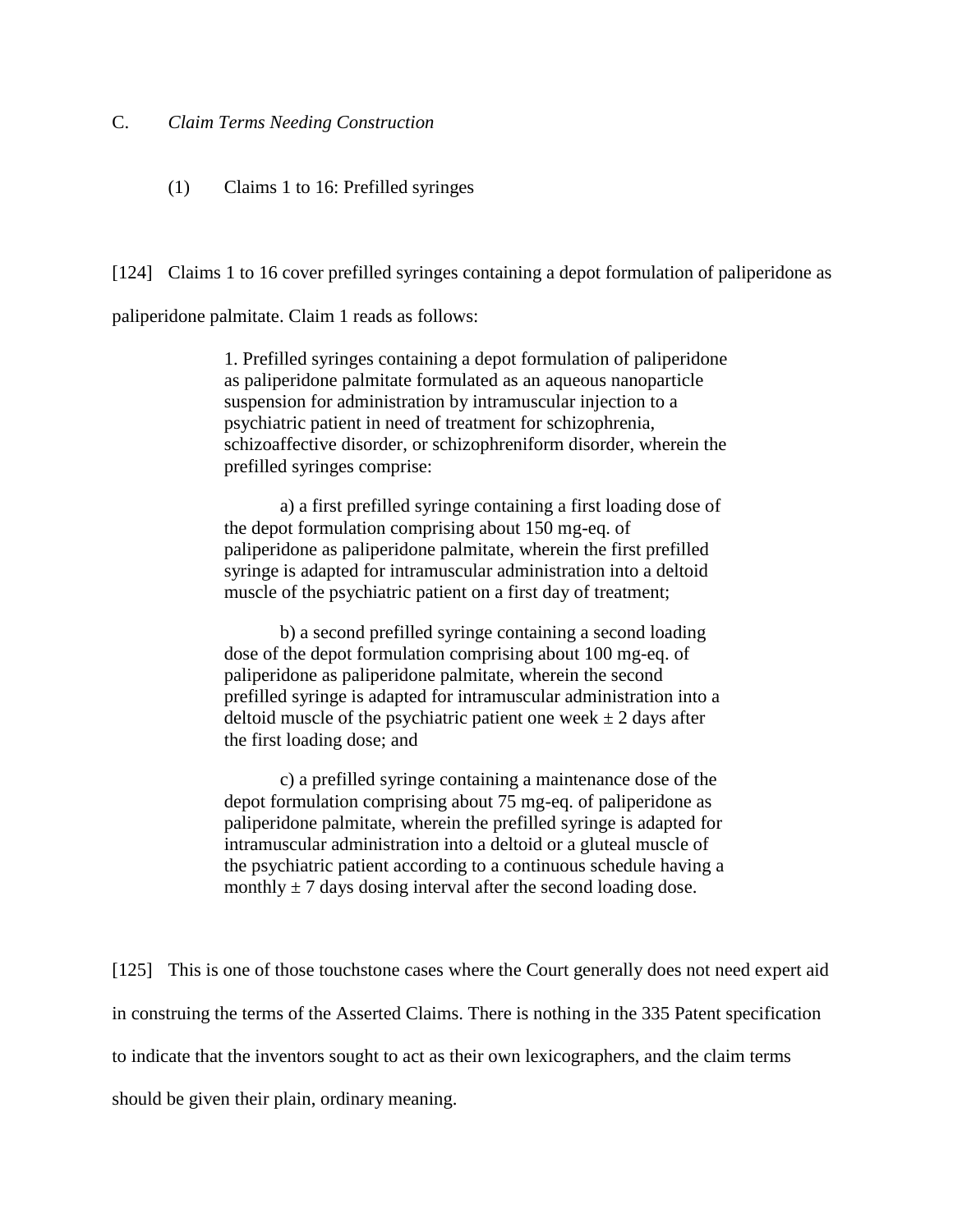[126] The parties largely agree on the construction of claim 1. The following claim elements

are not in dispute, and would be understood by the POSITA as defined below:

**Prefilled syringes** are syringes that come from the manufacturer already filled with the drug formulation.

**Depot formulation** is a type of sustained release dosage form that forms a reservoir in the area of the body where it is administered, allowing for release and subsequent absorption of the active drug ingredient over an extended period of time.

**Paliperidone as paliperidone palmitate** means the palmitate ester of paliperidone, the active drug ingredient. The structures of paliperidone and paliperidone palmitate are pictured below.



**Aqueous nanoparticle suspension** is a type of formulation of solid paliperidone palmitate nanoparticles suspended in a waterbased medium.

**For administration by intramuscular injection** means that the formulation is to be injected into muscle tissue.

**A psychiatric patient in need of treatment for schizophrenia, schizoaffective disorder, or schizophreniform disorder** means a patient with any of these psychotic disorders, as defined in the technical background, who is in need of drug therapy to treat their symptoms.

**Loading dose** is a dose used to quickly bring the blood plasma concentration of the drug into the desired therapeutic range.

**Maintenance dose** is a dose used to maintain the steady state plasma concentration of the drug within the therapeutic range.

**About (150/100/75) mg-eq.** means the amount of paliperidone palmitate required to provide the stated dose of paliperidone. One mg-eq of paliperidone palmitate is the amount required to give 1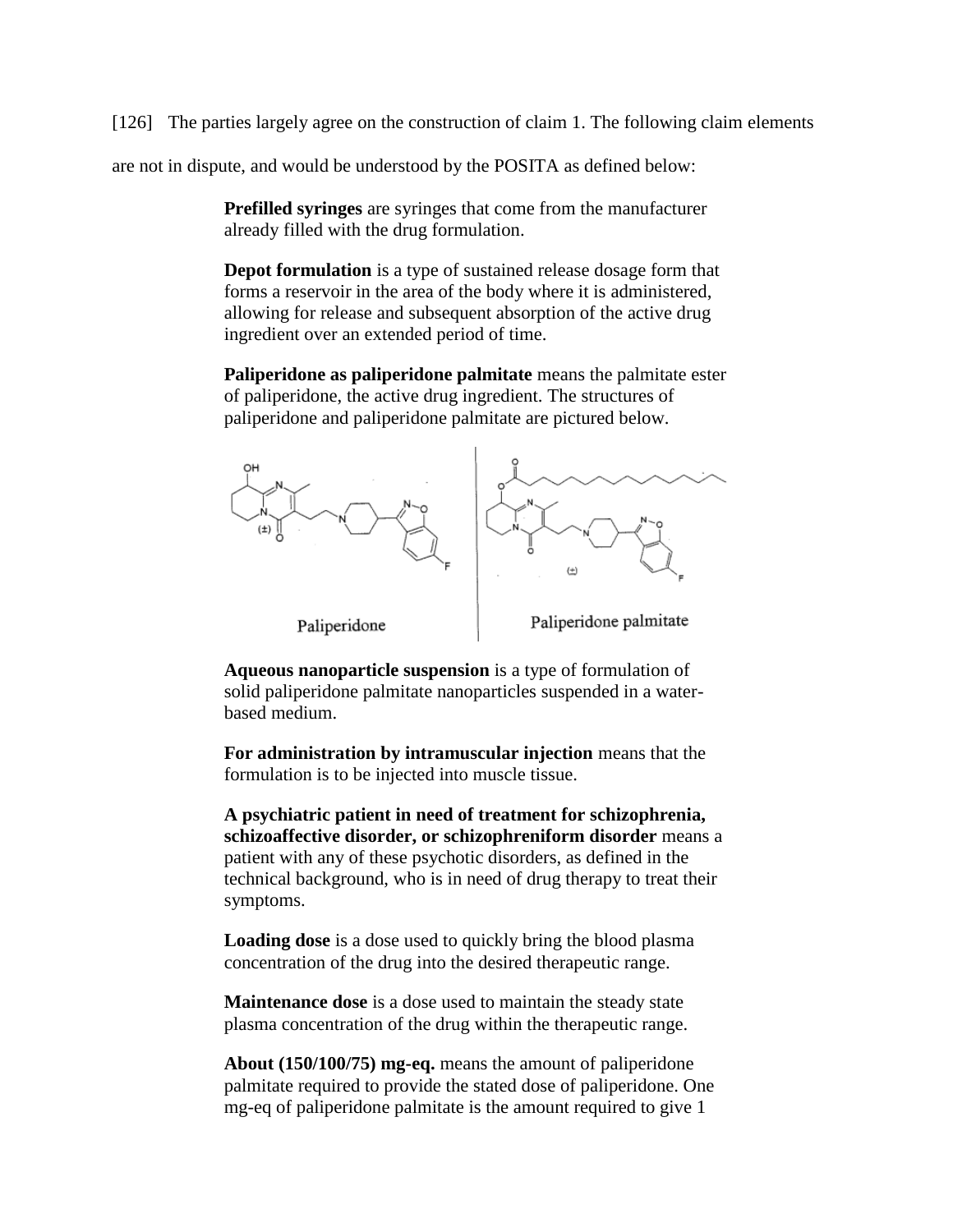mg of the active drug paliperidone. "About" means some variability in the amount is allowable.

**Adapted for intramuscular injection** means the drug delivery system is suitable for injecting the formulation into a muscle.

**Deltoid muscles** are the muscles located at the uppermost part of the patient's arms.

**Gluteal muscle** is the group of muscles making up the patient's buttocks.

**A first day of treatment** means the day on which treatment is initiated, that is, the day on which the first loading dose is administered to the psychiatric patient.

**One week ± 2 days after the first loading dose** means 5 to 9 days after the first loading dose. If the first loading dose is administered on day 1, the second loading dose is to be administered on day 6, 7, 8, 9, or 10.

**Monthly ± 7 days dosing interval after the second loading dose** means 28 days,  $\pm$  7 days, after the second loading dose. Maintenance doses are to be administered 21 to 35 days after the previous dose.

[127] Claim 2 covers prefilled syringes for administration to renally impaired psychiatric patients. The experts agreed that a renally impaired psychiatric patient is a psychiatric patient with impaired kidney function. Claim 2 specifies the first, second, and maintenance doses as about 100 mg-eq, 75 mg-eq, and 50 mg-eq of paliperidone as paliperidone palmitate respectively.

[128] Claims 3 through 14 depend from claims 1 and 2, and include further specific formulation limitations. Dr. Rabinow construed each formulation element in these claims. Dr. Kwon did not construe the claim elements, but rather opined on whether the formulation elements were taught in the prior art. In any event, the construction of the formulation elements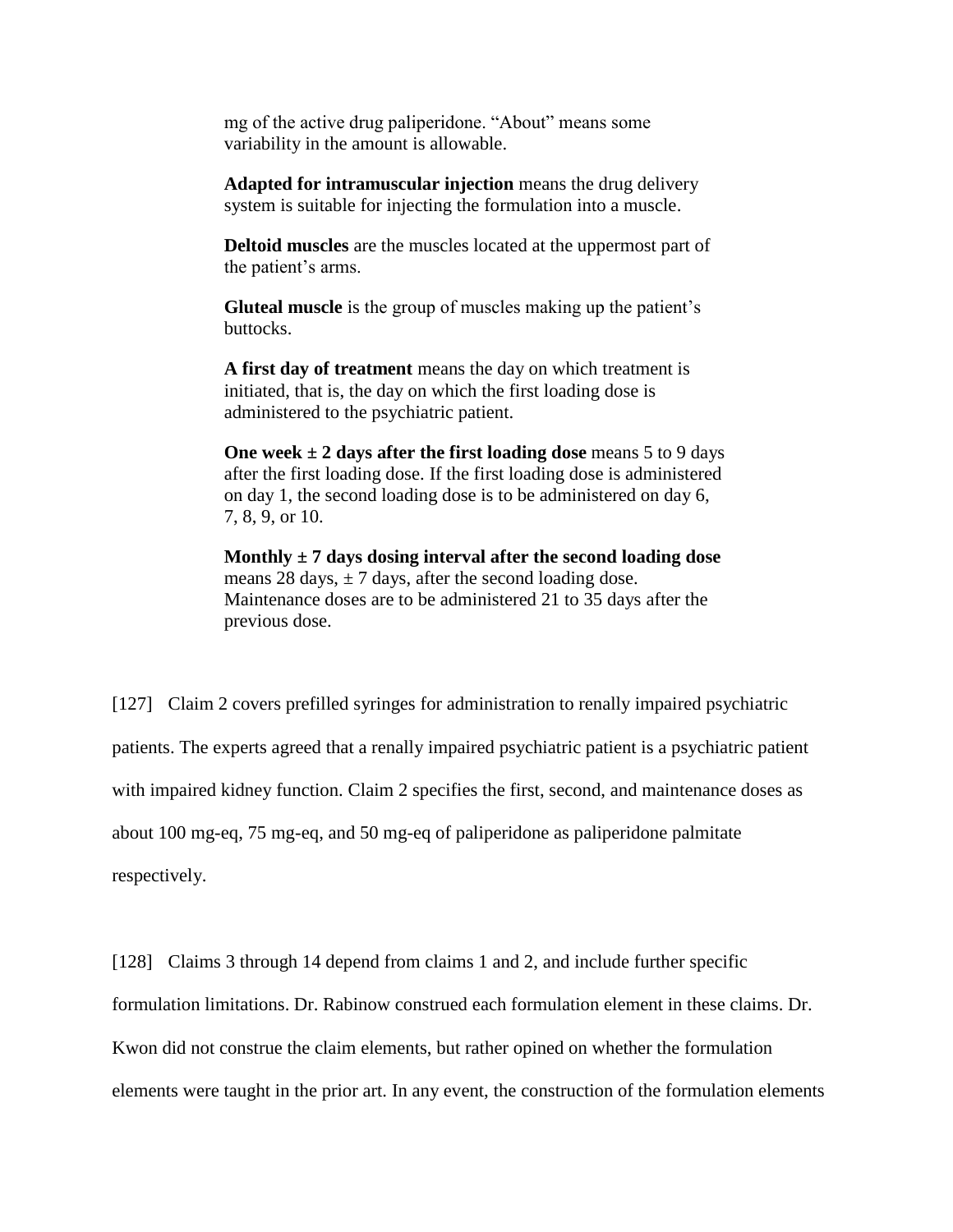does not appear to be in dispute, and claims 3 through 14 incorporate the dose amounts, dosing windows, and injection sites from independent claims 1 and 2.

[129] Claim 15 further limits any of claims 1 to 14 to administration to a psychiatric patient in need of treatment for schizophrenia only. Claim 16 is similar, but limited to psychiatric patients in need of treatment for schizoaffective disorder only. The meaning of these disorders is not in dispute, and is described in the technical background.

[130] The only real controversy between the parties is whether the phrase "continuous" schedule" requires the ongoing administration of maintenance doses, or requires a single maintenance dose only. Related to this dispute is how the POSITA would understand the term "comprises" as used in claims 1 and 2. Both parties couched their arguments on this point in terms of essentiality.

[131] Janssen's position, as supported by the opinions of Drs. Agid and Ereshefsky is that only one maintenance dose is essential. Janssen submits that further maintenance doses may be administered beyond the first maintenance dose, but the claims do not require further maintenance doses.

[132] Teva's position, as supported by the opinions of Drs. Allain and Simm, is that the maintenance dose referred to in claims 1 and 2 is intended to be administered on an ongoing basis and would not be understood by the POSITA to be limited to a single administration.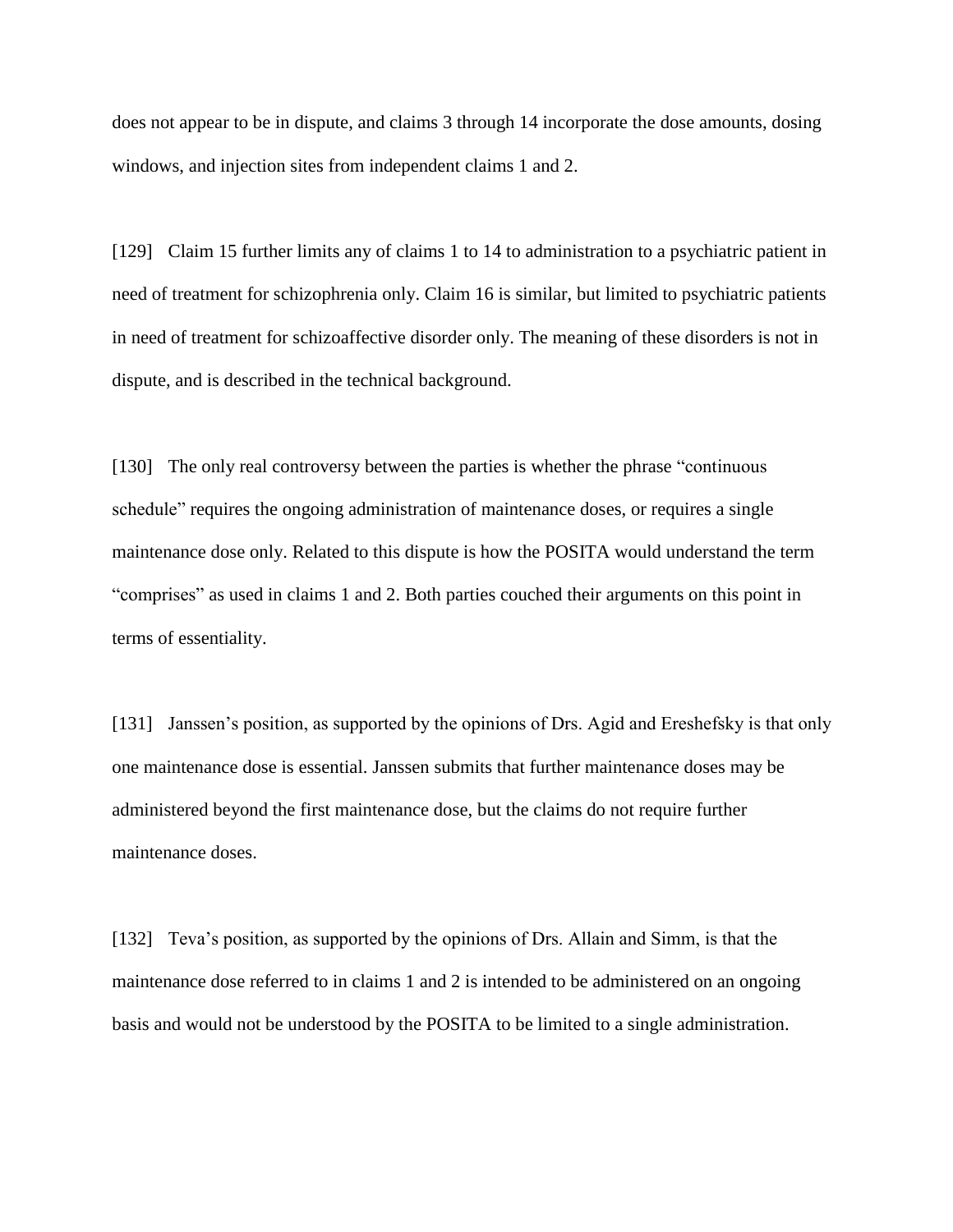[133] Teva submits that this construction is supported by the evidence of Dr. Samtani—one of the inventors of the 335 Patent—who stated on cross-examination that the inventors' intention was to establish a continuous maintenance dosing schedule, not merely three injections.

[134] Evidence from an inventor put forward at trial constitutes extrinsic evidence which should not be considered by the Court when construing the claims (*Free World Trust*, above, at para 66; *Eurocopter v Bell Helicopter Textron Canada Limitée*, 2012 FC 113 at para 321, aff'd 2013 FCA 219). Notwithstanding Teva's position that Dr. Samtani's evidence supports its proposed claim construction, the Court should not resort to his evidence on this point.

[135] Dr. Agid opined that the POSITA would understand the term "comprises" to mean "including but not limited to." Therefore, claims 1 and 2 cover three prefilled syringes, but could also include additional prefilled syringes. Because the claims are directed towards a continuous treatment schedule for disorders that have no cure, the POSITA would understand the claims to contemplate ongoing monthly maintenance doses. However, Dr. Agid stated that the POSITA would know that the continuous schedule could end after one maintenance dose or any number of maintenance doses.

[136] Dr. Agid appeared to be advocating for Janssen's construction position, and I do not accept that the POSITA, based on a purposive reading of the claims having regard to the common general knowledge at the relevant time, would follow this line of reasoning.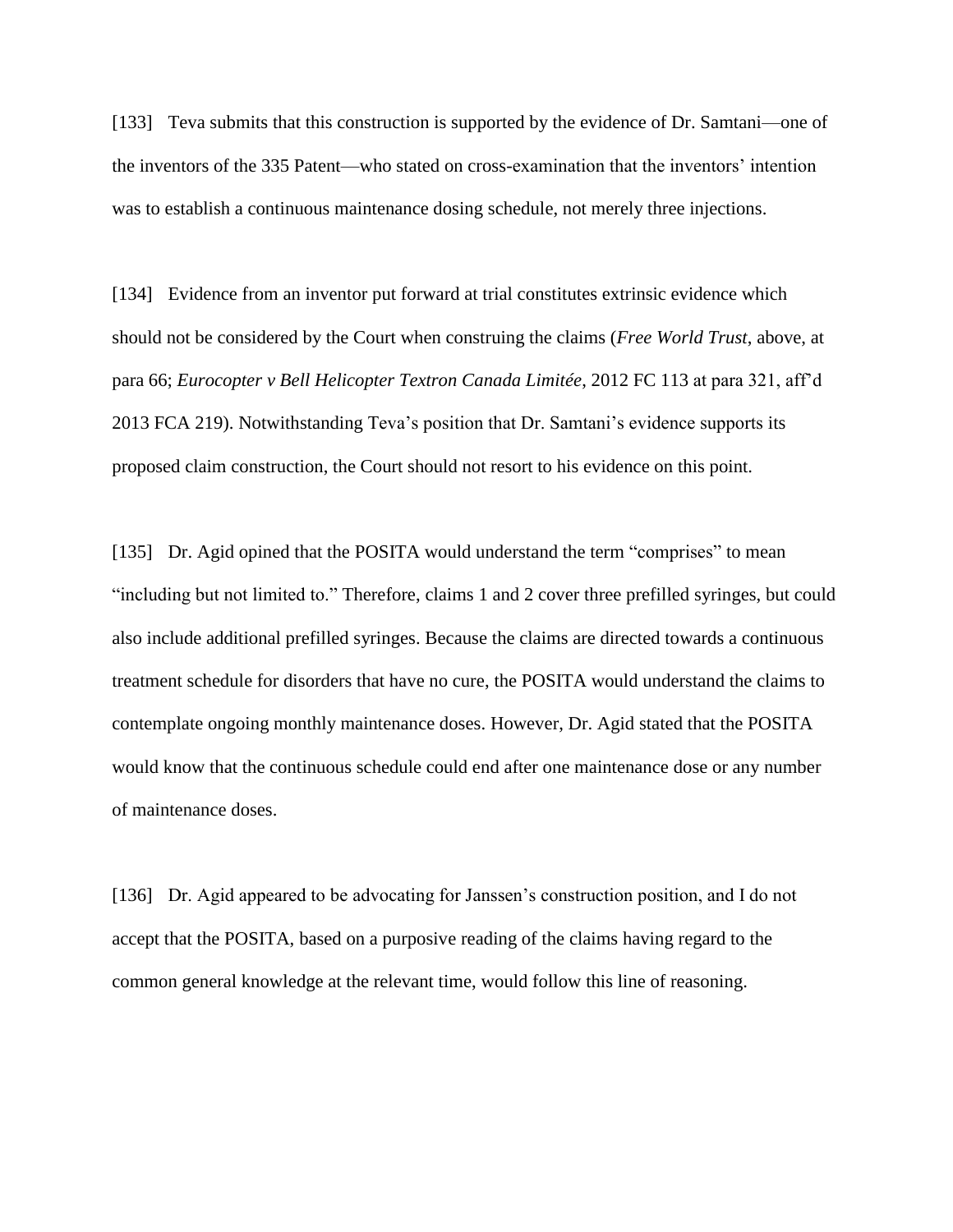[137] Janssen submits that only three prefilled syringes are essential to claim 1, and no reasonable alternative of the term "continuous schedule" exists. If ongoing continuous monthly maintenance doses are essential, the claims would cover an indefinite, uncertain number of doses. On cross-examination Dr. Bergstrom stated that he did not know how many maintenance doses were included in the maintenance dose regimen.

[138] On its face, the maintenance dose regimen defined in claims 1(c) and 2(c) refers to "a prefilled syringe containing a maintenance dose" (emphasis added). However, the words "continuous schedule having a monthly  $\pm$  7 days dosing interval" must be given purposive meaning. The POSITA's knowledge of the nature of schizophrenia as a chronic disease requiring continuous treatment supports a finding that the maintenance dose regimen is not limited to a single prefilled syringe. Further, the words "monthly" and "continuous" are used repeatedly throughout the disclosure. The clinical trials and modeling figures described in the disclosure all reference at least two monthly maintenance doses.

[139] To suggest that "continuous schedule" be interpreted as a single dose asks the Court to impart a construction of these words that is inconsistent with their plain, ordinary meaning. The Court will not do so. As acknowledged by Dr. Agid on cross-examination, if a physician administered only one maintenance dose, treatment of that patient would stop. As stated in the disclosure, one goal of once monthly injections is to increase treatment adherence over daily oral treatment regimens. Administration of only one maintenance dose is not consistent with improved treatment adherence.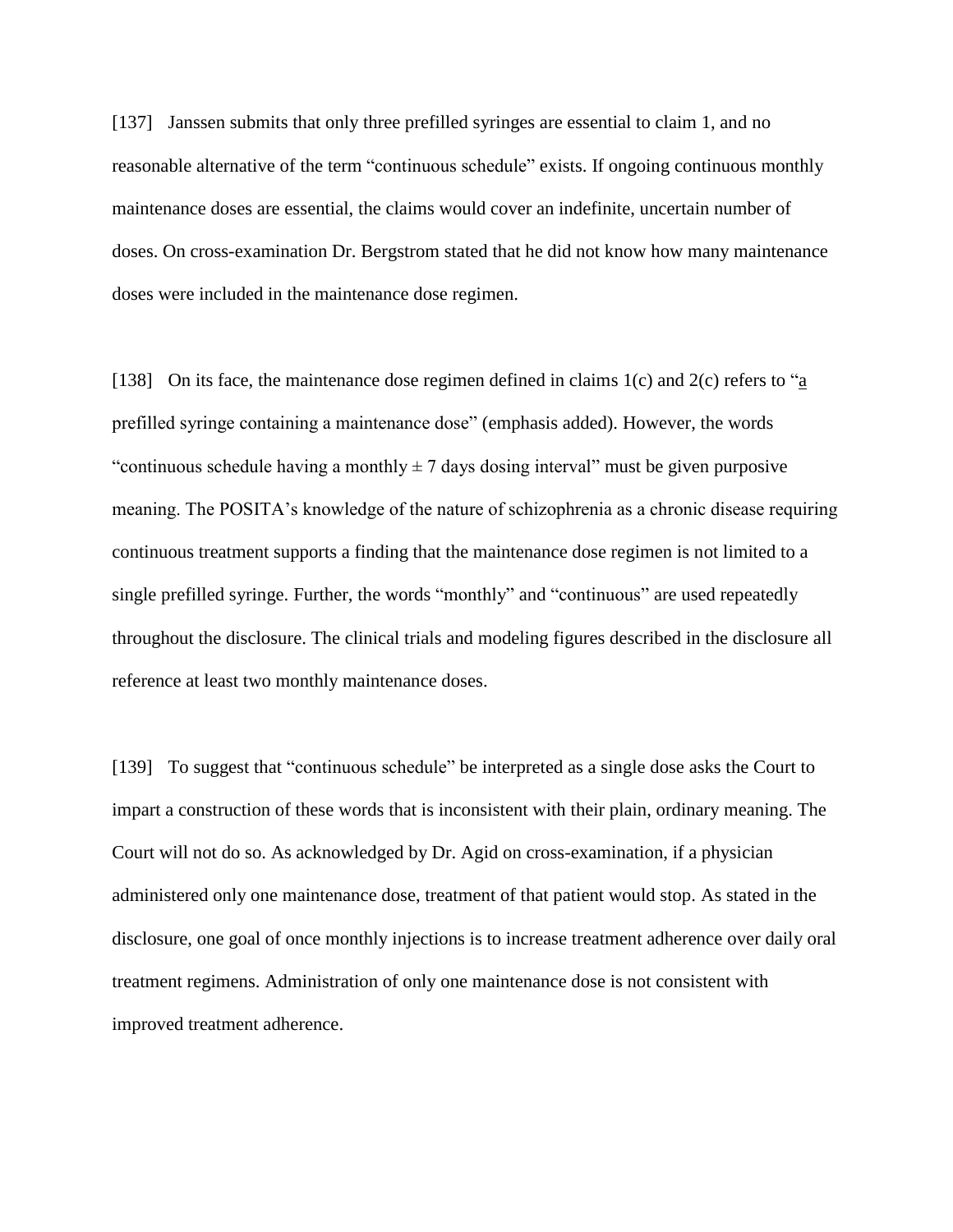[140] While the plain meaning of the claim language is sufficient to dispense with Janssen's position on claim construction, Teva further submits that Janssen's position is inconsistent with representations it made before the Patent Office during prosecution of the 335 Patent, thereby engaging section 53.1 of the *Patent Act*, RSC 1985, c P-4. This provision permits written communications between the patentee and the Patent Office made during the prosecution of a Canadian patent application to be admitted into evidence to rebut representations made by the patentee in the action as to the construction of a claim in the patent (*Canmar Foods Ltd v TA Foods Ltd*, 2019 FC 1233 at para 60).

[141] In a June 26, 2015 letter to the Commissioner of Patents, Janssen represented that claim 1 as amended and ultimately issued, when purposively construed, provides:

> a vendible product: prefilled syringes containing a depot formulation;

● containing fixed doses:150 mg-eq, 100 mg-eq, 75 mg-eq;

for administration on a fixed dosing schedule that does not involve physician skill or judgement: day 1, one week  $\pm$  2 days, continuous schedule having a monthly  $\pm$  7 days dosing interval;

via intramuscular injection into a specified site of administration, the choice of which does not involve physician skill and judgement.

[emphasis added]

[142] The construction advanced by Janssen during prosecution is consistent with the plain meaning of the claim language, and inconsistent with Janssen's position at trial that only one maintenance dose is essential to claim 1. I find that section 53.1 of the *Patent Act* is engaged, and the written communication between Janssen and the Commissioner of Patents dated June 26,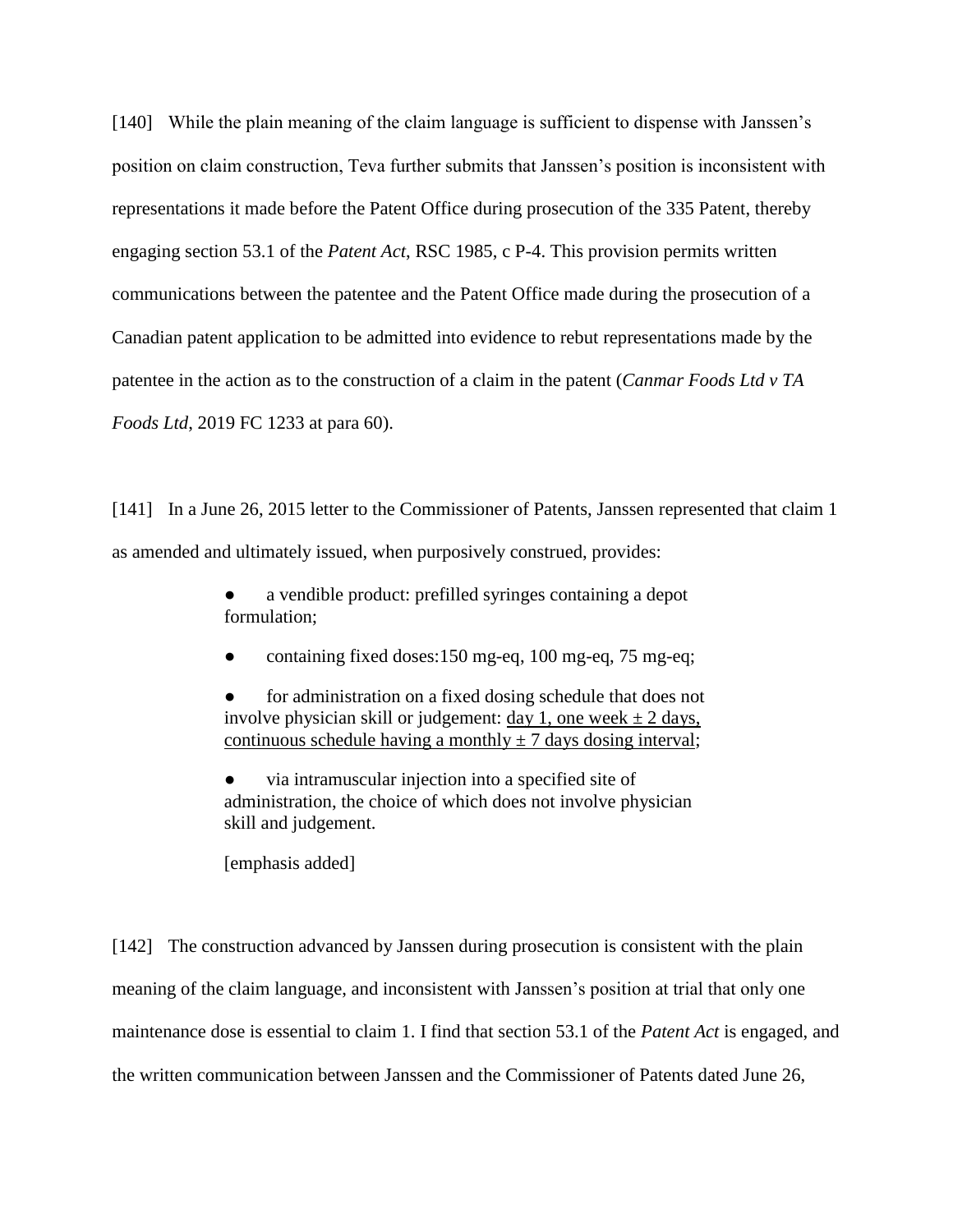2015 is admissible. This evidence supports Teva's position that the maintenance doses referred to in claim 1 are intended to be administered on an ongoing basis.

[143] As is evident from the above excerpt from the June 26, 2015 letter, Janssen amended the claims to overcome a patentable subject matter objection on the basis that the previously claimed dosing regimens covered a method of medical treatment. While Teva ultimately withdrew its plea of unpatentable subject matter such that methods of medical treatment are no longer directly at issue in this matter, the inconsistency in Canadian law on what constitutes a method of medical treatment has clearly played a part in the prosecution and litigation of the 335 Patent. As highlighted by judges of this Court and the Federal Court of Appeal, consideration—and clarification—of the prohibition on methods of medical treatment is warranted, although that clarification is not at play in this case (*Cobalt Pharmaceuticals Company v Bayer Inc*, 2015 FCA 116 at para 101; *Hospira Healthcare Corporation v Kennedy Trust for Rheumatology Research*, 2018 FC 259 at para 141 [*Hospira*]; *Hospira Healthcare Corporation v Kennedy Trust for Rheumatology Research*, 2020 FCA 30 at para 53 [*Hospira FCA*]).

[144] A purposive construction of a maintenance dose on a "continuous schedule" can only result in a finding that it means maintenance dosing on an ongoing basis, not one dose.

[145] To summarize, the essential elements of claim 1 are:

● Prefilled syringes containing a depot formulation of paliperidone as paliperidone palmitate formulated as an aqueous nanoparticle suspension;

● For administration by intramuscular injection to a psychiatric patient in need of treatment for schizophrenia, schizoaffective disorder, or schizophreniform disorder;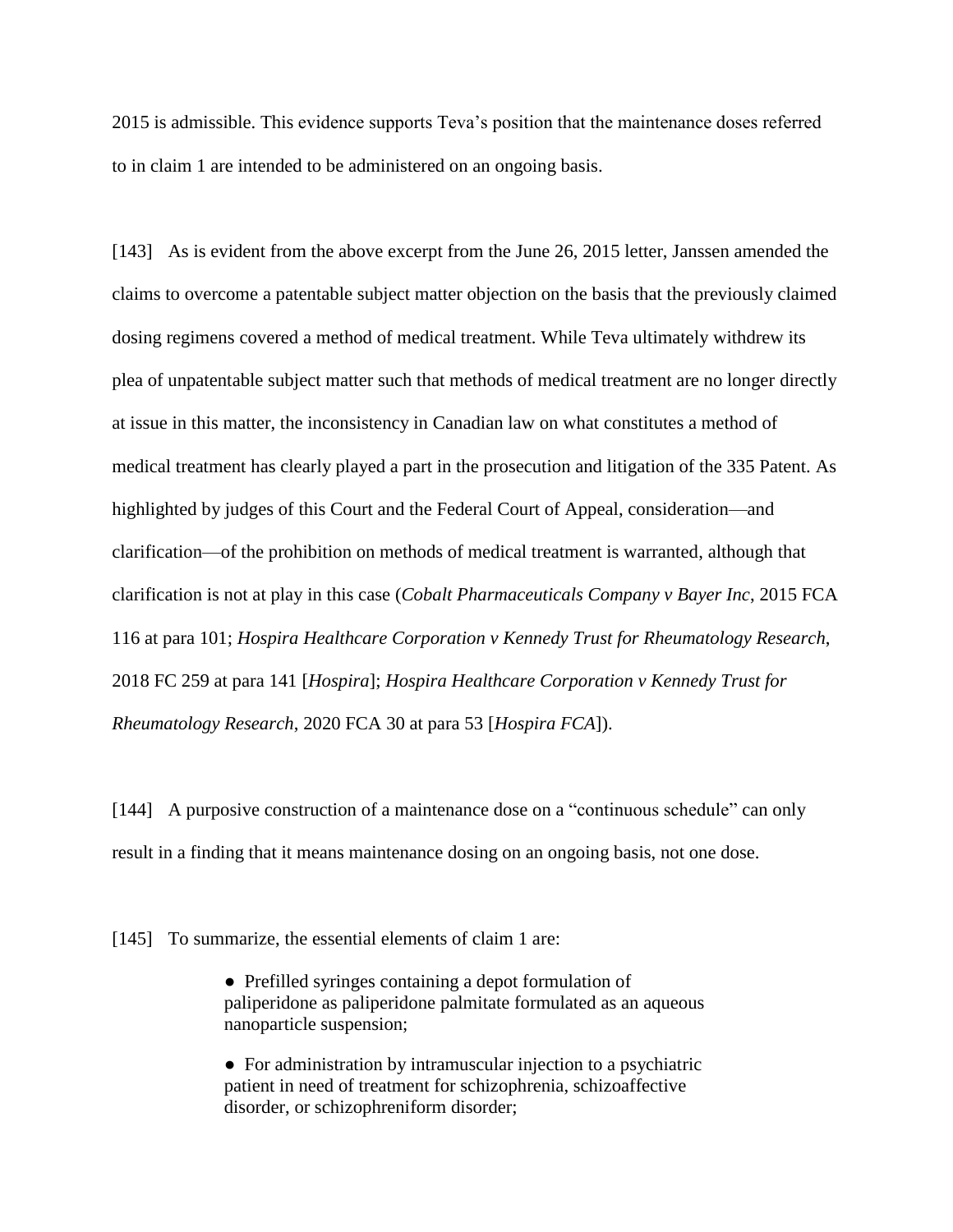● Wherein the prefilled syringes are adapted for administration in accordance with the following dosing regimen:

○ A first loading dose of about 150 mg-eq of paliperidone injected into the deltoid on treatment day 1;

○ A second loading dose of about 100 mg-eq of paliperidone injected into the deltoid on treatment day  $8 \pm 2$  days;

○ Continuous maintenance doses of 75 mg-eq of paliperidone injected into the deltoid or gluteal monthly  $\pm$  7 days thereafter.

[146] The essential elements of claim 2 are the same, except that the patient in need of treatment must have renal impairment, and the claimed dose amounts are about 100 mg-eq, 75 mg-eq, and 50 mg-eq, respectively.

[147] It is important to note that the essential elements of the claims are conjunctive. The first claim set requires the combination of multiple prefilled syringes of varying dosage amounts adapted for administration in accordance with the claimed dosing schedule and injection sites. The claimed invention is a dosing regimen, not simply dosage forms.

(2) Claims 17 to 32: Use of a dosage form

[148] Claims 17 to 32 effectively mirror claims 1 to 16, except that they are directed towards "use of a dosage form of paliperidone as paliperidone palmitate" rather than prefilled syringes.

[149] Claims 17 and 18 claim the same dosing regimen as claims 1 and 2. Claims 19 to 30 include the same formulation limitations as claims 3 to 14. Claims 31 and 32 are identical to claims 15 and 16 except for the claims upon which they depend.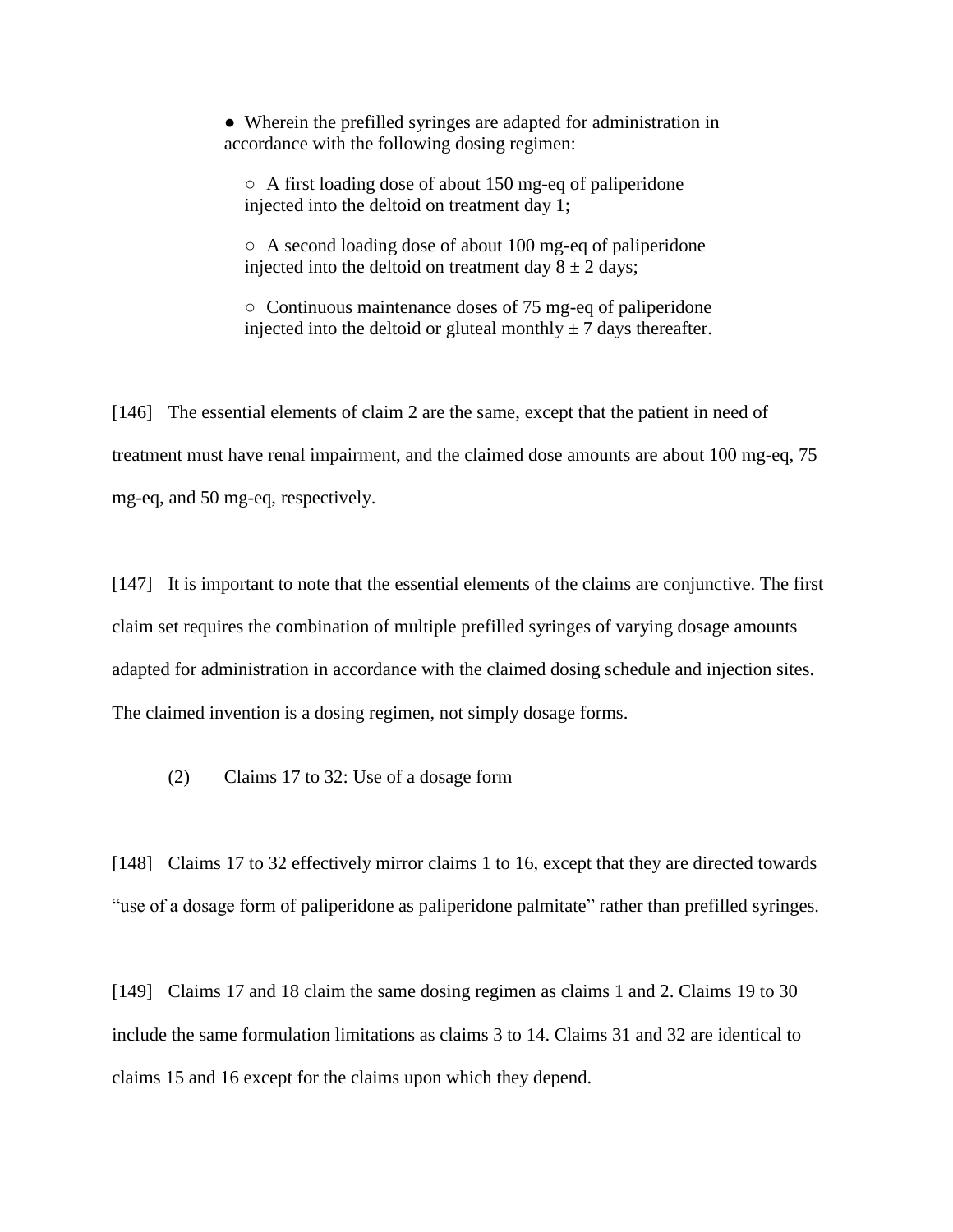[150] Where the same terms are used in claims 17 to 32, they have the same meaning as defined above for claims 1 to 16. The only additional claim term in need of construction in this claim set is "use of a dosage form."

[151] Drs. Agid, Ereshefsky, and Bergstrom essentially agreed that the POSITA would understand "use of a dosage form" to mean the paliperidone palmitate formulation and a delivery system to administer the formulation to the patient. The dosage form must contain both the formulation and means to administer it to the patient. The dosage form must be suitable for administration by intramuscular injection, which would mean a syringe body and a needle.

[152] Therefore the POSITA would understand "use of a dosage form" in claims 17 and 18 to mean the use of a syringe containing a depot formulation of paliperidone as paliperidone palmitate to administer the formulation by intramuscular injection according to the dosing and administration schedule in the claims.

[153] The parties agree that this claim set comprises use claims, and Teva will not directly infringe these claims.

(3) Claims 33 to 48: Use of paliperidone as paliperidone palmitate for the preparation of a medicament

[154] Claims 33 to 48 also mirror claims 1 to 16, except that they are directed towards "use of paliperidone as paliperidone palmitate for the preparation [or manufacture] of a medicament."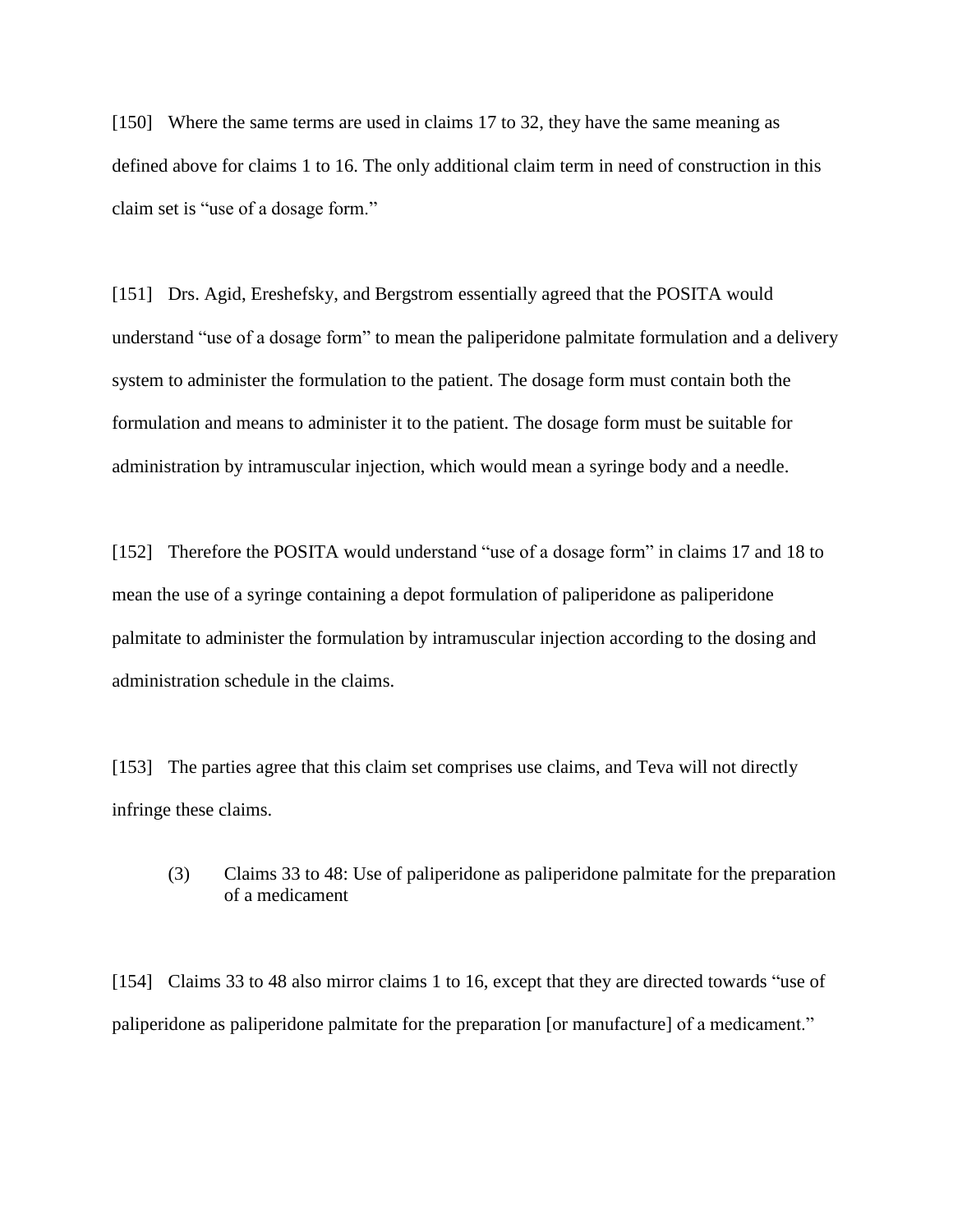[155] Claims 33 and 34 claim the same dosing regimen as claims 1 and 2. Claims 35 to 46 include the same formulation limitations as claims 3 to 14. Claims 47 and 48 are identical to claims 15 and 16 except for the claims upon which they depend.

[156] Where previously used terms are repeated in claims 33 to 48, they have the same meaning as defined above for claims 1 to 16. The only additional claim term in need of construction in this claim set is "preparation [or manufacture] of a medicament" and "medicament form."

[157] Dr. Bergstrom states that the term "medicament" would normally be understood to mean the depot formulation of paliperidone palmitate. However, in claims 33 and 34, the medicament in the preamble must contain the distinct loading and maintenance doses in "medicament form."

[158] Janssen's experts uniformly agreed that "medicament" means a medicine, and is distinguishable from the term "dosage form" as used in claims 33 and 34 in that a medicament does not require a delivery means for the formulation. The "medicament" must be suitable for the depot formulation to be administered intramuscularly. Examples of a "medicament" in this context include vials containing the depot formulation. Prefilled syringes and "dosage forms" as used in the earlier claims fall within the meaning of medicament.

[159] The parties disagree on the proper construction of these "Swiss-type" claims. Teva urges the Court to look past the form of the claims, and interpret them as use claims covering the same subject matter as claims 17 to 32 (*Novartis Pharmaceuticals Canada Inc v Cobalt*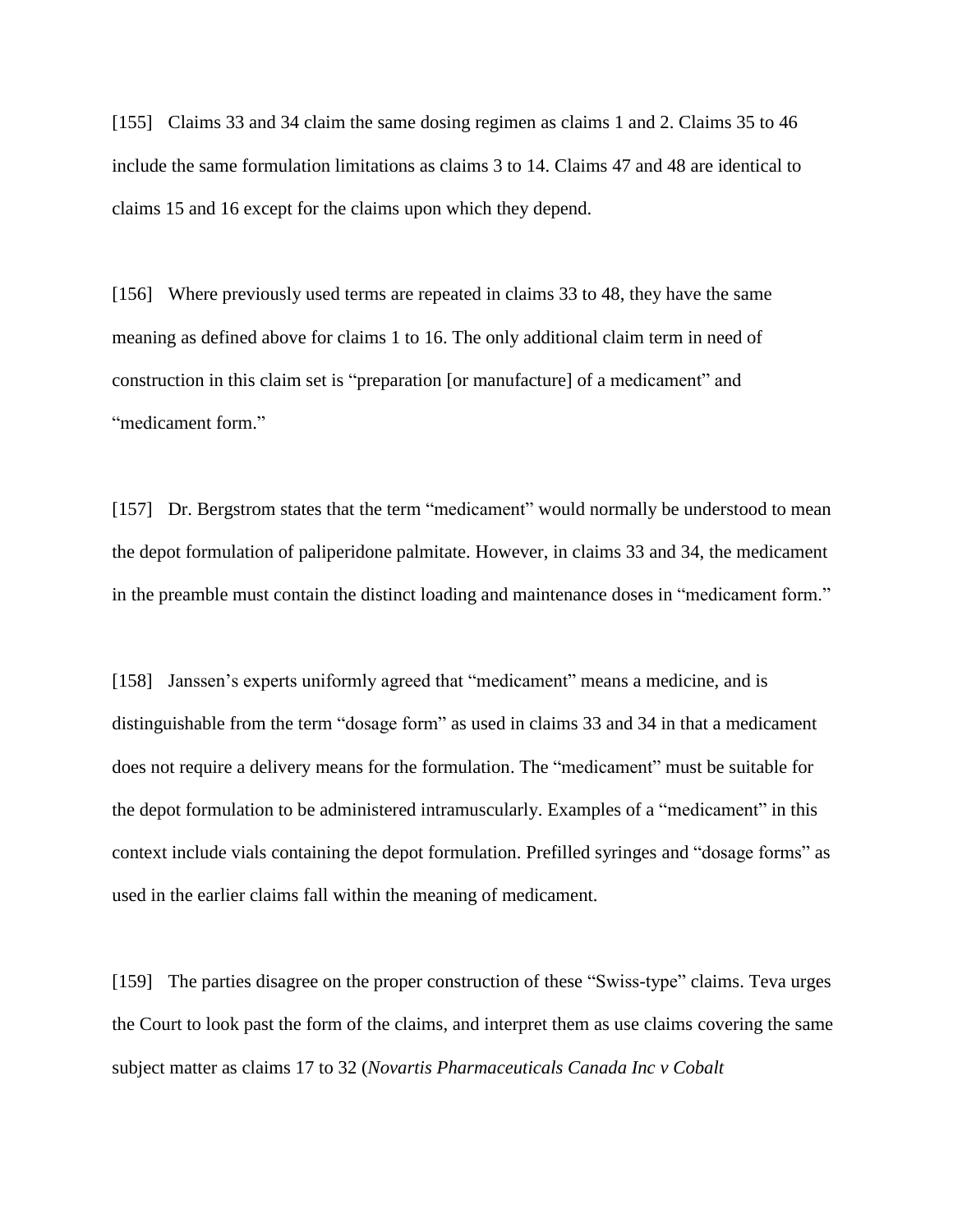*Pharmaceuticals Company*, 2013 FC 985 at para 101, aff'd 2014 FCA 17; *Pfizer Canada Inc v Apotex Inc*, 2007 FC 971 at paras 32-35, aff'd 2009 FCA 8).

[160] Conversely, Janssen submits that claims 33 to 48 are akin to purpose-limited product claims, capable of direct infringement by a generic company if the product is manufactured and sold for the claimed treatment (*Hospira*, above, at paras 268-318).

[161] The proper meaning of the claims must be determined having regard to the words of the claims when construed purposively through the eyes of the POSITA in light of the specification and the common general knowledge at the relevant date. Claims 33 to 48 claim the "use of paliperidone as paliperidone palmitate" for the preparation (claim 33) or in the manufacture (claim 34) of a medicament, wherein the medicament comprises loading and maintenance doses. That said, the claims also include as essential elements:

i. the dosing schedule of days 1, 8, and monthly thereafter;

ii. specific dose amounts of 150, 100, and 75 mg-eq for nonrenally impaired patients, and 100, 75, and 50 mg-eq for renally impaired patients; and

iii. injection sites of the deltoid (loading doses on days 1 and 8) and deltoid or gluteal (maintenance doses).

[162] If the dosing schedule and dose amounts were not essential elements, the claims would amount to claims for the manufacture of a depot formulation of paliperidone palmitate. However, these claims' essential features go beyond simple manufacture of a depot formulation and additionally prescribe a specific dosing schedule, specific dose amounts, and specific injection sites.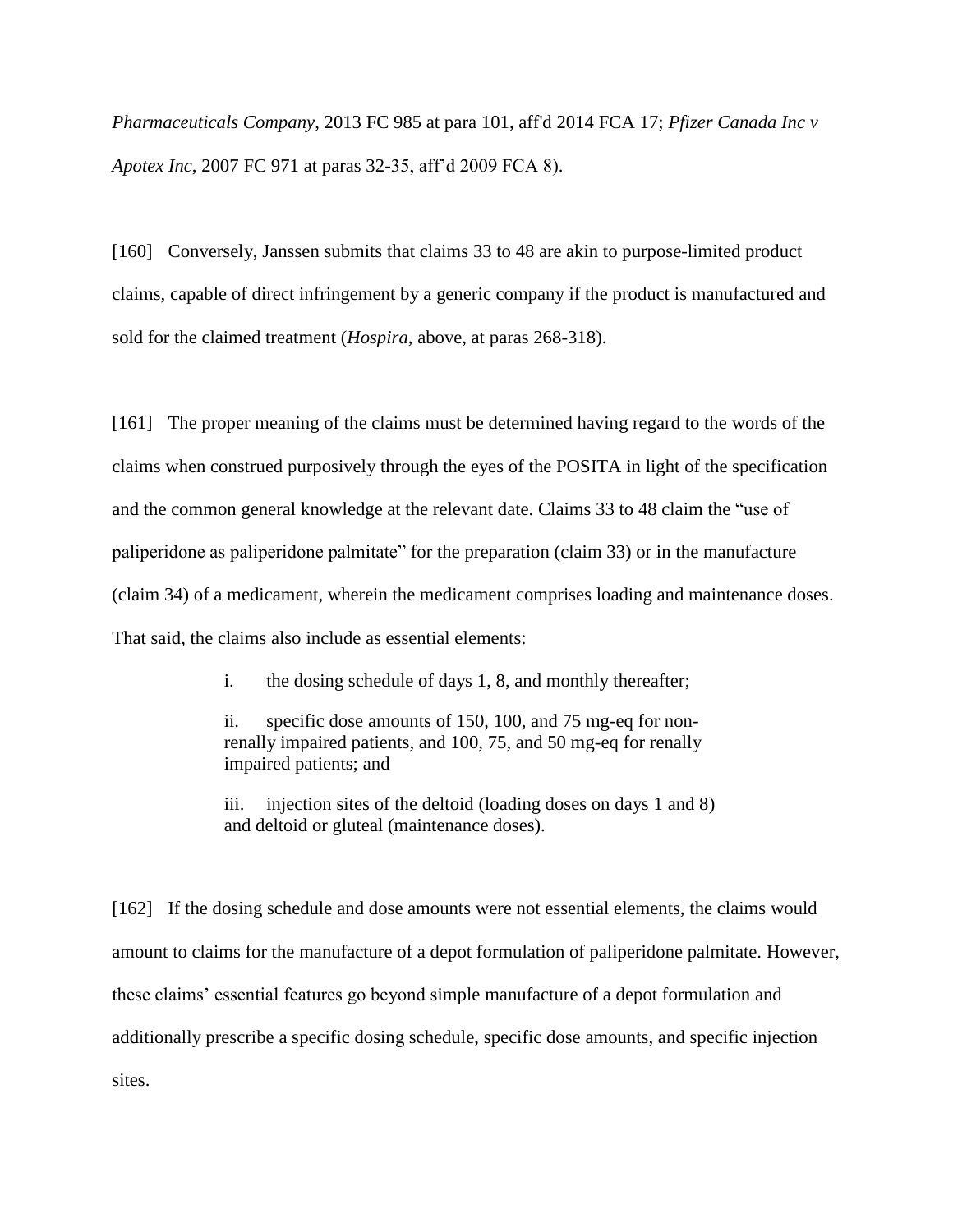[163] The Swiss-type claims are capable of infringement if the medicament is adapted for administration to a psychiatric patient in need of treatment, according to the claimed dosing regimen (*Hospira* at para 318, aff'd *Hospira FCA*, above, at paras 25-29).

VII. Obviousness

[164] As a starting point, the 335 Patent is presumed to be valid (*Patent Act*, s 43(2)). Teva bears the burden of establishing obviousness on a balance of probabilities.

[165] The relevant date for assessing obviousness is the priority date of the 335 Patent:

December 19, 2007.

[166] The four part obviousness framework was laid out by the Supreme Court of Canada in *Sanofi*, above, at paragraph 67:

> i. Identify the notional "person skilled in the art" and the relevant common general knowledge of that person;

ii. Identify the inventive concept of the claim in question or if that cannot readily be done, construe it;

iii. Identify what, if any, differences exist between the matter cited as forming part of the "state of the art" and the inventive concept of the claim or the claim as construed;

iv. Viewed without any knowledge of the alleged invention as claimed, do those differences constitute steps which would have been obvious to the person skilled in the art or do they require any degree of invention?

[167] In areas of invention where advances are often achieved by experimentation, such as the pharmaceutical industry, an "obvious to try" test might be appropriate (*Sanofi* at para 68). In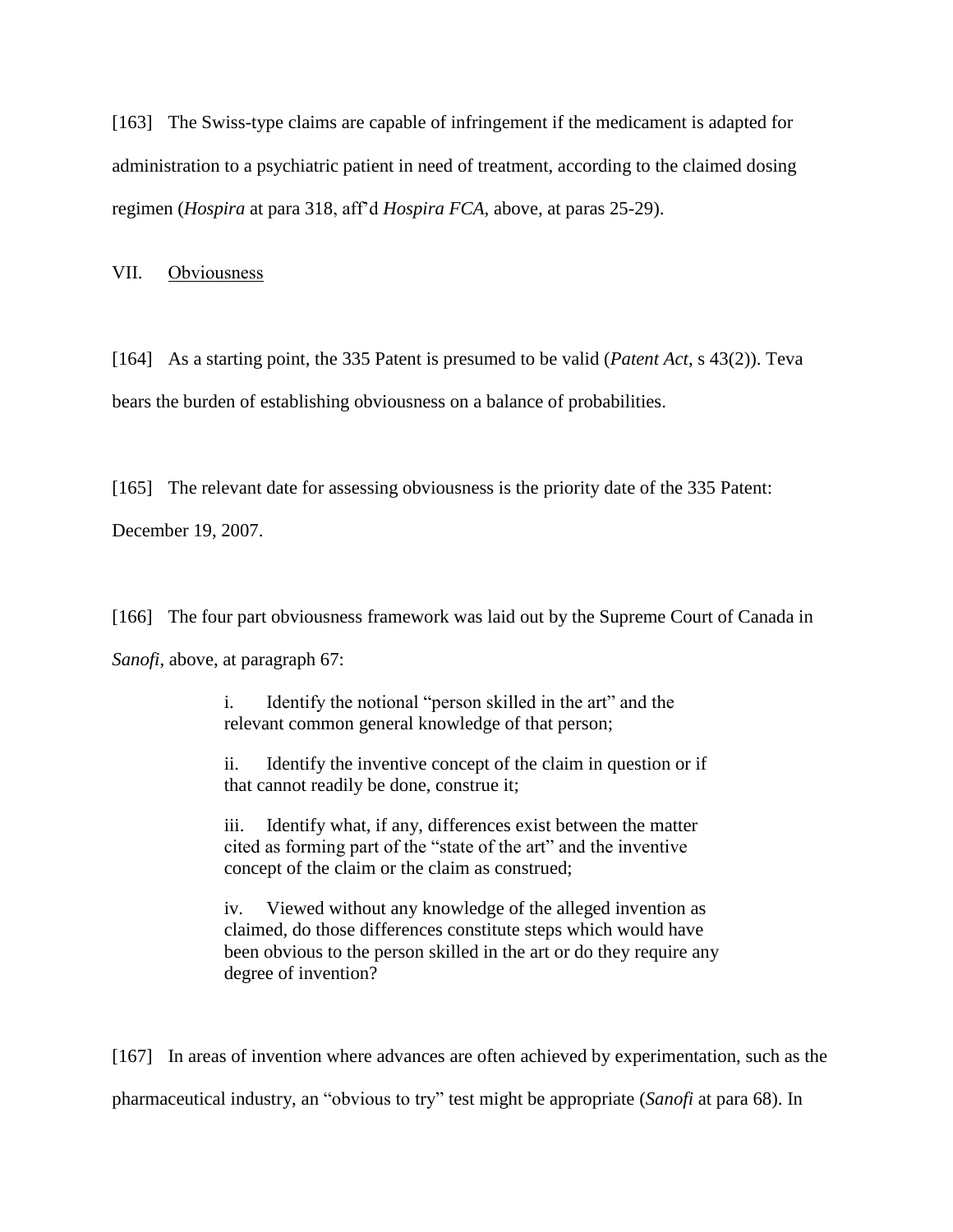such situations, the following non-exhaustive factors should be taken into account at the fourth

step of the obviousness inquiry (*Sanofi* at paras 69-71):

i. Is it more or less self-evident that what is being tried ought to work? Are there a finite number of identified predictable solutions known to persons skilled in the art?

ii. What is the extent, nature and amount of effort required to achieve the invention? Are routine trials carried out or is the experimentation prolonged and arduous, such that the trials would not be considered routine?

iii. Is there a motive provided in the prior art to find the solution the patent addresses?

iv. What was the actual course of conduct which culminated in the making of the invention?

[168] This Court has considered the "actual course of conduct" factor as part of the "extent, nature and amount of effort required to achieve the invention" factor (*Teva Canada,* above, at para 85; *Tensar Technologies, Limited v Enviro-Pro Geosynthetics Ltd*, 2019 FC 277 at para 157). This approach is not inconsistent with the Supreme Court of Canada's guidance in *Sanofi*  that obviousness is largely concerned with how a skilled worker would have acted in light of the prior art, but this is no reason to exclude evidence of the history of the invention (*Sanofi* at para 70). The Federal Court of Appeal has referred to the actual course of conduct factor as "an elaboration of the second factor" (Bristol-Myers Squibb Canada Co v Teva Canada Ltd, 2017 FCA 76 at para 44 [*Bristol-Myers Squibb*]).

[169] The Court must be wary of hindsight bias from expert witnesses. It is not fair to a person claiming to have invented a combination invention to break the combination down into its parts and find that, because each part is well known, the combination is therefore obvious (*Bridgeview*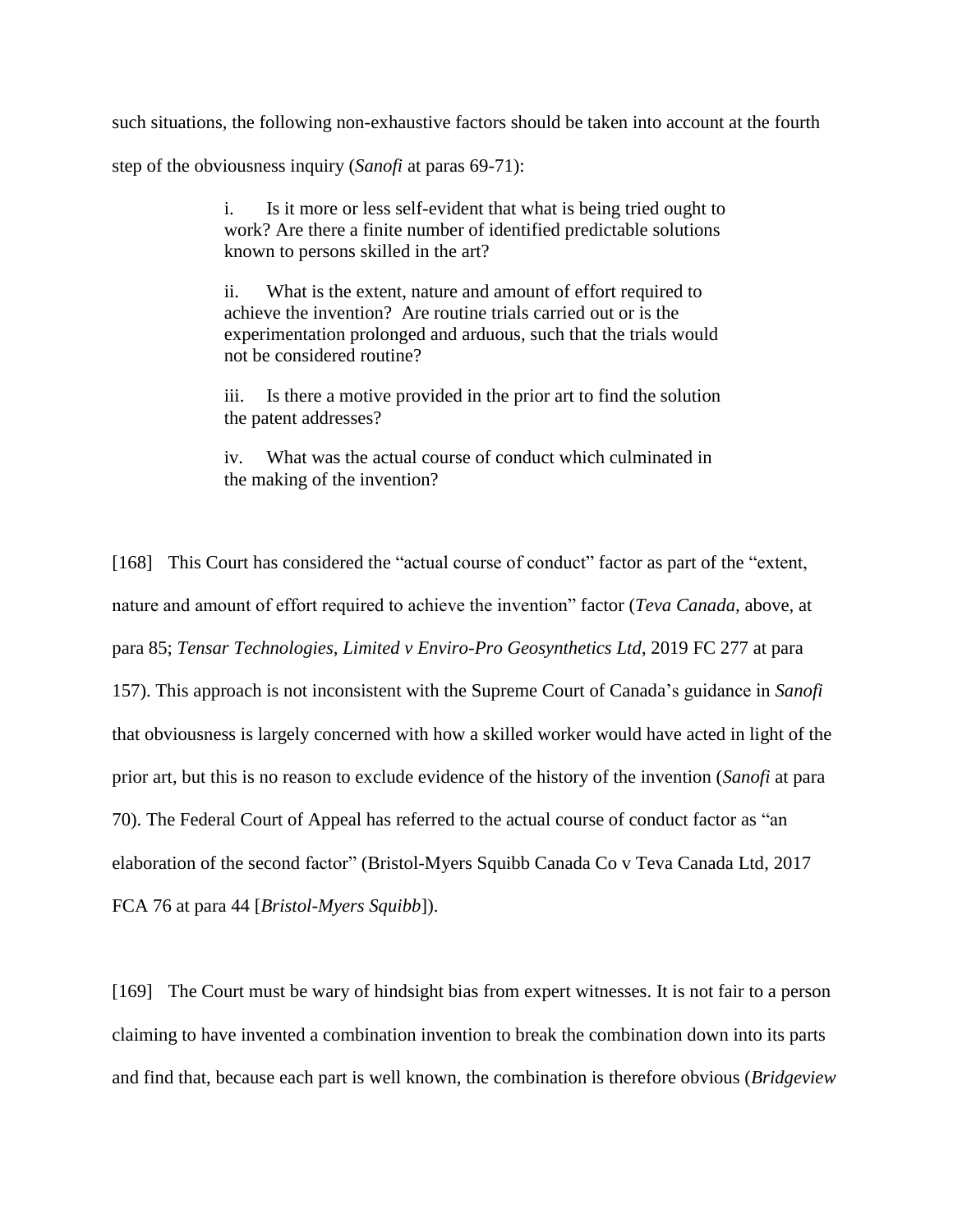*Manufacturing Inc v 931409 Alberta Ltd (Central Alberta Hay Centre)*, 2010 FCA 188 at para 51 [*Bridgeview*]). The question to ask is whether the POSITA, in light of the state of the art and their common general knowledge, would have come directly and without difficulty to the solution taught by the patent (*Beloit Canada Ltd v Valmet Oy*, (1986) 8 CPR (3d) 289 (FCA) at 294).

[170] The obviousness inquiry should be undertaken on a claim-by-claim basis (*Zero Spill Systems (International) Inc v Heide*, 2015 FCA 115 at para 85).

[171] Dr. Kwon opined that the formulation aspects of the Asserted Claims are not inventive. All formulation limitations in the dependent claims were either disclosed in Canadian Patents No. 2,309,629 [the 629 Patent] and 2,326,691 [the 691 Patent], or would have been routinely selected by the POSITA in light of their common general knowledge. Any work required to arrive at the formulations in the 335 Patent would have been straightforward and routine.

[172] Janssen did not file any expert evidence to suggest the formulation aspects of the claims were inventive, so Dr. Kwon's evidence is uncontradicted. Janssen submits that Dr. Kwon's opinion on obviousness should be given no weight because he considered some inadmissible art in forming his opinion. I disagree. Considering Janssen's 629 and 691 Patents in light of the common general knowledge, a skilled formulator would have arrived at aqueous depot formulations containing nanoparticles of paliperidone palmitate with an average particle size of 1600 nm to 400 nm, with surfactants, buffering agents, suspending agents, and preservatives in the claimed amounts, without any degree of inventiveness.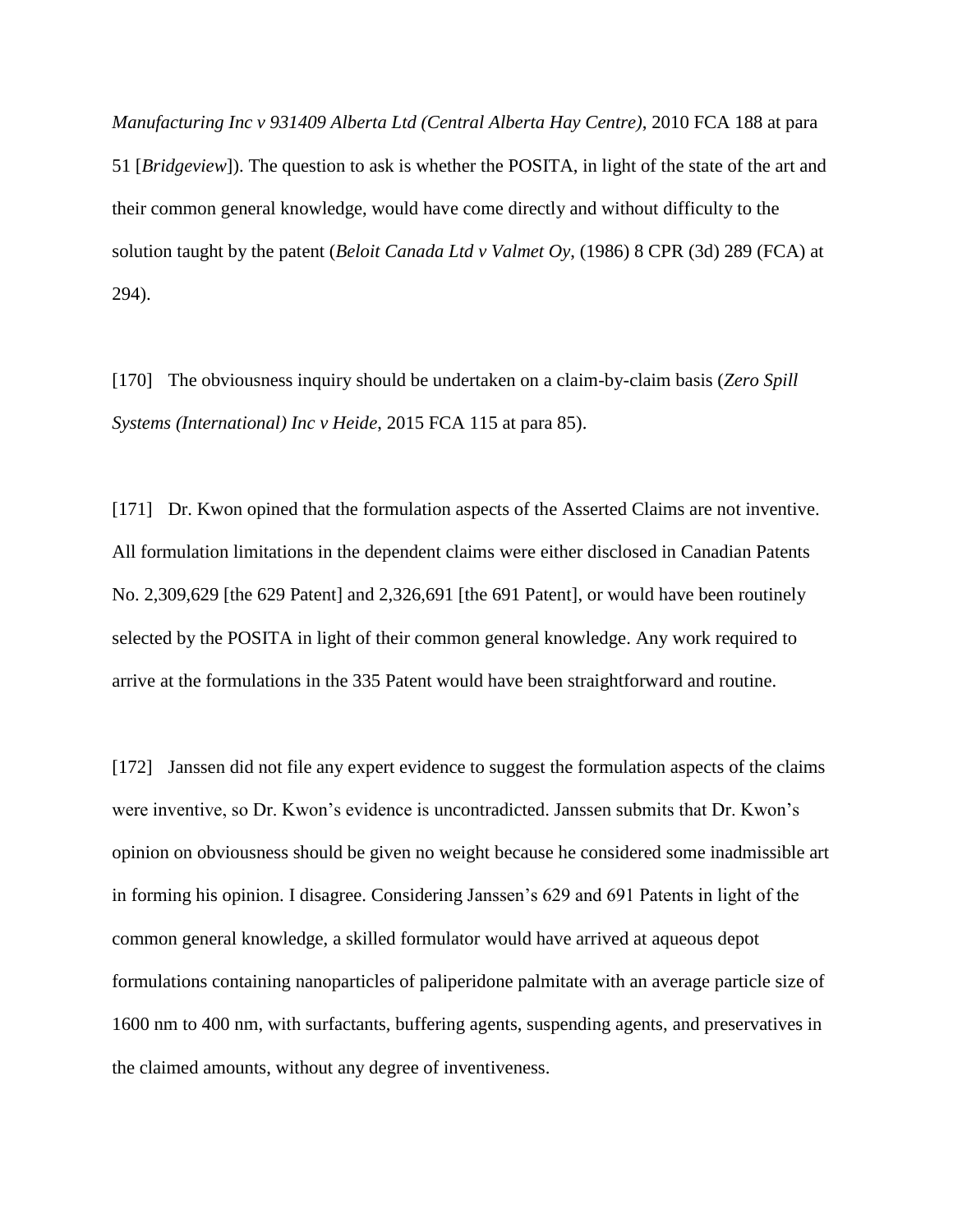[173] Similarly, the 629 Patent disclosed the use of depot formulations of paliperidone palmitate to treat schizophrenia and schizoaffective disorder. The limitation to these specific disorders in claims 15, 16, 31, 32, 47, and 48 is no different from the prior art.

[174] The validity of dependent claims 3 to 16, 19 to 32, and 25 to 48 therefore rises or falls with the inventiveness of the dosing regimens in claims 1, 2, 17, 18, 33, and 34.

[175] The POSITA and common general knowledge have been described in detail above, so the next step is to identify the inventive concept of each independent claim.

## A. *The inventive concept*

[176] Teva submits that at this stage, the inquiry is focused on the inventive concept of the claim in question, not some generalized inventive concept derived from the specification as a whole (*Ciba Specialty Chemicals Water Treatments Limited v SNF Inc*, 2017 FCA 225 at para 74 [*Ciba*]). Because the experts disagreed on the inventive concept of the claims, Teva submits that searching for an inventive concept is a distraction the Court should avoid by simply pursuing the alternative course of construing the claims, as sanctioned by the Supreme Court of Canada in *Sanofi*.

[177] Teva's position, as supported by Dr. Bergstrom, is that all asserted claims, when purposively construed, are for a dosing regimen for a depot formulation of paliperidone palmitate for the treatment of schizophrenia. The dosing regimen has two aspects, a loading dose regimen and a maintenance dose regimen, and specifies the dose amount, dosing schedule and injection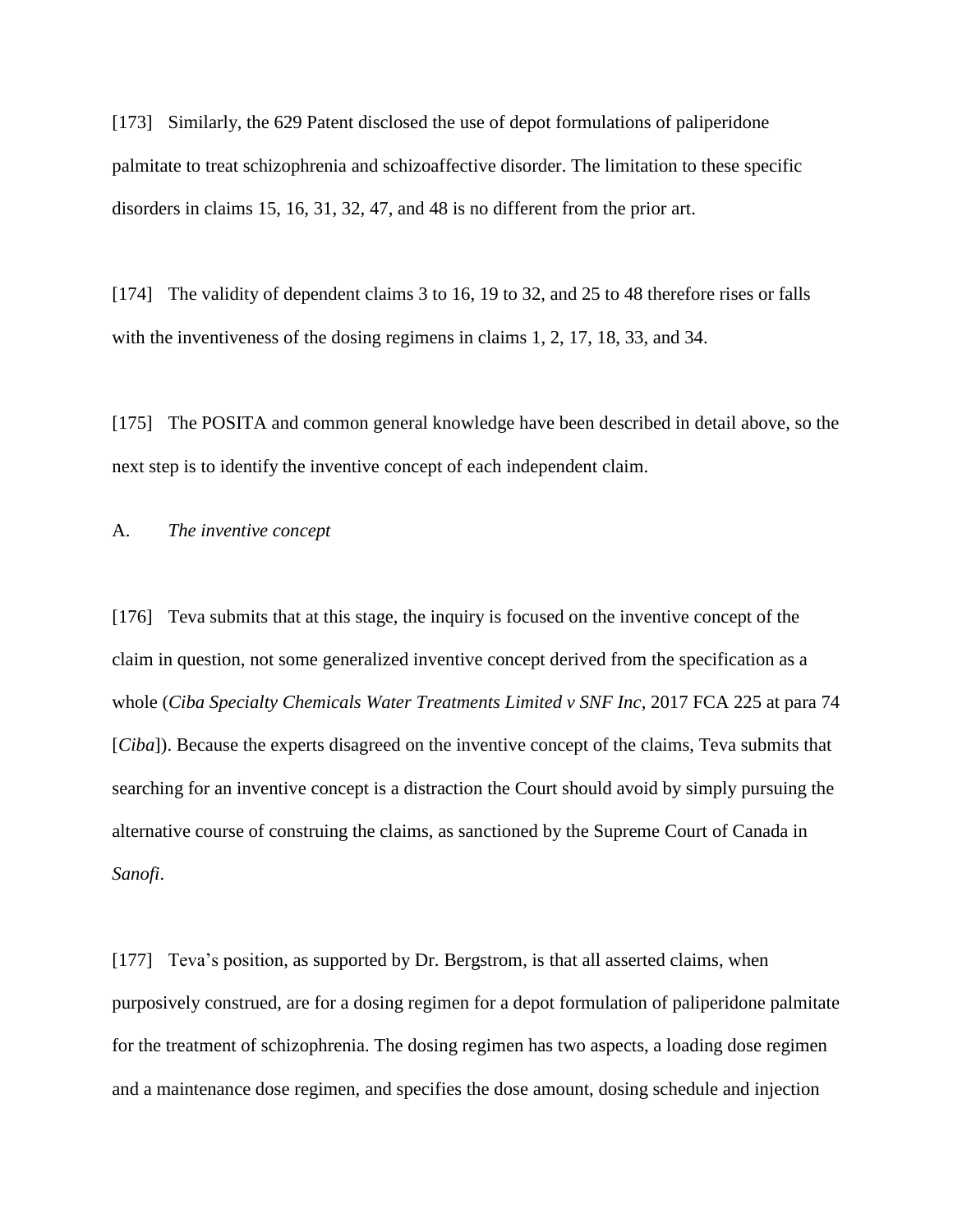sites. Claims 2, 18, and 34 include a modified dosing regimen for patients with renal impairment. The three claim sets describe the dosing regimen in terms of prefilled syringes, use of a dosage form, and Swiss-type claims, respectively.

[178] Janssen submits the inventive concept of claims 1, 17, and 33 is a "standardized and optimized" dosing regimen of depot formulations of paliperidone for psychiatric patients in need of treatment for schizophrenia, which quickly and safely reaches and maintains potentially therapeutic plasma concentrations of paliperidone. The inventive concept of claims 2, 18, and 34 is the same, but for patients with renal impairment.

[179] Dr. Agid referred to the dosing regimens as "preferred and standardized" and "one size fits all" – applicable to all patients. Dr. Ereshefsky defined the inventive concept as "standardized and optimized" dosing regimens.

[180] Referring to the claimed dosing regimens as "standardized and optimized" sets the bar for the inventive concept too high, and is not supported by the claim language or the disclosure. While there is no need to look to the disclosure to identify the inventive concept in this case, even if I do consider the passages relied on by Janssen's experts, they do not support Janssen's position.

[181] Drs. Agid, Bies, and Ereshefsky all referred to the following passage from the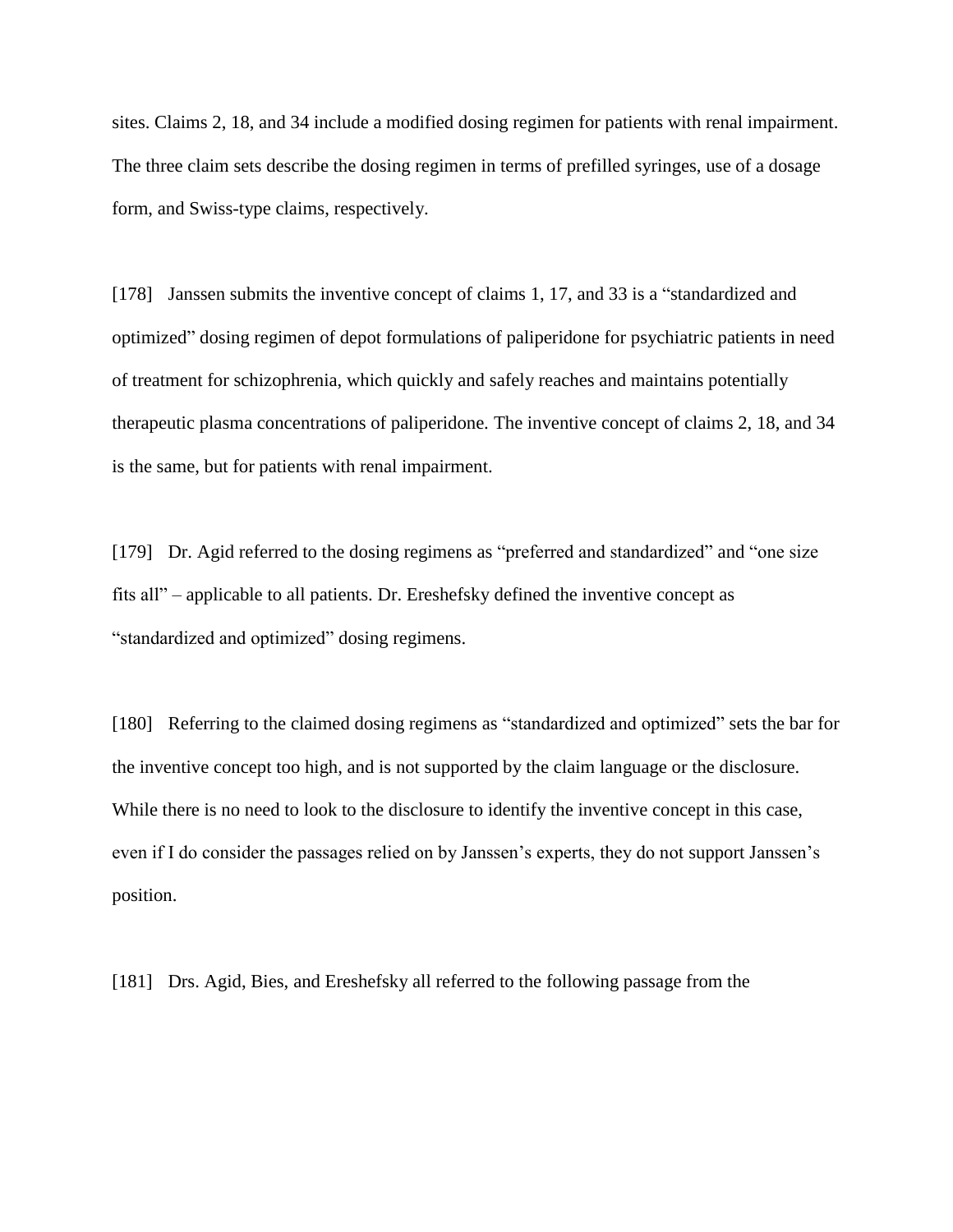"Background of the Invention" section of the 335 Patent to say that the claimed dosing regimens are optimized:

> Due to the challenging nature of ensuring an optimum plasma concentration-time profile for treating patients with paliperidone it is desirable to develop a dosing regimen that fulfills this goal in patients in need of treatment.

[182] Clearly the inventors sought to develop a dosing regimen that ensures an optimum plasma concentration-time profile for treating patients with paliperidone, but this does not imply that the claimed dosing regimen is in fact optimized. The claimed dosing regimen is not specifically described anywhere in the disclosure.

[183] Dr. Ereshefsky selectively pieced together references in the disclosure to each element of the claimed dosing regimen to arrive at his conclusion that the regimen is "standardized and optimized." He focused on Figure 2, which shows observed and popPK simulated plasma concentrations for a dosing regimen of 150 mg-eq in the deltoid on day 1, followed by 100 mgeq in the deltoid or gluteal on days 8, 36, and 64. He then combined this figure with the following poorly worded quote to conclude that the optimal maintenance dose is 75 mg-eq: "most preferably the maintenance dose initially will be about 50 mg-eq, or more preferably the maintenance dose initially will be about 75 mg-eq" (335 Patent p 12, lines 20-21).

[184] With respect to the regimen being "standardized" or "one size fits all," the inventors contemplated that the maintenance dose can range from 25 mg-eq to 150 mg-eq, and should be selected to maintain therapeutic plasma concentrations. The POSITA would "understand that the maintenance dose may be titrated up or down in view of the patients condition" (335 Patent p 12,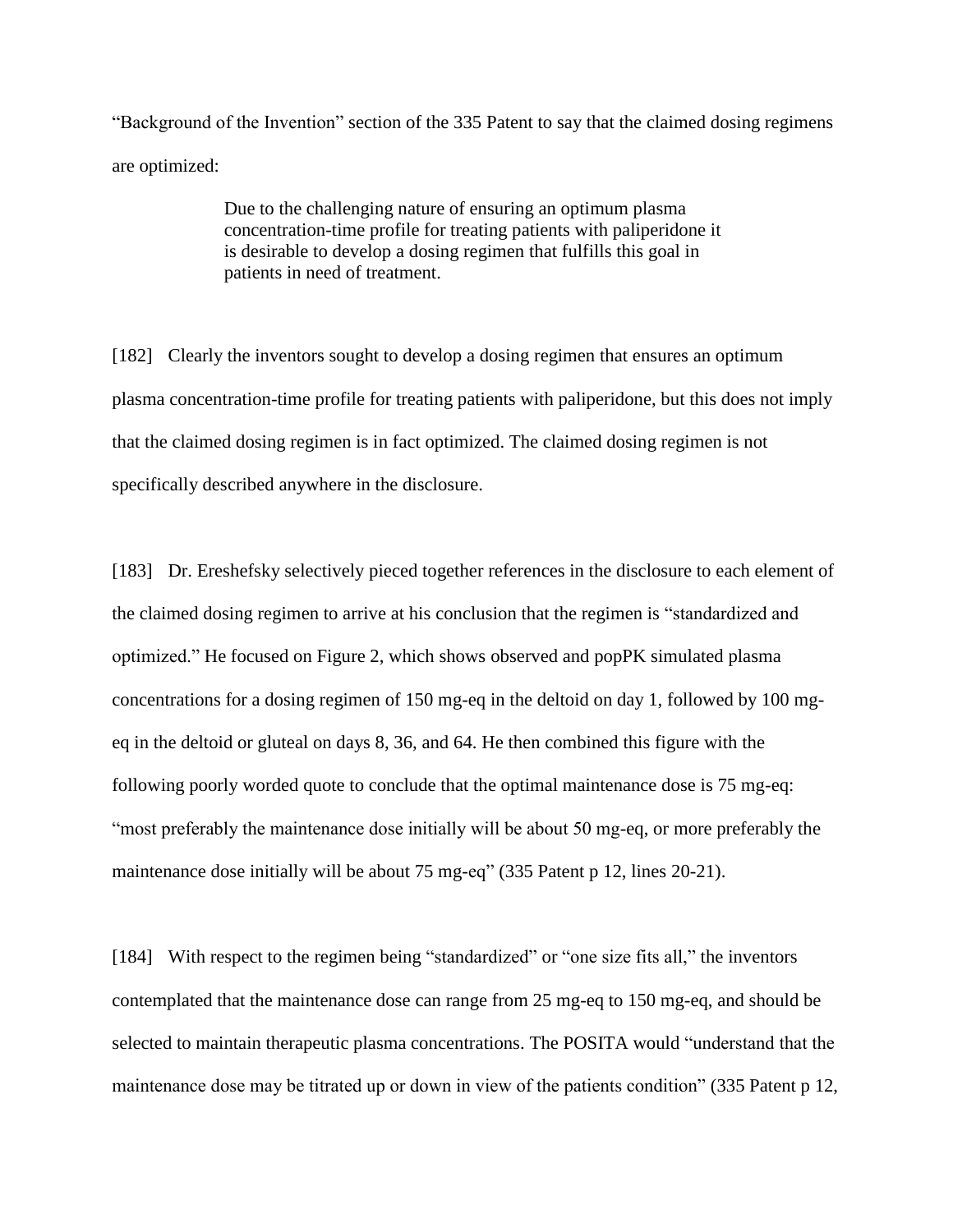lines 23-25). When pressed on cross-examination as to how he came up with the term "standardized" to describe the inventive concept, Dr. Ereshefsky stated that this concept is found in the language of claims, and "[t]he word isn't there but the content is." I find this explanation overstates and contradicts the plain language of the claims.

[185] I find that the inventive concept is a safe and effective dosing regimen using a depot formulation of paliperidone designed to quickly attain, and maintain, therapeutic plasma concentrations of paliperidone for treating patients with schizophrenia. This definition of the inventive concept closely aligns with Teva's proposed inventive concept based on the claims as construed. As submitted by Teva, the dosing regimens include loading doses and maintenance doses, and specify the dose amount, dosing schedule and injection site.

[186] This approach finds support in the expert evidence of Dr. Bergstrom and Dr. Bies, the latter having expressly defined the inventive concept as follows:

> The inventive concept of claims 1, 17 and 33 of the 335 Patent is a dosing regimen, which, using a depot formulation of paliperidone as paliperidone palmitate formulated as an aqueous nanoparticle suspension for psychiatric patients in need of treatment for schizophrenia, schizoaffective disorder or schizophreniform disorder, quickly reaches and maintains plasma concentrations of paliperidone within a potentially therapeutic range.

[emphasis added]

[187] Accordingly, the inventive concept is a safe and effective dosing regimen using a depot formulation of paliperidone as paliperidone palmitate, formulated as an aqueous nanosuspension for treatment of schizophrenia patients, designed to reach the therapeutic range of plasma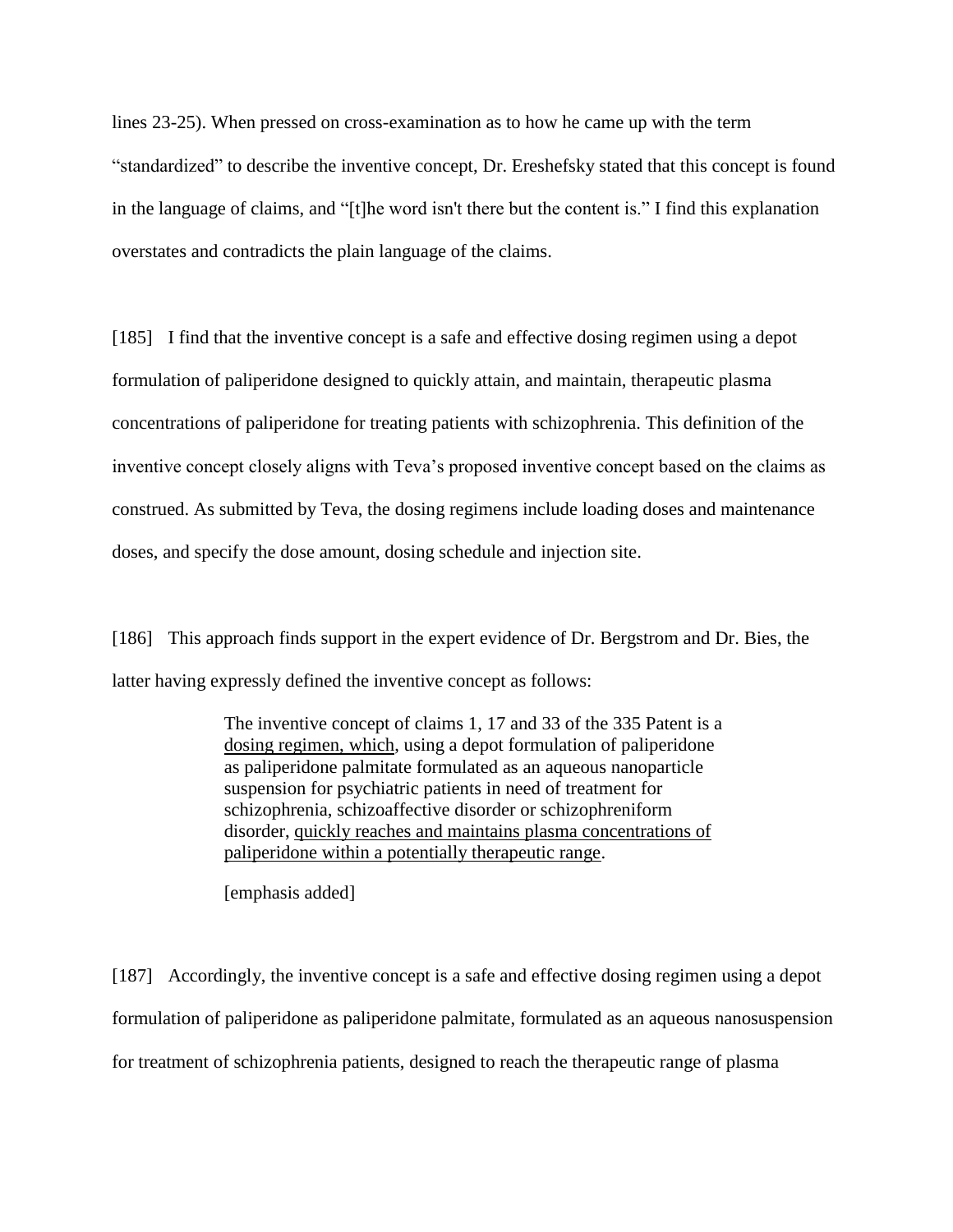concentrations quickly, and maintain patients within that range. For non-renally impaired patients, the dosing regimen is as detailed in claims 1, 17, and 33:

> • 150 mg-eq of paliperidone as paliperidone palmitate injected into the deltoid on day 1;

> • 100 mg-eq of paliperidone as paliperidone palmitate injected into the deltoid on day  $8 \pm 2$  days;

● 75 mg-eq of paliperidone as paliperidone palmitate injected into the deltoid or gluteal monthly  $\pm$  7 days thereafter.

[188] For renally impaired patients, the dose amounts are adjusted downwards to loading doses of 100 and 75 mg-eq, and maintenance doses of 50 mg-eq, as detailed in claims 2, 18, and 34.

B. *Differences between the state of the art and the inventive concept*

[189] During the course of trial, the Court determined that Teva failed to establish that certain documents had become available to the public as of December 19, 2007 so as to become part of the state of the art. Portions of the clinicaltrials.gov records that were published after December 19, 2007, the Kramer Abstract, and the Kramer document, were ruled inadmissible. Aspects of Dr. Bergstrom and Dr. Kwon's expert reports that relied on these references have not been taken into consideration.

[190] Teva primarily relies on the 629 Patent and the Citrome article as relevant prior art for obviousness. Citrome is a review article published in April 2007 that summarizes information about ongoing and completed paliperidone clinical trials. Data in the paper was compiled from the clinicaltrials.gov website, and includes information from 15 studies using an extended release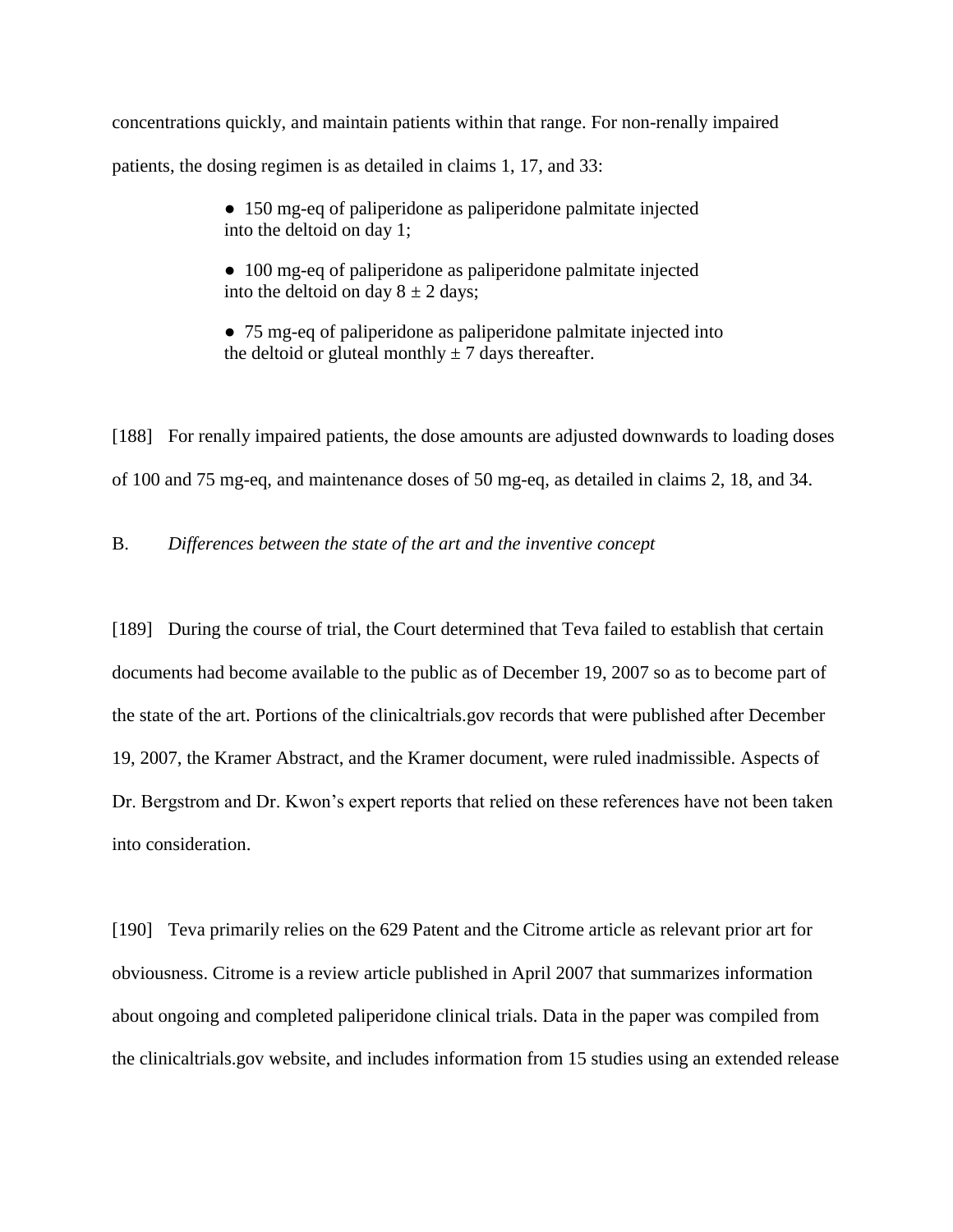oral formulation, and seven studies using depot intramuscular formulations. Of the depot formulation studies listed, six were phase 3 studies, and one was a phase 1 study.

[191] Citrome does not set out any particular information about the formulation, simply stating that the clinical trials will use a "depot intramuscular formulation."

[192] Having considered the Citrome article and the corresponding information from clinicaltrials.gov that was available as of the relevant date, the following information was disclosed in the prior art:

> ● Phase 3 trials investigating paliperidone depot injection doses of 25, 50, 75, 100, and 150 mg-eq were ongoing;

• One phase 3 trial was investigating fixed dosing (same dose) administered on each dosing day) in the gluteal on days 1, 8, 36, and 64;

• One phase 3 trial was investigating monthly dosing;

• Several phase 3 trials were investigating dosing regimens with fixed doses;

• One phase 3 trial was investigating a dosing regimen with flexible doses where the dose was determined for each individual patient by the investigator;

• One phase 1 trial and one phase 3 trial were evaluating the safety and tolerability of injections into the deltoid or gluteal muscle. The phase 3 trial hypothesis was that there would be no difference in safety and tolerability between gluteal and deltoid injections.

[193] The 629 and 691 Patents disclose a target paliperidone plasma concentration range of 10 to 100 ng/mL. The 691 Patent also discloses aqueous depot formulations of paliperidone as paliperidone palmitate that are therapeutically effective for approximately one month.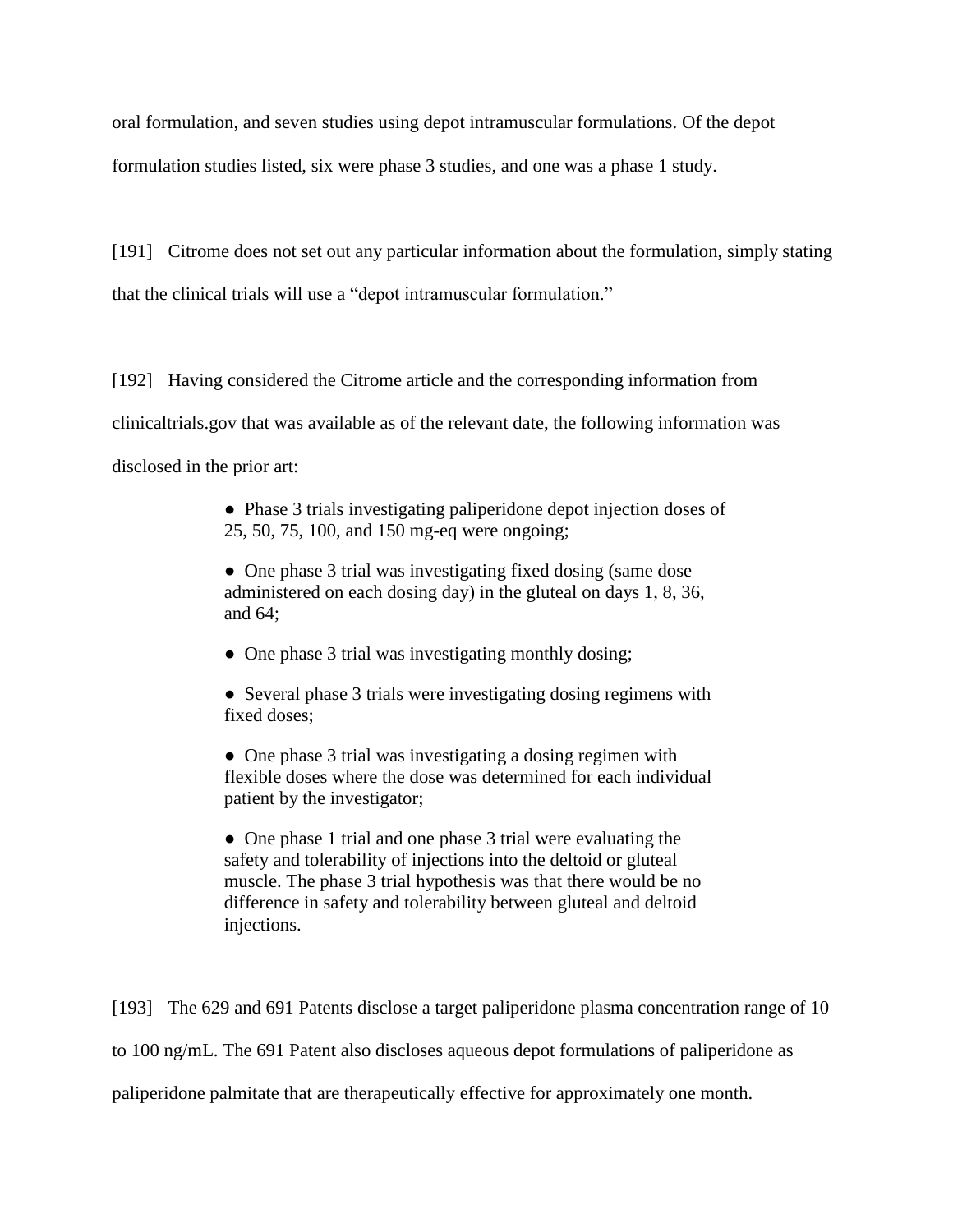[194] Dr. Bergstrom stated in his report that the POSITA would have noted that many of the above trials were phase 3 trials, meaning that Janssen must have had sufficiently positive phase 2 results, and the development of the dosing regimen was in its final stages. However, on crossexamination, Dr. Bergstrom qualified his opinion, stating that the trials indicate that the drug developers *may* be at the end of their development, but phase 3 trials are not always successful. If phase 3 trials fail, additional development work is needed. Dr. Bergstrom further admitted that depot formulation development is a long and difficult enterprise because doses are given infrequently, and therefore it takes a long time to assess clinical trials.

[195] In Dr. Bergstrom's opinion, the only difference between the inventive concept of the 335 Patent claims and the prior art is the specific loading and maintenance dose amounts and the injection sites. Because Citrome disclosed a phase 3 trial investigating dosing on days 1, 8, 36, and 64, there is no difference between the prior art and the claimed dosing schedule. Dr. Ereshefsky acknowledged that this was the only definite loading dose schedule for a depot formulation of paliperidone palmitate disclosed in the prior art.

[196] On cross-examination, Dr. Bergstrom explained that the POSITA would know that flexibility in the dosing schedule is needed when designing a dosing regimen for depot antipsychotics, and the claimed dosing windows are merely practical. Nevertheless, the dosing windows are essential elements of the claims, and were not disclosed in the prior art.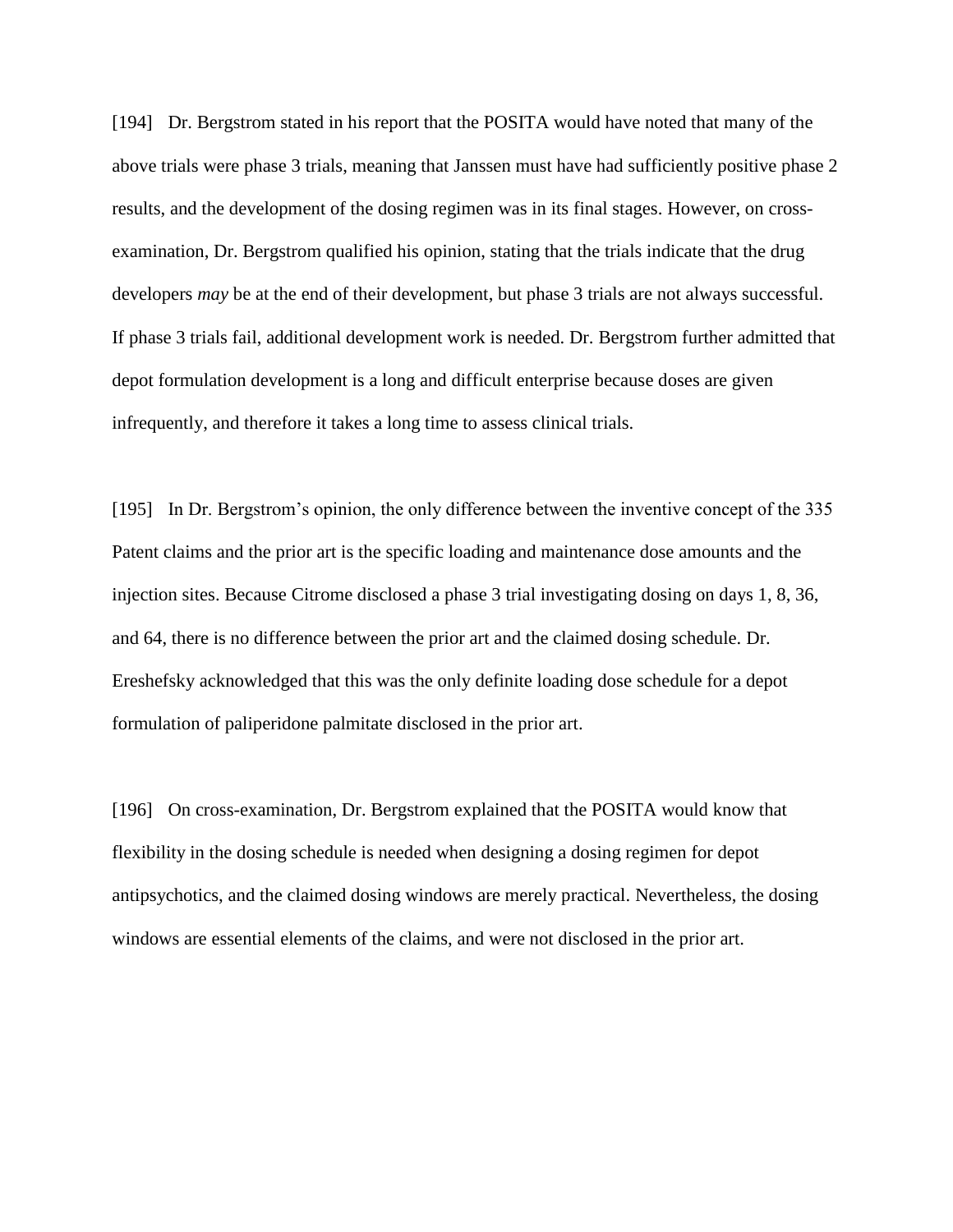[197] As submitted by Janssen, I find that the differences between the state of the art and the inventive concept are:

> ● A depot antipsychotic dosing regimen designed to quickly and safely reach therapeutic plasma concentrations without the need for oral run in, oral supplementation, or dose titration.

- The specified dose amounts of the claimed regimens;
- A loading dose regimen administered into the deltoid muscle;
- Maintenance doses administered interchangeably in the deltoid or gluteal muscle;
- Dosing windows of  $\pm 2$  days (second loading dose) and  $\pm 7$  days (maintenance doses); and
- An adjusted regimen for patients with renal impairment.

## C. *Do the differences constitute steps that would have been obvious to the POSITA?*

[198] In a pharmaceutical invention such as this, where the advance in the art was made as a result of experimentation, this question is best answered by an application of the "obvious to try" test outlined in *Sanofi* at paragraphs 69-71.

[199] Essentially, Teva argues that the prior art discloses dosing regimens for paliperidone palmitate depot formulations that include five dose amounts (25, 50, 75, 100, and 150 mg-eq), two injection sites (deltoid and gluteal), and two dosing schedules (monthly, or days 1, 8, and monthly thereafter). To get from here to the claimed dosing regimen, the POSITA would simply undertake routine testing to arrive at the claimed combinations of dose amount, dose schedule, and injection sites.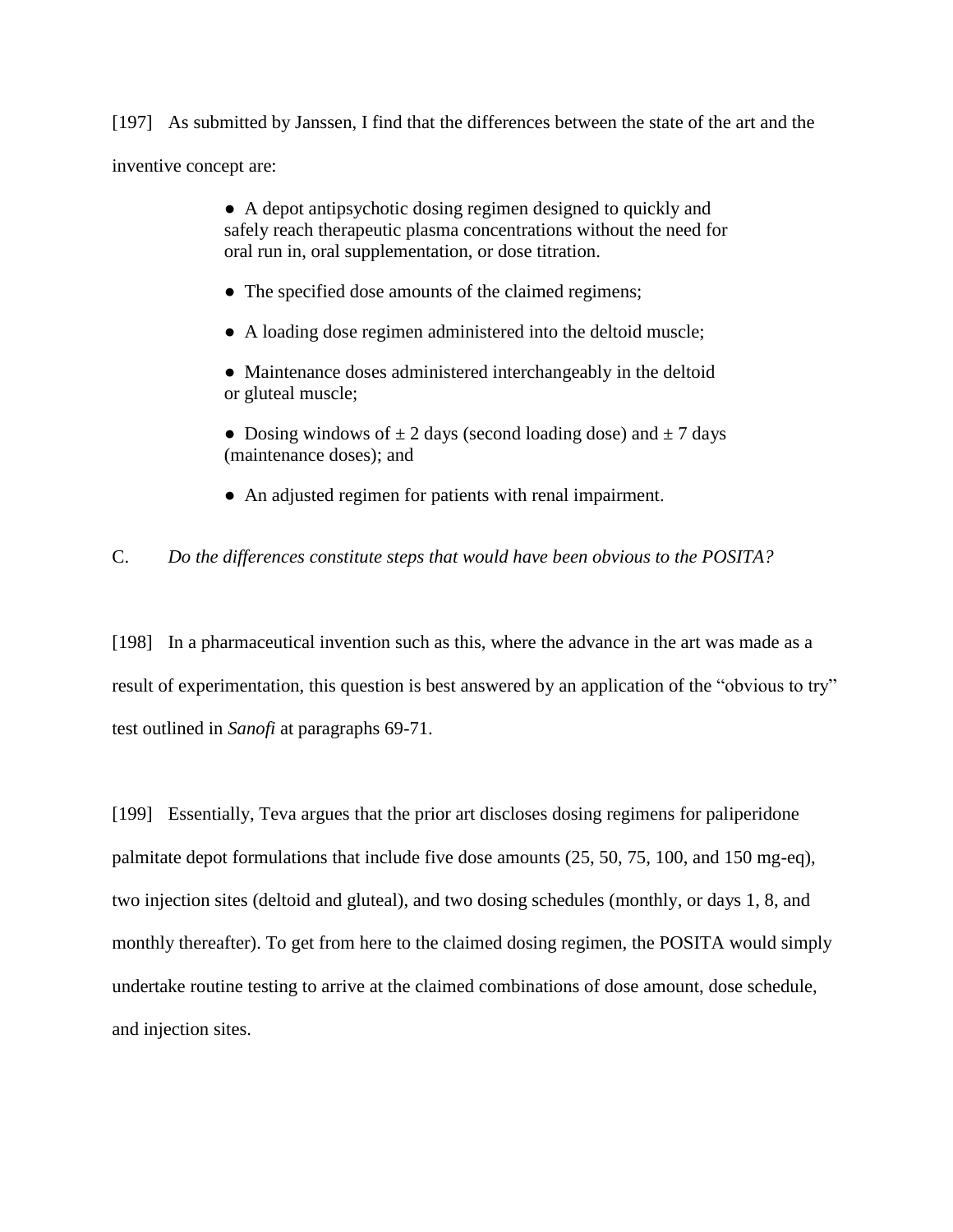[200] As argued by Janssen, the obvious to try analysis must be approached cautiously; it is not a panacea for alleged infringers (*Sanofi* at para 64). The factors to be considered are those laid out by the Supreme Court of Canada in *Sanofi*.

(1) Is it more or less self-evident that what is being tried ought to work? Are there a finite number of identified predictable solutions known to persons skilled in the art?

[201] Drs. Bergstrom and Ereshefsky agreed that the POSITA would have needed to understand the pharmacokinetic profile of the paliperidone depot formulation in order to design a dosing regimen. As of the relevant date, the necessary pharmacokinetic data in humans was not disclosed in the prior art. Determining the rate of release of paliperidone from the depot formulation would at least require testing in animal models followed by testing in humans to confirm and adjust the dosing as necessary.

[202] Dr. Bergstrom opined that the POSITA would have known that a loading dose was required to reach steady state plasma concentrations quickly, so they would have focused on the loading dose regimen of doses on days 1 and 8 disclosed in Citrome. However, the POSITA would have known from their common general knowledge that loading doses can take the form of a higher initial dose, more frequent initial dosing, or both. In Citrome, the only trial that clearly disclosed a loading dose regimen used fixed dosing, whereas the claimed dosing regimen uses two different loading doses, and a lower maintenance dose.

[203] Even if the POSITA decided to pursue a loading dose regimen, they would have to run clinical trials to evaluate the safety and efficacy of a large number of variables including fixed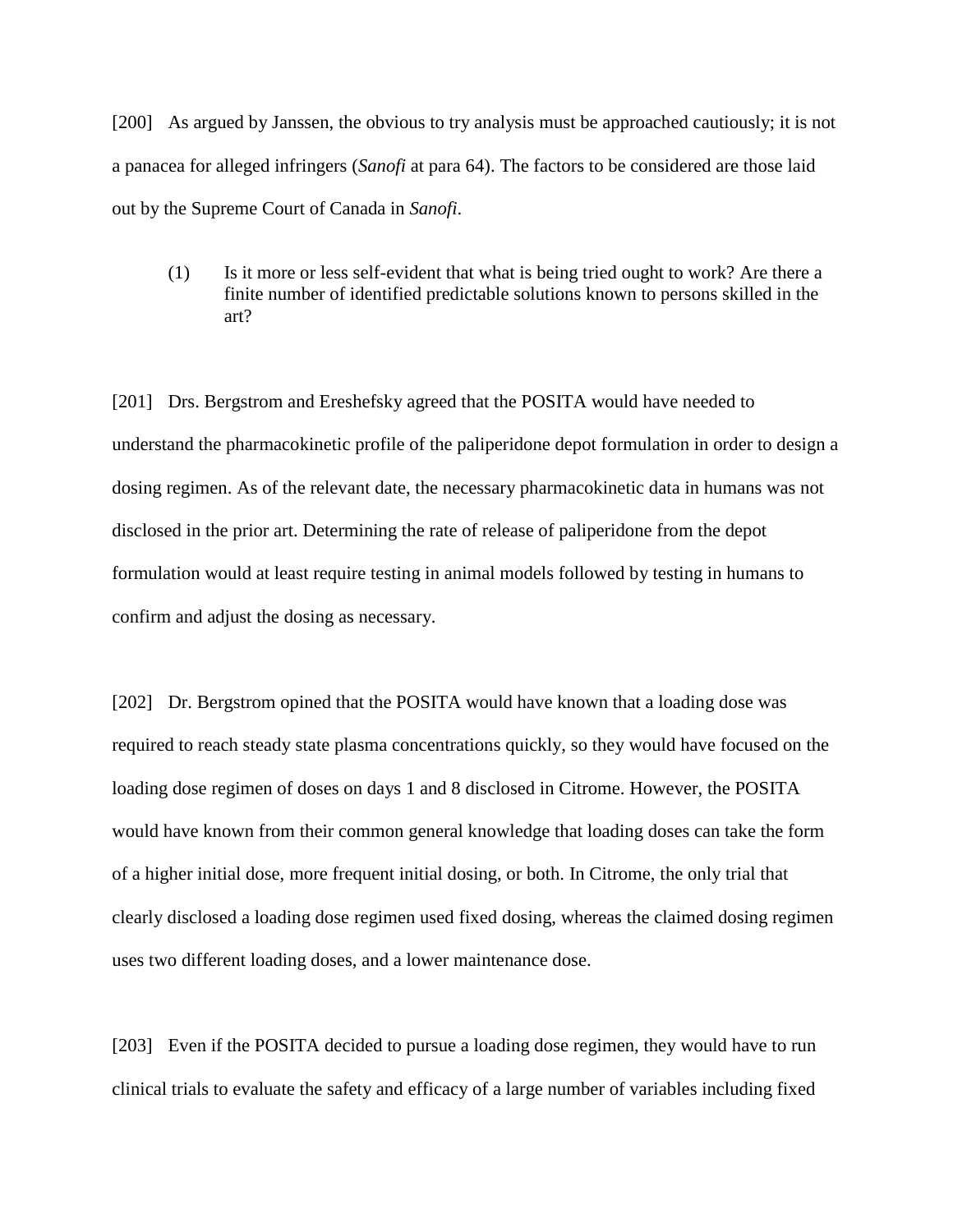doses, variable doses, and injection sites. While I agree with Teva that the number of dosing regimen variables is finite, I am not satisfied that based on the state of the art there were a finite number of *identified, predictable* solutions. As Dr. Bergstrom himself pointed out, studies were needed to simply understand paliperidone's pharmacokinetic profile and therapeutic plasma concentration range prior to undertaking any dosing regimen design.

[204] Further, while Citrome disclosed a range of dose amounts up to and including 150 mg-eq, and a loading dose regimen with injections on days 1 and 8, the paper did not disclose whether the combination of this amount on these days was safe and effective. Although the POSITA may have assumed that phase 2 trials had shown to promise in order for the researchers to move ahead with a phase 3 trial using this schedule and dose amounts, it would not have been selfevident that some combination of the disclosed dose amounts, dosing schedule, and injection sites would quickly and safely achieve therapeutic plasma concentrations of paliperidone.

(2) What is the extent, nature and amount of effort required to achieve the invention? Are routine trials carried out or is the experimentation prolonged and arduous, such that the trials would not be considered routine?

[205] I agree with Teva that the POSITA need not be capable of conducting the same experiments that the inventors did to reach the claimed invention (Hospira FCA at para 94). That said, the fourth factor, the actual course of conduct, is inherently tied to the second factor, and sheds light on the amount of effort required to reach the claimed invention (*Sanofi* at para 71; *Bristol-Myers Squibb*, above, at para 44).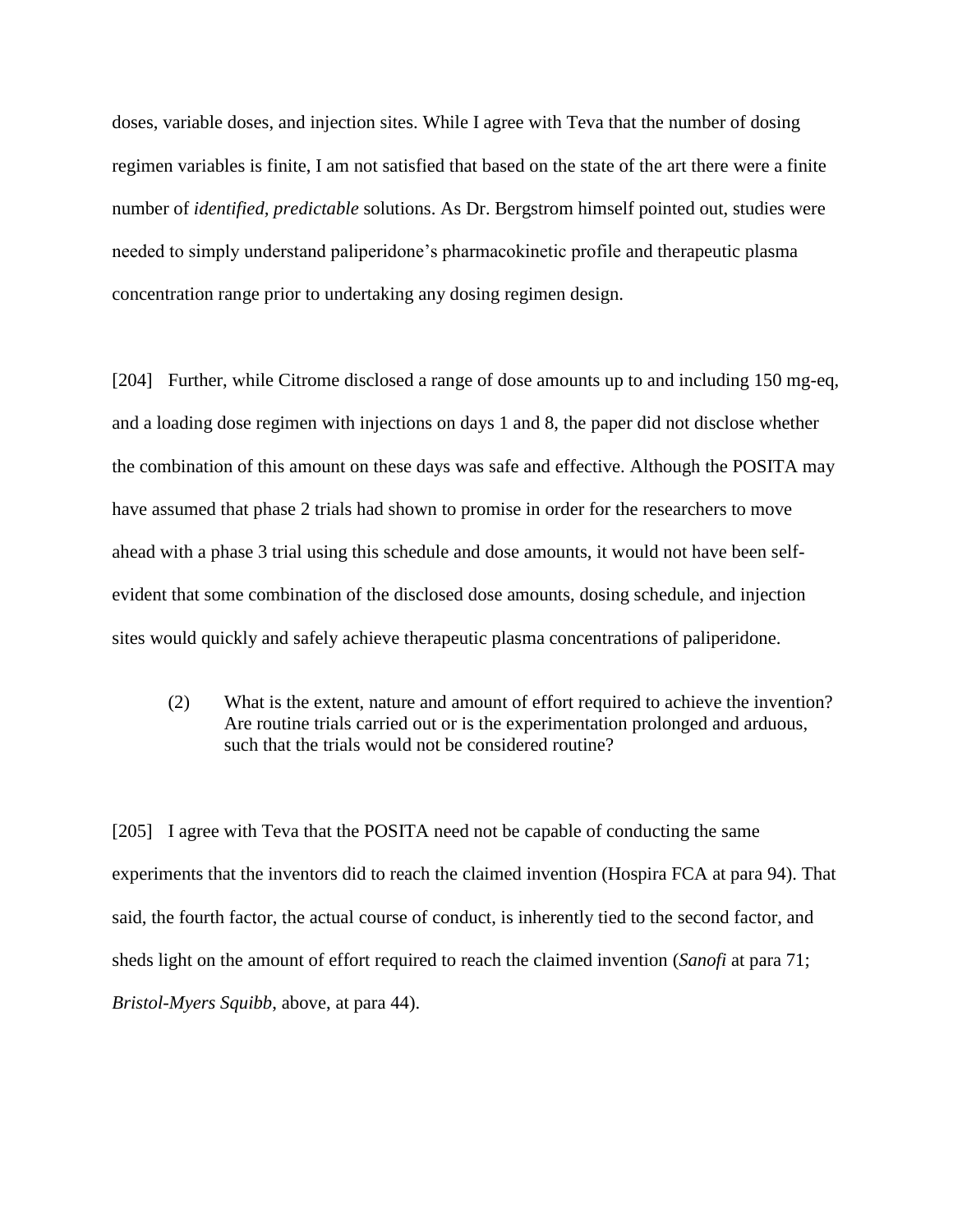[206] Dr. Bergstrom walked through the steps the POSITA would have taken. First, as described above, they would conduct testing to understand the pharmacokinetic profile of the paliperidone depot formulation. The POSITA would know that loading dosing would be required for optimal treatment, because this type of depot formulation takes several months to reach steady state with monthly injections alone. Using the plasma concentration range of 10 to 100 ng/mL identified in the 629 Patent, and the dose amounts and schedules disclosed in Citrome, the POSITA would then conduct a small trial to test a number of dosing regimens to identify which one resulted in optimal plasma concentrations of paliperidone. The POSITA would know that the loading dose amounts would be greater than the maintenance dose amounts, so they would focus on the higher end of the range for the loading dose—100 to 150 mg-eq—and the lower end of the range for the maintenance dose—25 to 100 mg-eq. Dr. Bergstrom does not provide a reasonable explanation for his opinion on this point.

[207] Dr. Bergstrom also opined that the POSITA would have anticipated that injection into the deltoid would result in faster release and absorption of the active ingredient, and therefore would have investigated the deltoid as a possible injection site for the loading dose injections in order to quickly get the plasma concentrations within the therapeutic range.

[208] The simplicity of Dr. Bergstrom's approach is belied by his agreement with Dr. Ereshefsky that in order to design a dosing regimen, the POSITA would first have needed to run clinical studies to determine the pharmacokinetic profile of paliperidone injection. While the doses and schedules disclosed in Citrome would have been useful information, no results are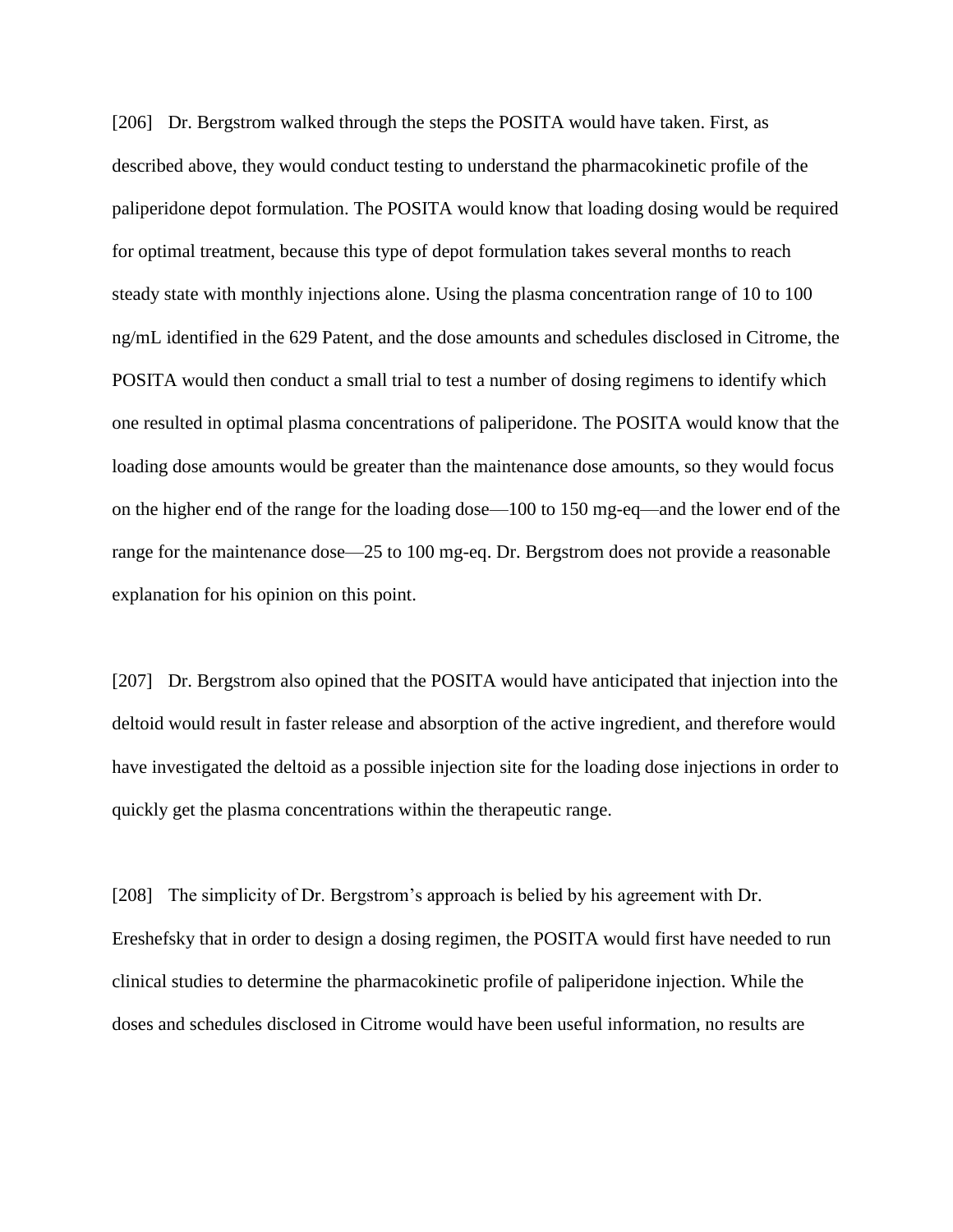included, and aside from the fact that these are mostly phase 3 trials, there is no indication of whether the doses being investigated are safe or effective.

[209] In fact, the only study disclosed in Citrome where a loading dose regimen was definitely being used had a fixed dosing regimen, that is, each loading and maintenance dose amounts were the same. Nothing in Citrome points the POSITA towards a variable dosing regimen such as that claimed in the 335 Patent. Before Dr. Bergstrom's POSITA has conducted any clinical trials, they have made several steps in the right direction towards the claimed invention with little to no explanation of how. While the POSITA would have been aware that loading dose regimens using a higher starting dose amount were possible, this would simply have been another factor that the POSITA would have to consider when conducting their own experiments.

[210] As noted by Dr. Ereshefsky, the safe and effective plasma concentration selected by the inventors of the 335 Patent was 7.5 to 40 ng/mL, based on back calculations from phase 3 extended release oral paliperidone studies and D2 occupancy studies in healthy human volunteers. Clearly the plasma concentration range disclosed in the 629 Patent needed work and refinement. This is yet another step required as a prerequisite to designing a dosing regimen to quickly achieve and maintain plasma concentrations within this safe and effective range.

[211] With respect to the injection sites, the POSITA would have known that absorption is faster from the deltoid than the gluteal due to greater blood flow. Dr. Vermeulen acknowledged on cross-examination that the inventors may have expected injection in the deltoid to result in a faster initial increase in plasma concertation, but the purpose of their injection site study was to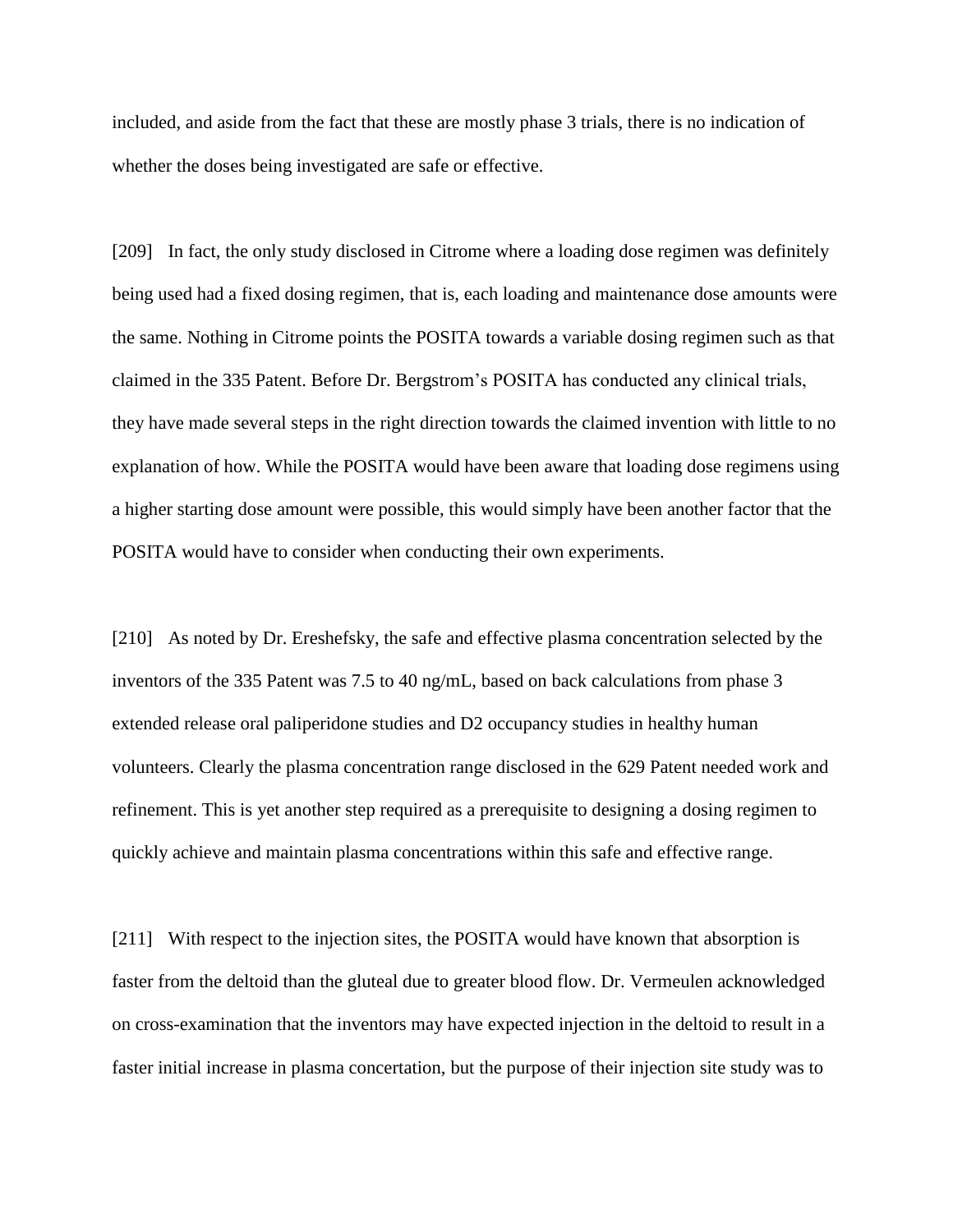establish interchangeability of injection sites rather than faster increase in plasma concentration from deltoid injections. Dr. Ereshefsky explained that because the rate limiting step is release of the active drug from the depot site, the difference in blood flow at the two injection sites may have no meaningful difference for a given drug. Therefore, the POSITA would not necessarily have anticipated faster release from the deltoid as advanced by Teva, and the injection site variable would have required exploration.

[212] Regardless of Dr. Bergstrom's opinion that phase 3 trials indicate to the POSITA that phase 2 trials had positive results, phase 3 trials are not always successful. Tellingly, Dr. Bergstrom admitted that depot formulation development is a long and difficult enterprise. This evidence is consistent with the actual course of conduct. Janssen began its phase 3 studies investigating fixed doses of 25 to 150 mg-eq administered on days 1, 8, and monthly thereafter in December 2004; three years prior to the claim date.

[213] Teva submits that Janssen's experts focused on the wrong question of what the inventors did to arrive at the claimed invention. I agree that the obviousness inquiry is focused on how the POSITA would have acted in the light of the prior art, however, evidence of what the inventors did may be considered under this factor of the obvious to try inquiry.

[214] Contrary to Teva's submission that the failure of PSY-3003 and PSY-3004 was a result of Janssen taking a wrong turn, this course of conduct is consistent with Dr. Bergstrom's testimony that phase 3 trials can fail, and if they do fail, the depot development process requires further work. Even with the knowledge of all aspects of the paliperidone palmitate clinical trials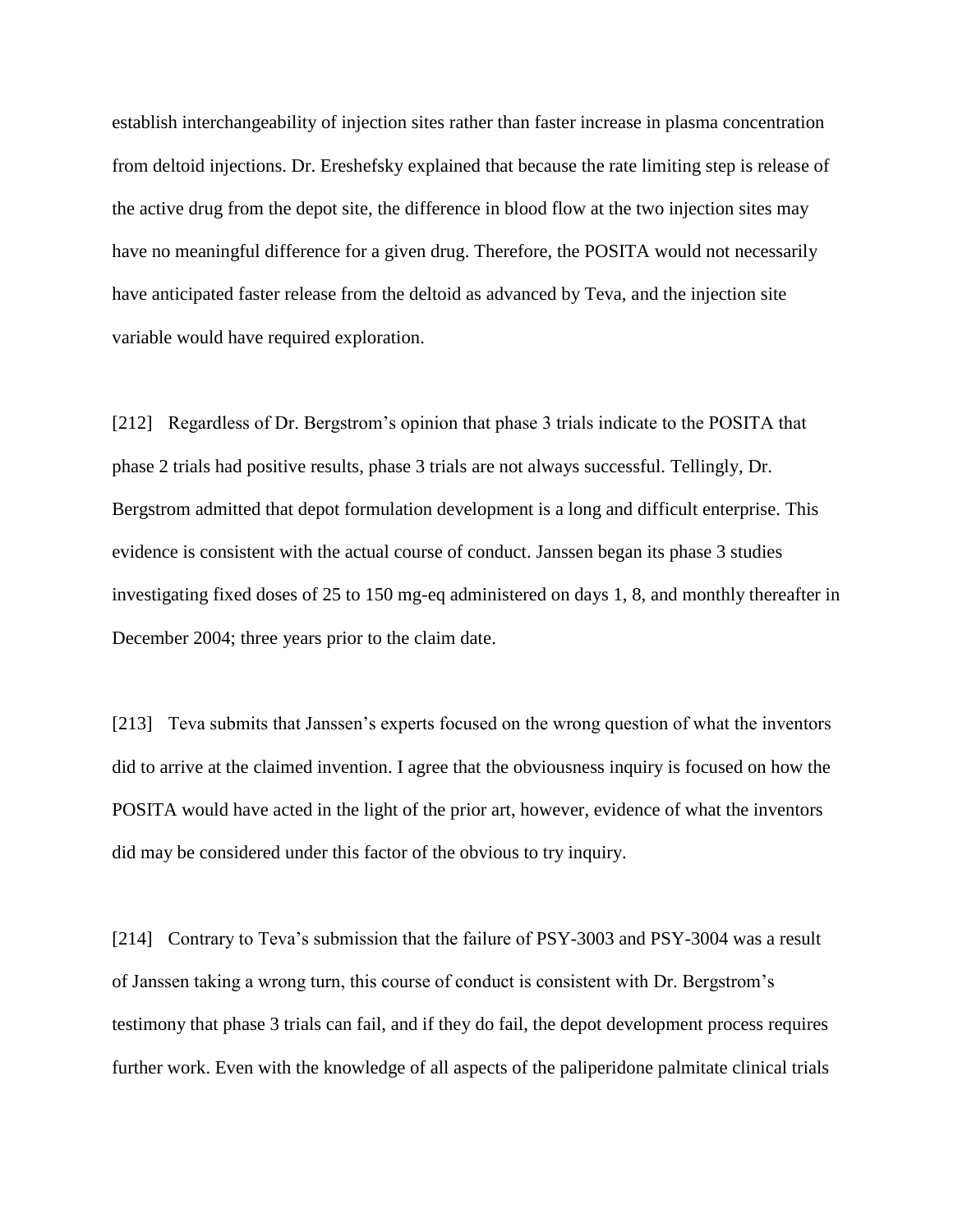they had run up to that point, the inventors still had to overcome further hurdles in the development process.

[215] In part, Janssen overcame these hurdles using Dr. Samtani's popPK modeling to account for covariate effects and further refine the dosing regimen. Dr. Bies gave evidence that Janssen's popPK modeling was elegant and rigorously implemented. I acknowledge Teva's position that modeling work does not form part of the claimed invention, and is but one tool the POSITA could have used to develop a safe and effective dosing regimen. The POSITA need not have been able to develop the same quality of popPK models as Dr. Samtani for the invention to be obvious. However, this does not mean that the effort required to achieve the invention was therefore routine.

[216] Counsel for Teva analogized the facts of this case to the obviousness finding in *Ciba*. The inventive concept at issue in *Ciba* was the use of an "effective" rigidifying amount of a solution for rigidifying a slurry deposit. The Federal Court had found that the common general knowledge included knowledge that slurries could be treated using an aqueous solution of watersoluble polymers. The Federal Court's reasoning, as explicitly affirmed by the Federal Court of Appeal, is found at paragraph 94:

> The Skilled Person would have gone directly and without difficulty to the step of using a minimum dosage of polymer to achieve the level of rigidification of the slurry deposit for the job. It is routine for the Skilled Person to decide, *inter alia*: the nature of the polymer; its form and dosage; and the point of addition to the slurry line. Thus, applying an "effective" amount is obvious, as the Skilled Person would continue to apply the necessary polymer to achieve the necessary outcome and discontinue application once overdosing occurred.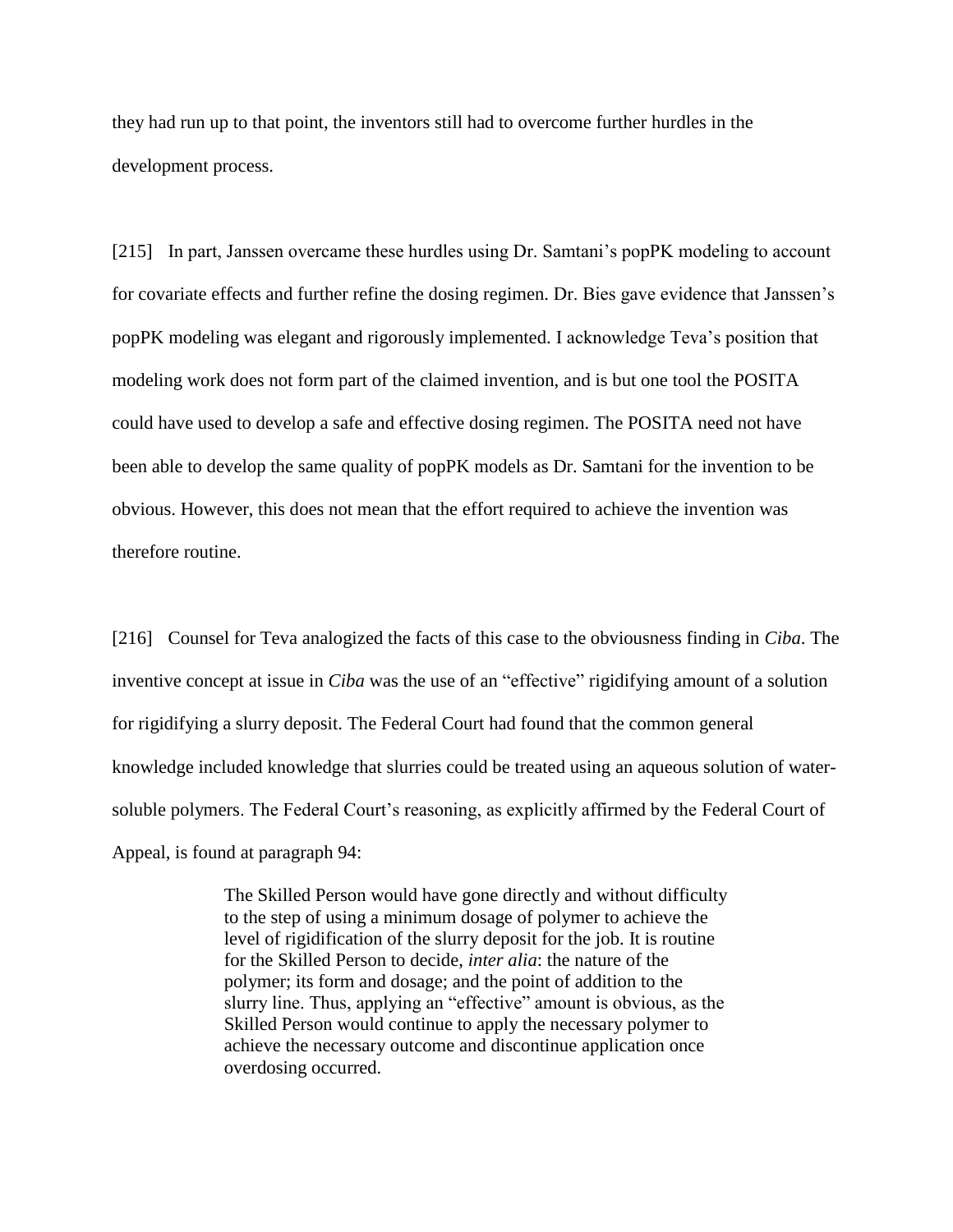[217] Teva submits that in this case, Citrome and the 629 Patent point the way, and the POSITA need only conduct routine testing to arrive directly at the claimed dosing regimen. I disagree. The context of the two inventions are quite different. Applying an "effective" amount of a polymer to a mining slurry is quite unlike developing a safe and effective dosing regimen that requires plasma concentrations maintained within a particular range. Simply discontinuing application once overdosing occurs is not a viable option in pharmaceutical development.

[218] Having considered the composite POSITA and their common general knowledge as defined, in light of the numerous steps required to even begin evaluating possible dosing regimens using the dose amounts, dosing schedules, and injection sites disclosed in Citrome, the POSITA would have had to carry out prolonged and arduous experimentation to the point that the trials would not be considered routine. The effort required to reach the claimed dosing regimen in light of the state of the art and the common general knowledge was substantial.

(3) Is there a motive provided in the prior art to find the solution the patent addresses?

[219] The experts agreed that there would have been a general motivation to develop a depot formulation of paliperidone, but not necessarily a specific motivation to develop the dosing regimens contained in the 335 Patent. The POSITA would have known of the benefits of depot formulations over oral treatments for patients with compliance issues. However, at the time, depot formulations were indicated for maintenance treatment, not for patients experiencing acute symptoms, and known dosing regimens required oral run in, oral supplementation, or dose titration.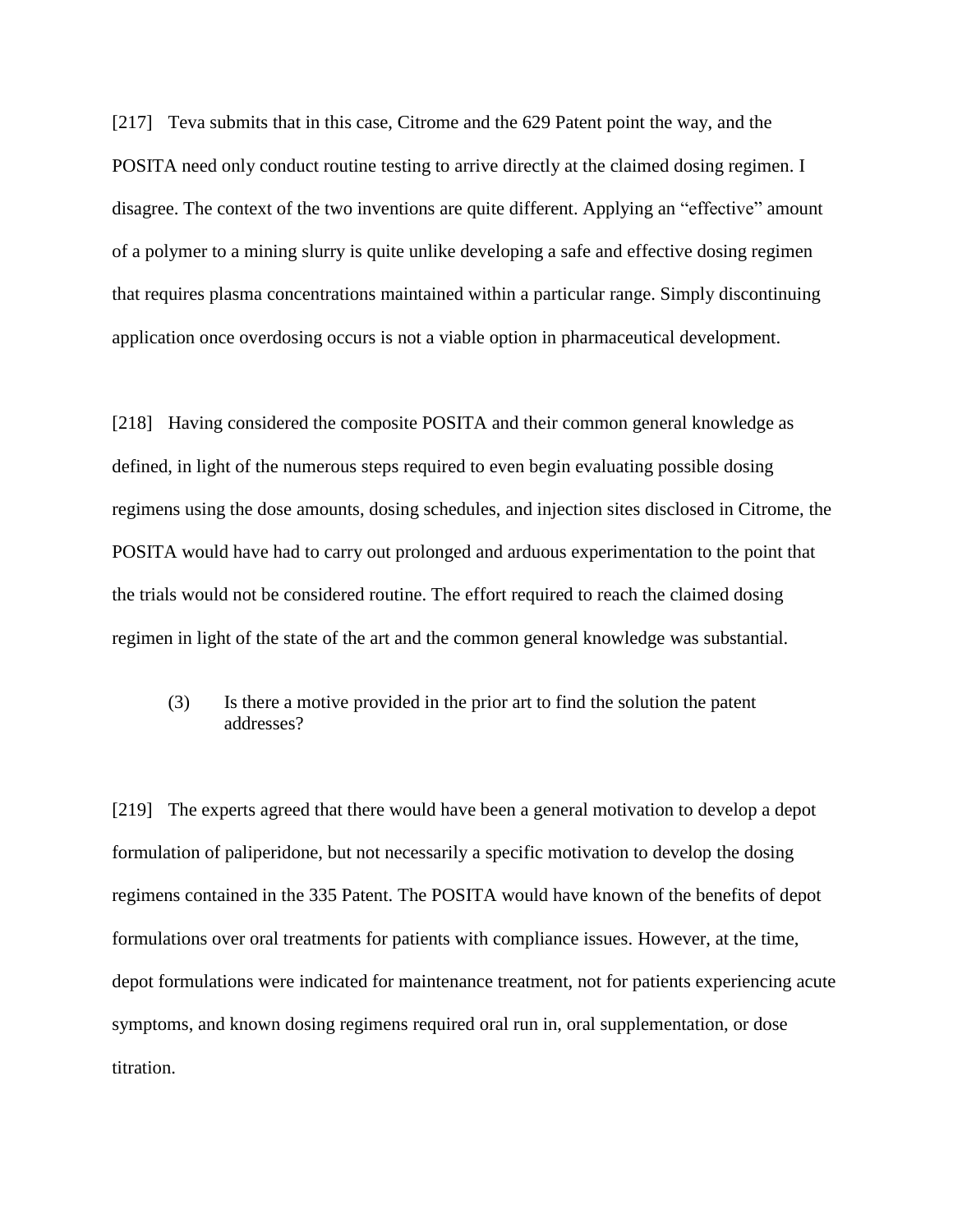## D. *Conclusion on obviousness*

[220] Teva acknowledges that the inventors were likely talented and driven, but ultimately they were carrying out "skilled work" using standard tools to address issues commonly encountered in pharmaceutical development. As such, in Teva's submission, the work conducted does not rise to the level of "inventive" and does not deserve patent protection (*Amgen Canada Inc v Apotex Inc*, 2015 FC 1261 at paras 84-85 and 101).

[221] Having considered all of the expert evidence and the prior art, I am not satisfied that Teva has met its burden. While individually or together, the formulation elements in the dependent claims are not inventive, each of the Asserted Claims of the 335 Patent incorporates one of the dosing regimens as essential elements. Teva primarily relies on Dr. Bergstrom's expert opinion evidence that the claims are obvious. His evidence is weakened, however, by the unexplained leaps he makes from the state of the art to the place where he says the POSITA would start their routine trials (*Bridgeview*, above at para 53).

[222] Absent knowledge of the claimed dosing regimen, these leaps would not have been possible, and I therefore agree with Janssen that Dr. Bergstrom improperly used hindsight in arriving at his conclusion. He broke the dosing regimen down into its component parts, and because many of these parts were individually disclosed in Citrome, he concluded that the claimed combination was therefore obvious (*Bridgeview* at para 51).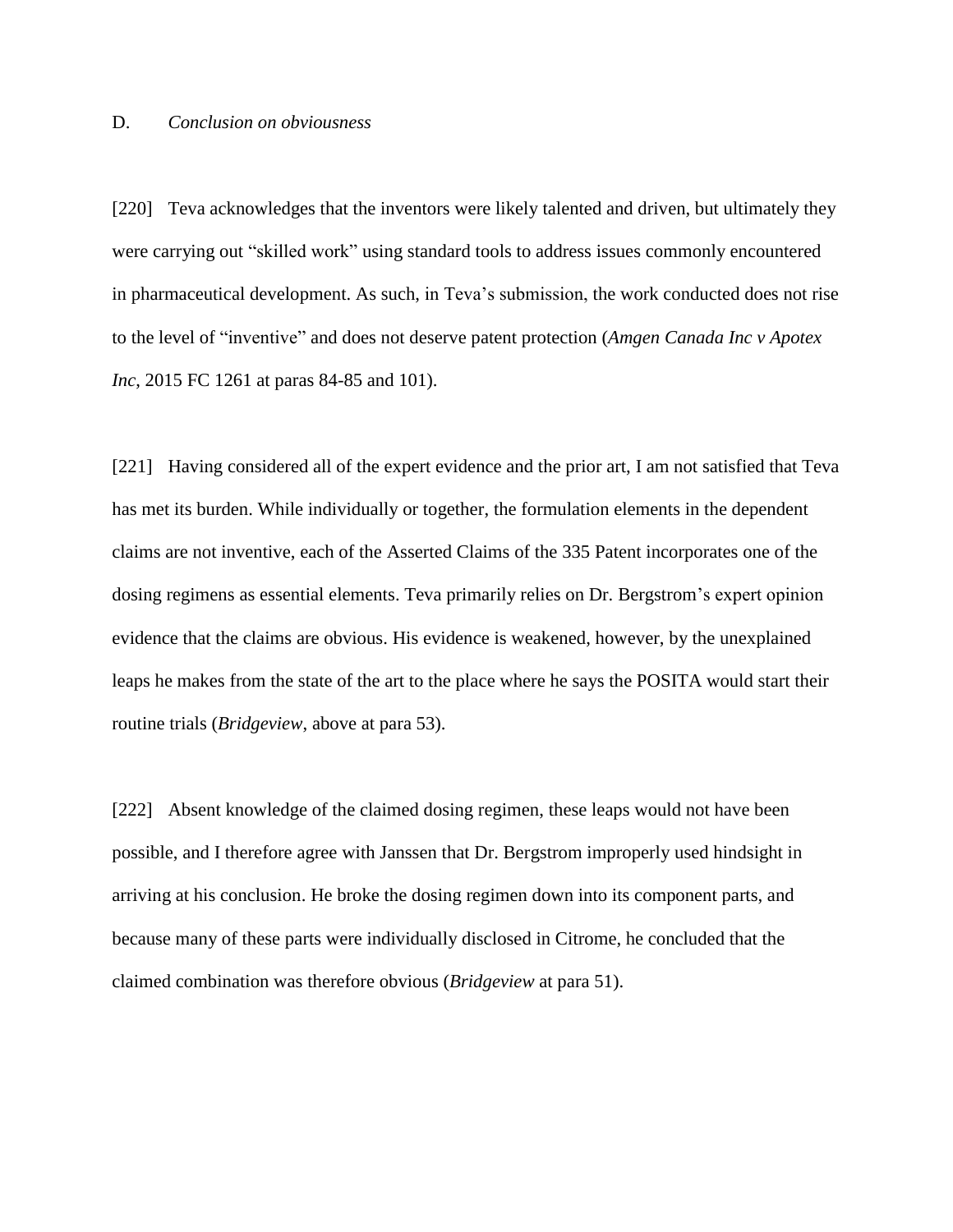[223] Recognizing that the obvious to try factors laid out in *Sanofi* are not exhaustive, after reviewing the above factors I am satisfied that the difference between the state of the art and the inventive concept of the 335 Patent claims would not have been obvious to the POSITA.

[224] I find that the combination of the claimed dosing regimen elements is inventive, and the Asserted Claims of the 335 Patent are not obvious.

VIII. Infringement

[225] Pursuant to section 6 of the *Regulations*, Janssen seeks a declaration that the making, constructing, using, or selling of Teva's paliperidone palmitate product in accordance with its ANDS would infringe the 335 Patent. Infringement is any act that deprives the patentee and their legal representative of the exclusive right, privilege, and liberty of making, constructing and using the invention and selling it to others (*Patent Act*, s 42). Janssen bears the burden of proving infringement (*Monsanto Canada Inc v Schmeiser*, 2004 SCC 34 at para 29 [*Monsanto*]).

[226] To determine whether a patent claim is infringed, having purposively construed the claims and identified essential claim elements, the Court must determine whether the allegedly infringing product falls within the scope of the claims (*Free World Trust* at paras 48-49). There is no infringement if an essential element is different or omitted, but there may still be infringement if a non-essential element is substituted or omitted (*Free World Trust* at para 31).

[227] It is well established that allegations of non-infringement under the *Regulations* refer only to actions of the "second person"—in this case Teva—and infringement in this context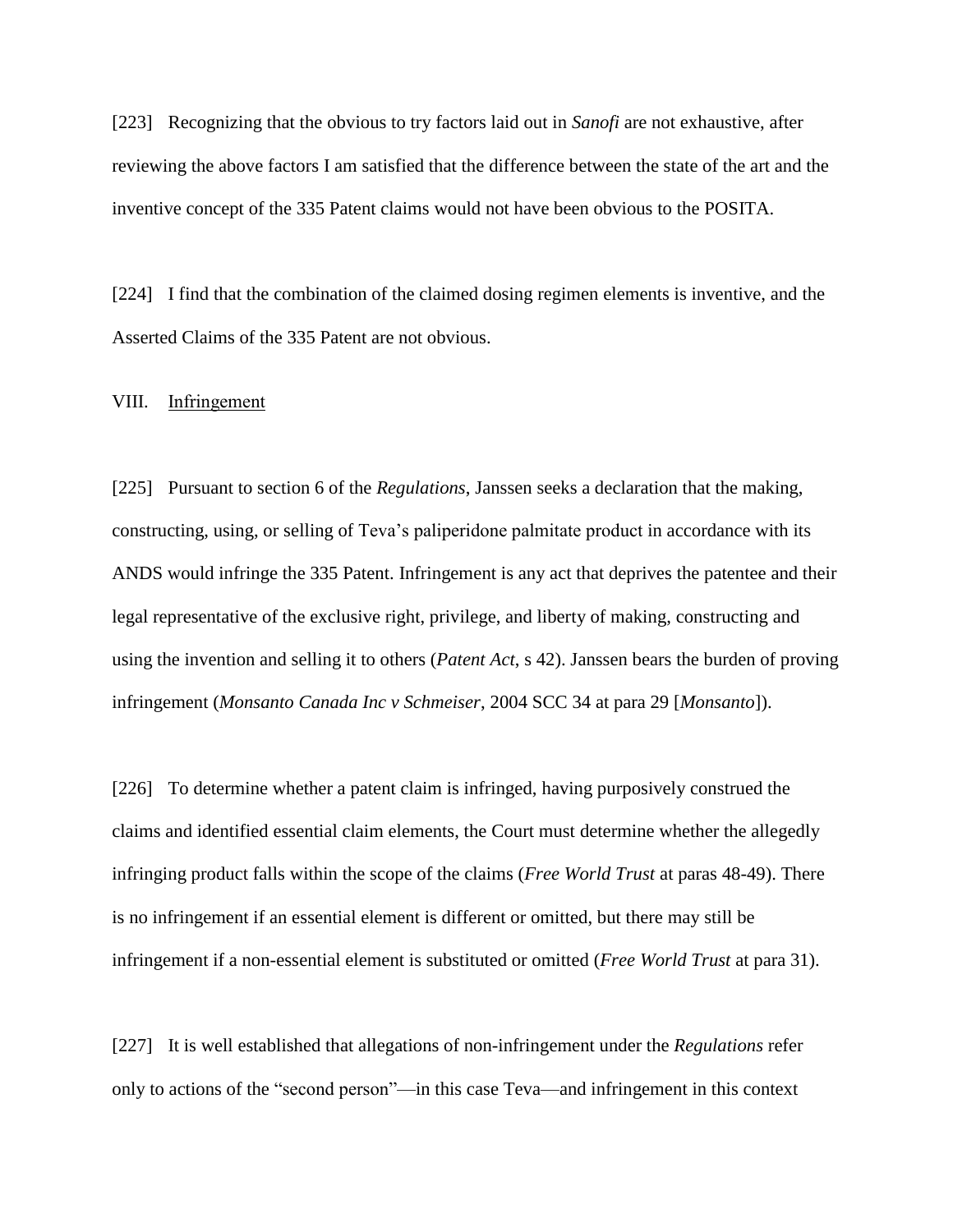means both direct infringement and indirect infringement by inducement or procurement (*Aventis Pharma Inc v Pharmascience Inc*, 2006 FCA 229 at paras 55-59). Absent influence by Teva, infringing acts of third parties do not ground a finding of infringement under the *Regulations* (*Novopharm Limited v Sanofi-Aventis Canada Inc*, 2007 FCA 167 at paras 10-11 [*Novopharm*]).

[228] As a preliminary point applicable to all claims, I am satisfied that the Teva product incorporates all formulation elements of the 335 Patent.

[229] Teva's only formulation related non-infringement argument is a rather weak submission that each of the proposed Teva products will contain more than 110% of the amount of paliperidone palmitate indicated. Dr. Rabinow explained in his report that in line with the commonly known manufacturing principle of "overfill," increased amounts are included in each syringe to ensure that the patient actually receives the intended amount of paliperidone palmitate following administration. The claims use the language "dose of the depot formulation comprising about [quantity] mg-eq of paliperidone as paliperidone palmitate" (emphasis added). In my view, the dose referred to is the dose to be delivered to the patient. This interpretation is consistent with Teva's PM and packaging that lists the doses of paliperidone palmitate as 150, 100, 75, 50, and 25 mg-eq, not the increased amounts that account for overfill.

[230] Based on the Certified Product Information Document submitted by Teva to Health Canada, and the uncontested evidence of Dr. Rabinow, Janssen has met its burden of establishing that Teva's paliperidone palmitate product will incorporate all formulation elements of the 335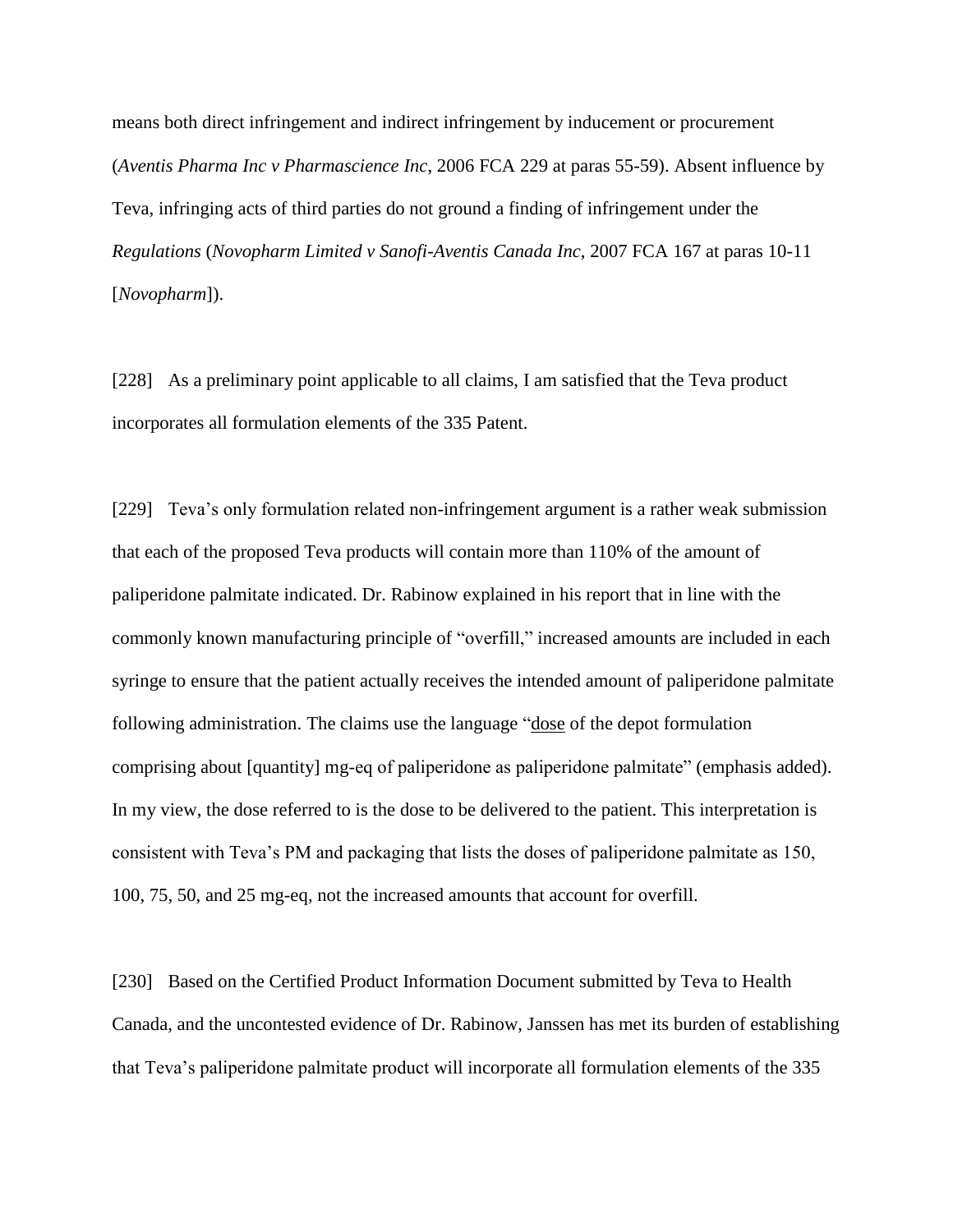Patent, including amounts of active and inactive ingredients, pH, particle size, and choice of inactive ingredients.

[231] Similarly, claims 15, 16, 31, 32, 47, and 48 are limited to treatment of patients with schizophrenia or schizoaffective disorder only. The Teva product is indicated for treatment of both disorders, so if the independent claims from which they depend are infringed, claims 15, 16, 31, 32, 47, and 48 will be infringed.

[232] Therefore, the heart of the infringement dispute lies in independent claims 1, 2, 17, 18, 33, and 34. I will consider direct and indirect infringement of these claims.

## A. *Direct Infringement*

[233] Janssen submits that Teva will directly infringe claims 1 to 16 and 33 to 48 by selling its paliperidone palmitate product. Janssen's position is that both of these claim sets are product claims and therefore no active use is required to support a finding of infringement

[234] Teva submits that because it does not prescribe or administer medications, it cannot infringe these claims, as they all require administration in accordance with the claimed dosing regimens. Alternatively, Teva submits that to the extent the Court determines that administration to patients is not an essential element of the first and third claim sets, Teva will not directly infringe as it will not direct use in accordance with the claimed dosing regimens.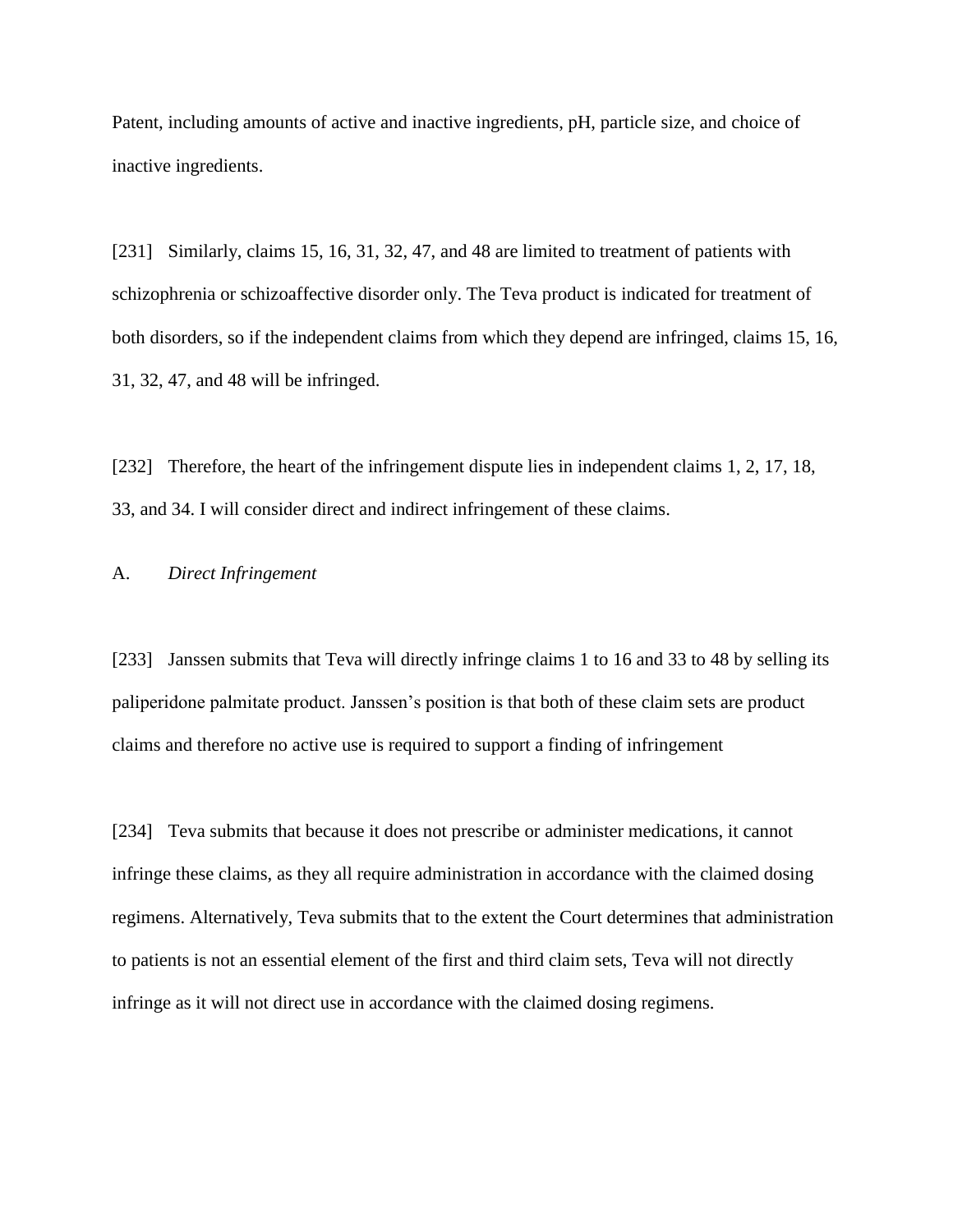[235] As previously noted, the parties agree that Teva will not directly infringe "use" claims 17 to 32, and the Court need only consider inducing infringement in respect of these claims.

[236] Janssen relies on Justice Phelan's decision in *Hospira* in support of its position. Some of the asserted claims in that case were directed towards a medicine for use in performing adjunctive therapy with methotrexate on a patient with rheumatoid arthritis (*Hospira* at Appendix B, claims 17 and 18). Hospira's PM stated that Inflectra was indicated for "use in combination with methotrexate for the reduction in signs and symptoms, inhibition of the progression of structural damage and improvement in physical function in adult patients with moderately to severely active rheumatoid arthritis."

[237] Justice Phelan found that Inflectra was to be used in combination with methotrexate. The fact that Hospira itself did not did not perform the adjunctive therapy was insufficient to ground Hospira's non-infringement argument. Aside from four dependent claims, the Federal Court of Appeal dismissed Hospira's appeal as it related to infringement (*Hospira FCA* at paras 116-119).

[238] In Janssen's submission, evidence that a generic proposes to manufacture and sell their pharmaceutical preparations for administration according to the patented dosing regimen is sufficient to show direct infringement of these types of claims (*AlliedSignal Inc v DuPont Canada Inc* (1993), 50 CPR (3d) 1 (FCTD) at 19, rev'd in part on other grounds, but expressly affirming the trial judge's infringement analysis (1995) 61 CPR (3d) 417 (FCA)).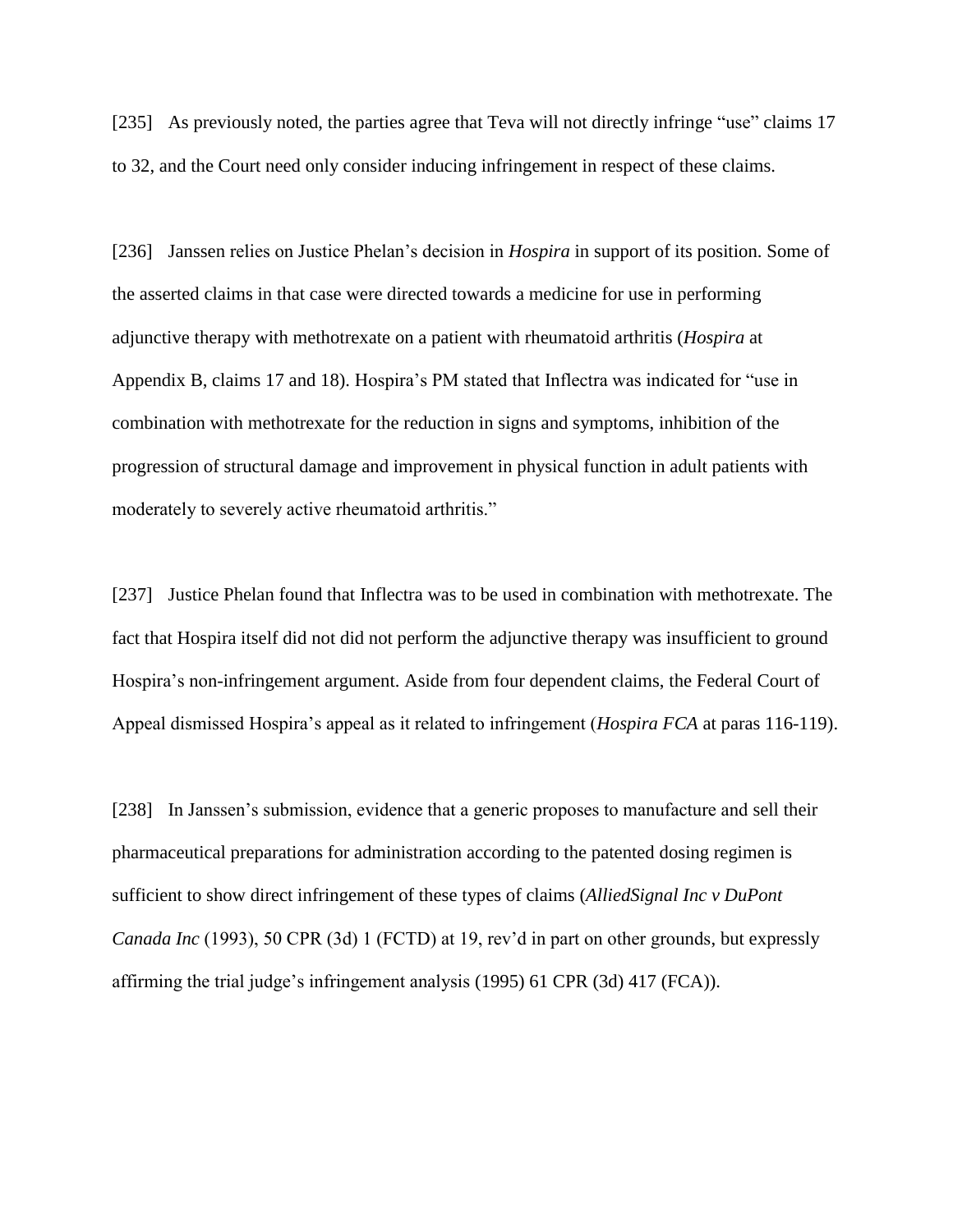[239] With respect to the dosing schedule, dose amounts, and injection sites, Janssen submits that the Teva PM specifies the approved indications and dosage and administration instructions, which include administration according to the claimed dosing regimens of the 335 Patent. Janssen's relies on this Court's finding in *Hospira* that a PM is persuasive evidence of product use in a direct infringement inquiry (*Hospira* at para 302). Further, the package insert and product labels will contain dosing information.

[240] The inquiry is whether the Teva product will incorporate all essential elements of any of the claims if Teva sells its product in Canada. I will first consider claim 1 based on its constituent elements. The essential elements of the claim are bolded, followed by relevant evidence connected to Teva's paliperidone palmitate product.

[241] **Prefilled syringes containing a depot formulation of paliperidone as paliperidone palmitate formulated as an aqueous nanoparticle suspension:** The Teva PM and product labels indicate that the Teva product comes as individual, pre-filled syringes containing a prolonged-release injectable suspension of paliperidone palmitate. The product labels list water as a non-medicinal ingredient and state that the syringe contains a prolonged-release suspension. As noted above, the Teva product incorporates the formulation aspects of all claims.

[242] **For administration by intramuscular injection to a psychiatric patient in need of treatment for schizophrenia, schizoaffective disorder, or schizophreniform disorder:** The product labels state that the product is "for intramuscular use only" and the PM identifies the route of administration as "intramuscular injection." Dr. Agid gave evidence that if the Teva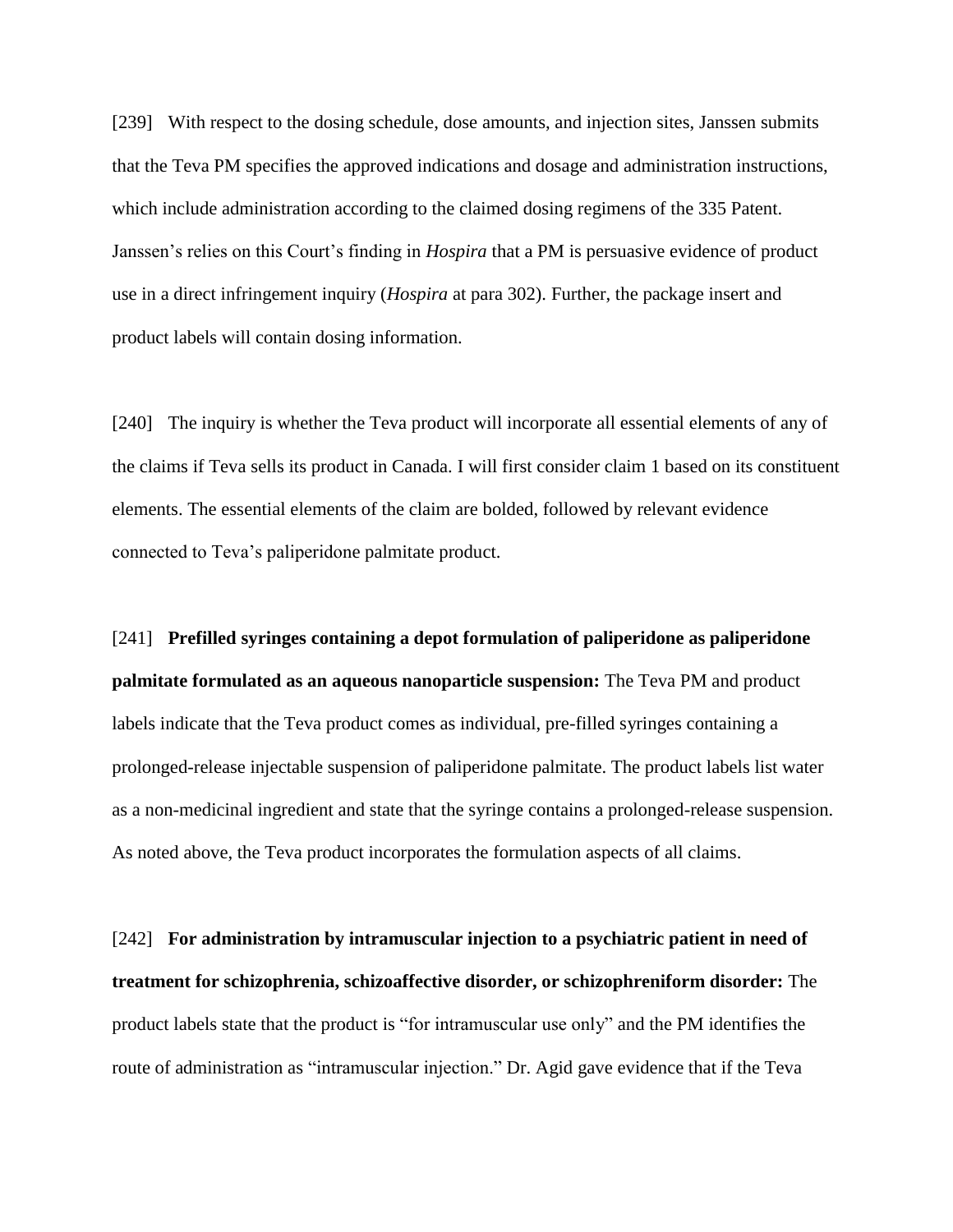product came to market, the paliperidone palmitate suspension would be administered intramuscularly.

[243] The product labels give dosing instructions for adults with schizophrenia and schizoaffective disorder. The Teva PM states that the Teva product is indicated for the treatment of schizophrenia and schizoaffective disorder. Mr. Boughner, Teva's Senior Director of Commercial Management, acknowledged on cross-examination that the Teva PM informs health care professionals that the Teva product is for treatment of both disorders.

[244] **A first loading dose of about 150 mg-eq of paliperidone injected into the deltoid on treatment day 1:** Teva will sell prefilled syringes containing a dose of about 150 mg-eq of paliperidone palmitate, taking into consideration overfill. The Teva PM states that for schizophrenia and schizoaffective disorder patients, the recommended initiation regimen starts with a dose of 150 mg. As construed, a loading dose is a dose used to quickly bring the blood plasma concentration of the drug into the desired therapeutic range. The Teva PM states that the initiation regimen doses are administered "in order to attain therapeutic concentrations rapidly." Therefore, this dose as defined in the PM is a loading dose.

[245] The recommended initiation regimen in the Teva PM specifies that the 150 mg initiation dose is to be administered into the deltoid muscle on treatment day 1. Similarly, the product labels state "Day 1: 150 mg administered in the deltoid muscle" for treatment of schizophrenia and schizoaffective disorder.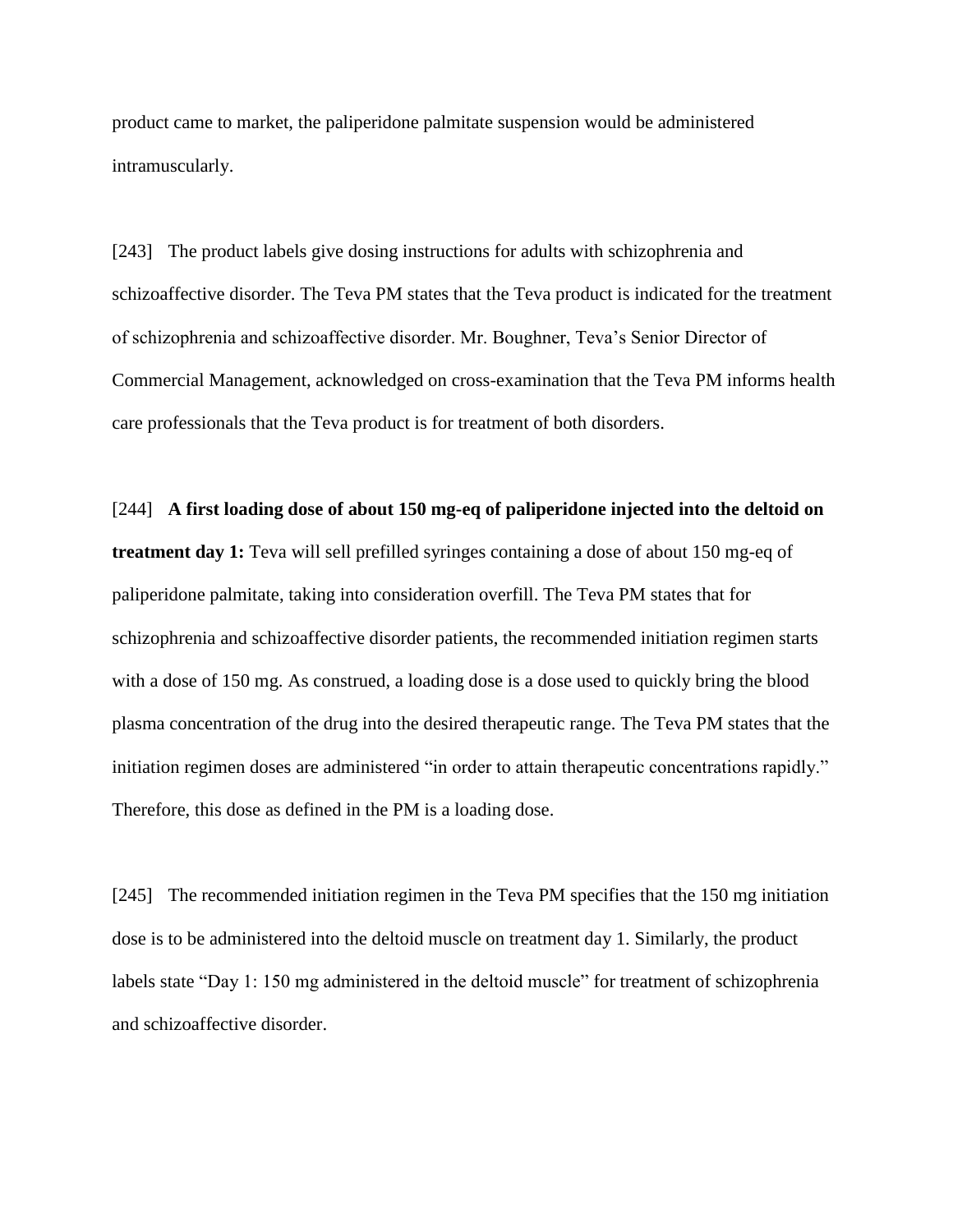[246] **A second loading dose of about 100 mg-eq of paliperidone injected into the deltoid on treatment day 8 ± 2 days:** Teva will sell prefilled syringes containing a dose of about 100 mg-eq of paliperidone palmitate, taking into consideration overfill. The Teva PM specifies a dose of 100 mg on day 8 administered in the deltoid muscle as part of the initiation regimen, and the product labels state "Day 8 (one week later): 100 mg administered in the deltoid."

[247] The "Missed Doses" section of the Teva PM teaches that patients may be given the second dose up to 4 days before or after the one week time point. While this dosing window is wider than that claimed, the Teva PM still recommends that the second initiation dose be given one week after the first, and in any event, 2 of the 4 days on either side of the recommended date fall within the claimed dosing schedule.

[248] **Continuous maintenance doses of 75 mg-eq of paliperidone injected into the deltoid or gluteal monthly ± 7 days thereafter:** Teva will sell prefilled syringes containing a dose of about 75 mg-eq of paliperidone palmitate, taking into consideration overfill. As construed, this element is not a single syringe, but rather multiple syringes for use on a continuous maintenance schedule. Teva will sell multiple prefilled syringes which include syringes with 75 mg-eq of paliperidone palmitate.

[249] With respect to the dosing schedule, the Teva PM repeatedly refers to a "monthly maintenance dose." As with the construction of this claim term, a reasonable reading of the term "monthly maintenance dose" in the Teva PM is that maintenance doses are to be administered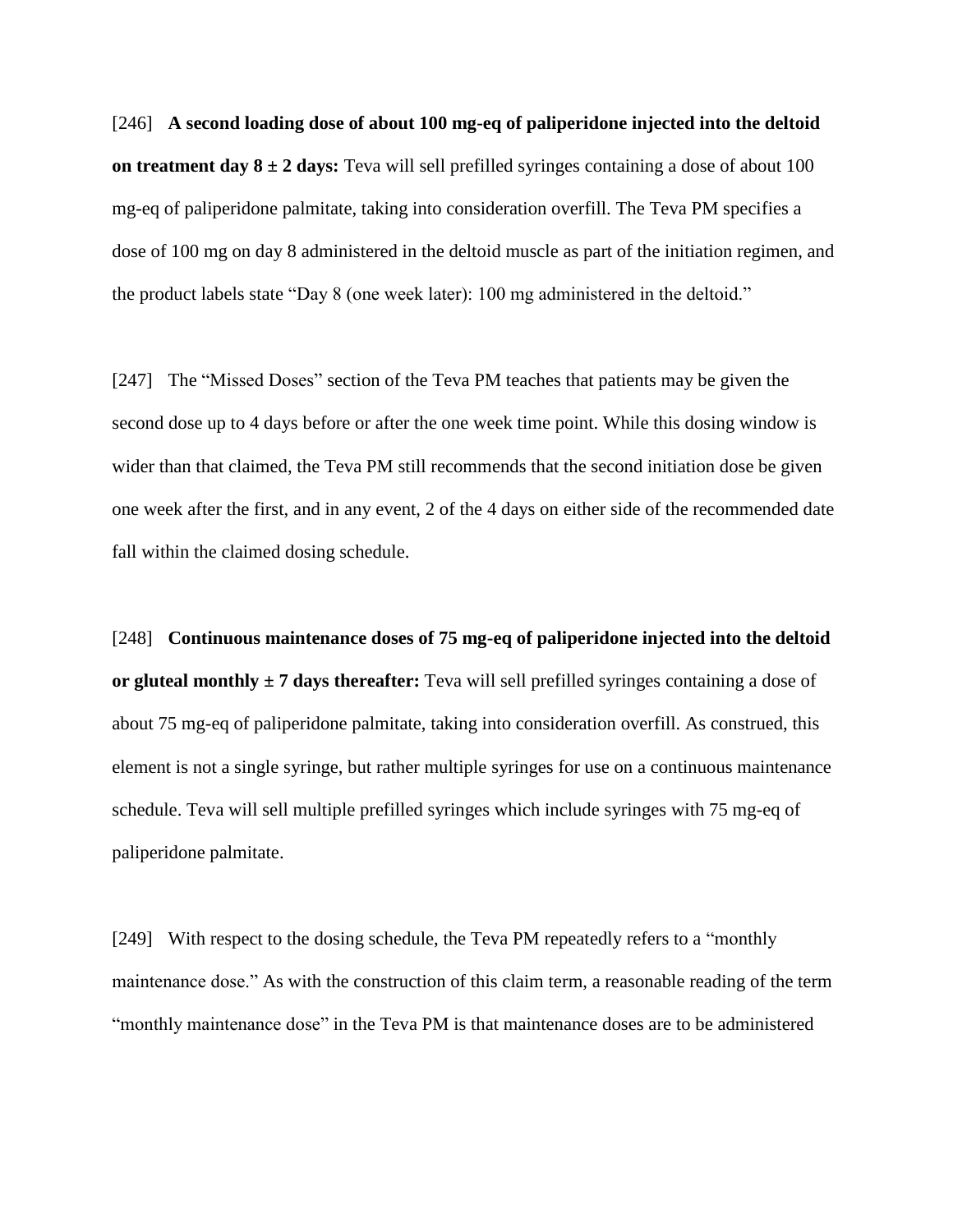according to a continuous schedule. The "Missed Doses" section of the Teva PM states that patients may be given the monthly dose up to 7 days before or after the monthly time point.



[251] The Teva PM and product labels recommend that the monthly maintenance doses can be administered in either the deltoid or gluteal muscle.

[252] To conclude, Janssen has established that the Teva product will incorporate all essential elements of claim 1 of the 335 Patent. Should Teva come to market and sell its paliperidone palmitate prefilled syringes, it will infringe the 335 Patent. I cannot accept Teva's position that it will not directly infringe as it will not direct use in accordance with the claimed dosing regimens. As concisely put by counsel for Janssen, "the capable, approved and intended use for the Teva Product as specified in the Teva Product Monograph incorporates all dosing and administration elements."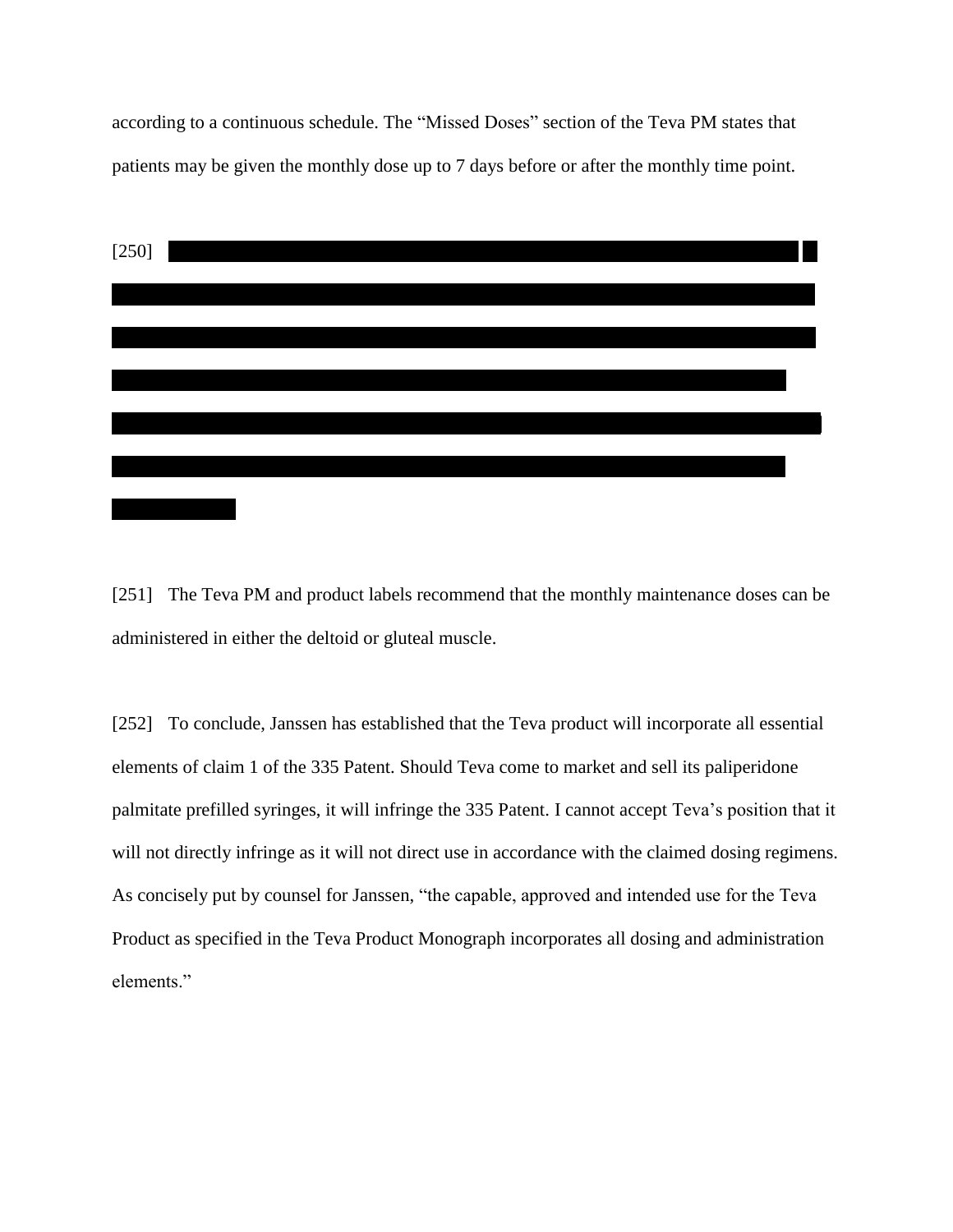[253] The Teva PM teaches that the prefilled syringes to be sold by Teva can be administered in combination according to the claimed dosing regimen. While this information may not rise to the level of "instructions to infringe" sufficient to induce practitioners to prescribe and use the syringes according to the claimed dosing regimen, it is sufficient to establish direct infringement of the product claims.

[254] The Teva PM also teaches that its prefilled syringes can be administered according to other, non-infringing dosing regimens. However, Teva need not direct that the claimed dosing regimen is the only regimen, or even the recommended regimen, by which its syringes should be administered. Sale of prefilled syringes adapted for administration in accordance with the claimed dosing regimen, as taught in the Teva PM, will deprive Janssen of the full enjoyment of the 335 Patent monopoly (*Monsanto*, above, at para 34). Actual use of the syringes in accordance with the claimed dosing regimen is not required.

[255] The same conclusion follows for claim 2 based on the dose adjustment for patients with renal impairment in the Teva PM. Based on the earlier discussion of the formulation and indication limitations in the dependent claims, Teva will directly infringe claims 3 through 16.

[256] Consistent with the construction of the third claim set as use of paliperidone as paliperidone palmitate for the preparation/manufacture of a medicament adapted for administration according to the claimed dosing regimen, Teva will also directly infringe claims 33 to 48 by making and/or selling its paliperidone palmitate product, along with its PM teaching that the prefilled syringes can be administered according to the claimed dosing regimen.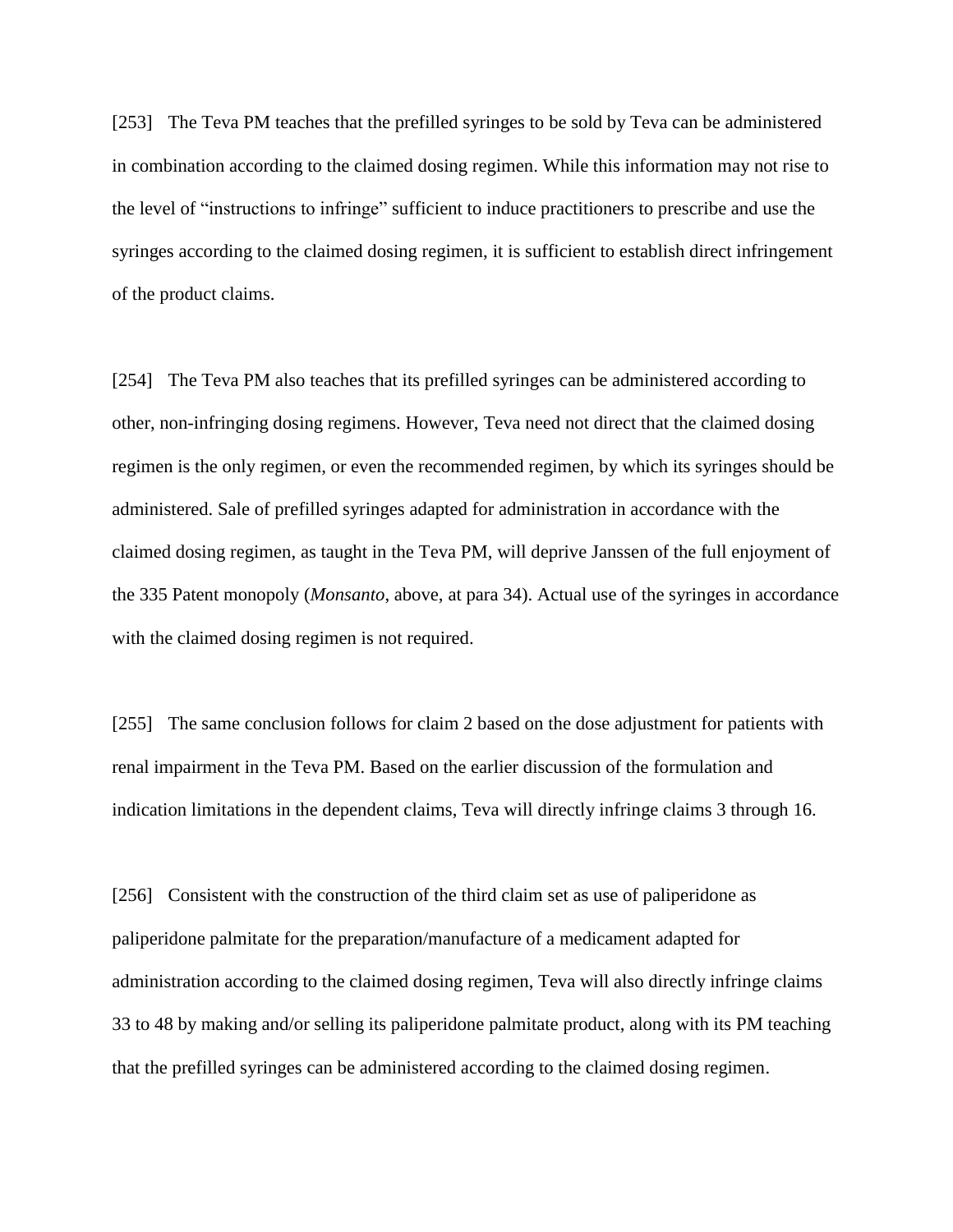#### B. *Indirect Infringement by Inducement*

[257] In applications under the old Patented Medicines (Notice of Compliance) regime, the relevant inquiry was whether allegations of non-infringement were justified. Pursuant to the September 2017 amendments, proceedings under the *Regulations* are full patent actions. In inducement cases under the pre-September 2017 regime, the Court noted that should the generic come to market and begin inducing infringement, the brand owner would still have recourse to an action for infringement (see, for example, *Bayer Inc v Pharmaceutical Partners of Canada Inc*, 2015 FC 388 at para 33; *Lundbeck Canada Inc v Ratiopharm Inc*, 2009 FC 1102 at para 383 [*Lundbeck*]). This is no longer the case under the new regime.

[258] From approximately 2006 onwards, Federal Court jurisprudence clearly recognizes that mere sale by a generic of an old drug for an old use will not constitute infringement of a patent directed to a new use for that drug unless "something more" than sale is established. "Something more" may be inducement or procurement (*Novopharm*, above, at paras 10-11). The patentee must establish infringement by a third party and a nexus linking the third party's infringing acts to the generic producer. The PM plays a key role in determining inducement (*AB Hassle v Canada (Minister of National Health and Welfare)*, 2002 FCA 421 at para 55).

[259] The "new use for a known compound" cases are fairly consistent that "something more" is established where the PM makes reference to the "new" infringing use, either directly or inferentially (*Genpharm Inc v Canada (Minister of Health)*, 2002 FCA 290; *AB Hassle v Genpharm Inc*, 2003 FC 1443 [*AB Hassle*], aff'd 2004 FCA 413 [*AB Hassle FCA*]; *Aventis*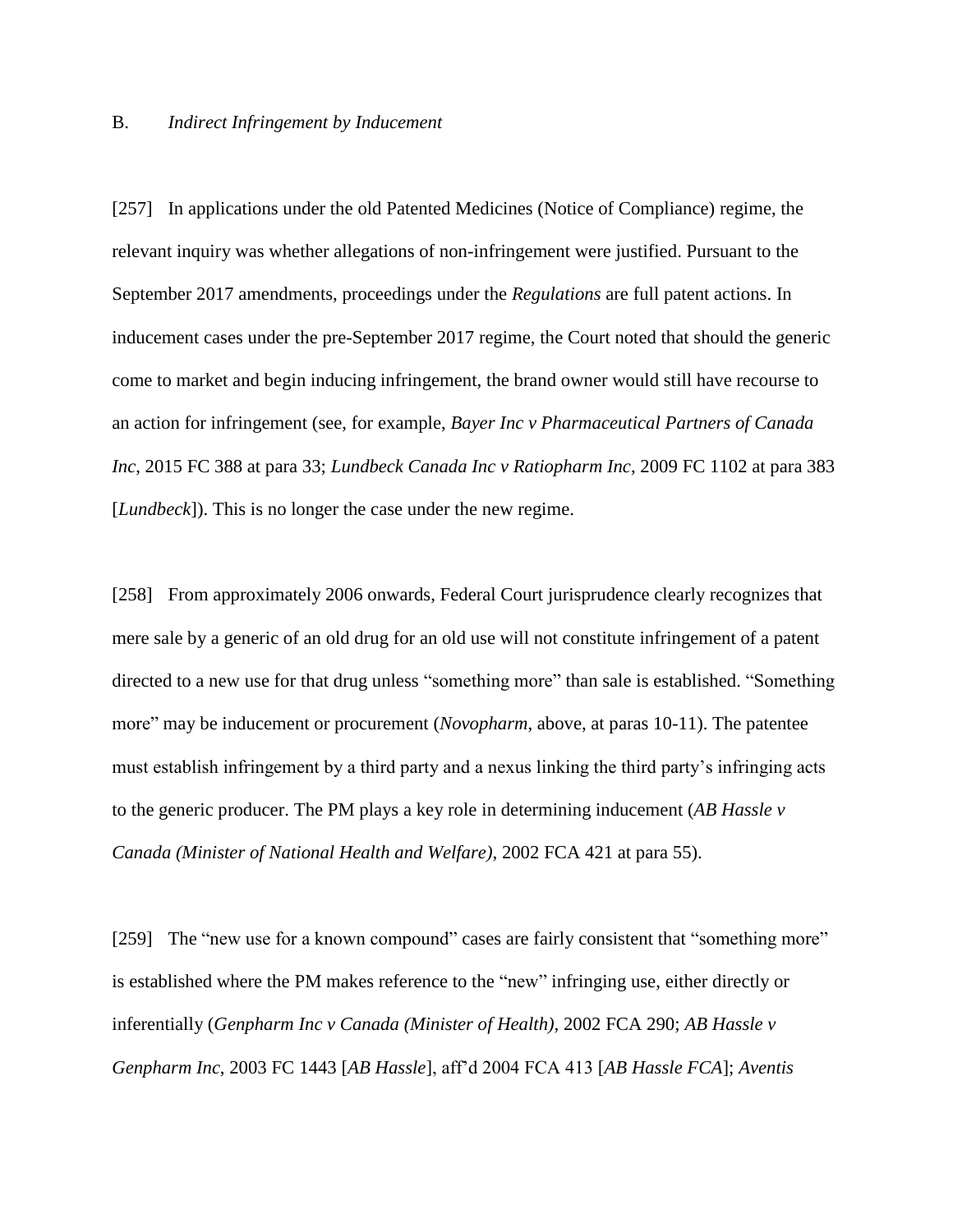*Pharma Inc v Apotex Inc*, 2005 FC 1381 [*Aventis Pharma*]; *Abbott Laboratories Limited v Canada*, 2006 FC 1411 [*Abbott Laboratories*], aff'd 2007 FCA 251).

[260] Where the PM clearly only references the "old" non-infringing use, allegations of noninfringement were made out (*AB Hassle v Canada (Minister of National Health and Welfare)*, 2001 FCT 1264, aff'd 2002 FCA 421*; Novopharm*). The same is true in cases with "combination therapy" claims: where the PM only directly refers to monotherapy with one of the required components of the combination, allegations of non-infringement succeeded (*Lundbeck*, above).

[261] These cases typically did not consider the tripartite test for inducement, but rather focused on infringement by a third party and some nexus to the generic company, typically established by references made in the PM. Notably, the second and third prongs of the inducement test, influence by the generic on the infringing party and knowledge that this influence will result in infringement, appear not to have been fully considered.

[262] Conversely, in more recent cases, the Court has scrupulously evaluated the three prong test for inducement from *Corlac Inc v Weatherford Canada Inc*, 2011 FCA 228 at paragraph 162 [*Corlac*], with particular focus on the second prong: "the completion of the acts of infringement must be influenced by the acts of the alleged inducer to the point that, without the influence, direct infringement would not take place" (*Bayer Inc v Pharmaceutical Partners of Canada Inc,*  2015 FC 797 at para 49 [*Bayer*], aff'd 2016 FCA 13; *Janssen Inc v Apotex Inc,* 2019 FC 1355 at paras 232-234 [*Janssen*]; *Allergan Inc v Canada (Health),* 2011 FC 1316 at paras 145-171).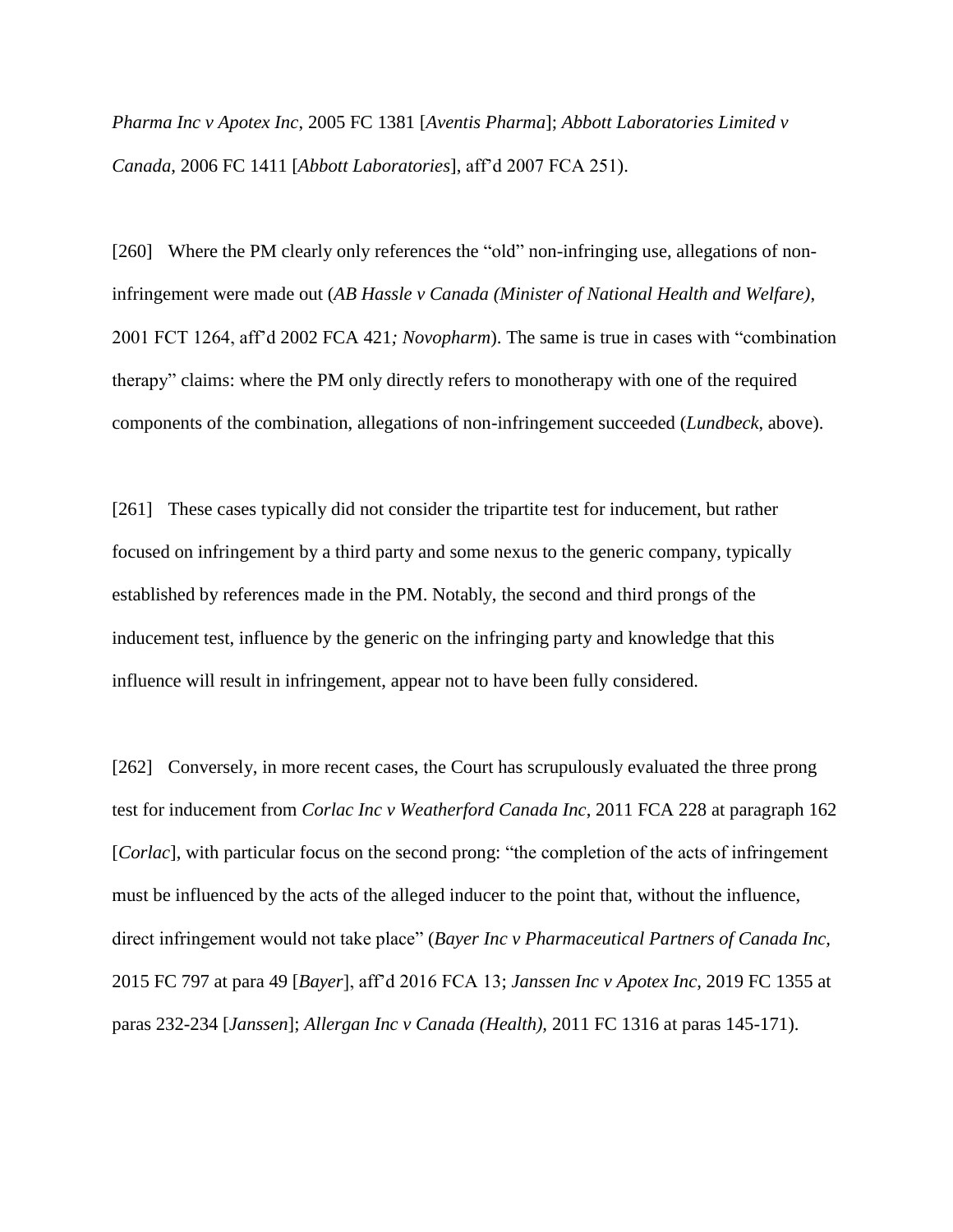[263] In particular, in *Bayer*, Justice Strickland reiterated the requirement for the patentee to show that but for the influence of the second person, the direct infringement would not have taken place (*Bayer*, above, at paras 49 & 80). Similarly, in *Janssen*, Justice Phelan highlighted the "but for" requirement and stated there is a "high bar" to meet the test for infringement by inducement (*Janssen*, above, at paras 232-234).

[264] The "but for" influence required in the second prong of the *Corlac* test requires a higher threshold for establishing inducement than was applied in the earlier cases. While the law is settled that inducement is required, the "but for" test is quite different from an "encouragement to infringe" (*Abbott Laboratories,* above, at para 40), "subtle reference" to the infringing use (*AB Hassle*, above, at para 155), or "attempting to induce others to infringe" (*AB Hassle FCA*, above, at para 17).

[265] Where the Court has considered the test for inducement from *Corlac*, the outcome has turned on the specific references in the PM. In *Bayer*, while the PM stated that the generic company's moxifloxacin product was "compatible" with sodium chloride solutions, the PM actually recommended *against* the infringing co-administration of moxifloxacin and sodium chloride solutions. Conversely, in *Hospira* and *Janssen*, the PMs specifically recommended the infringing combination therapies.

[266] Another important factor in all of these cases is the wording of the claims themselves. As noted by Justice Phelan in *Janssen*, to establish inducement, the alleged inducer must induce infringement of all essential elements of the asserted claims. Where the claims are directed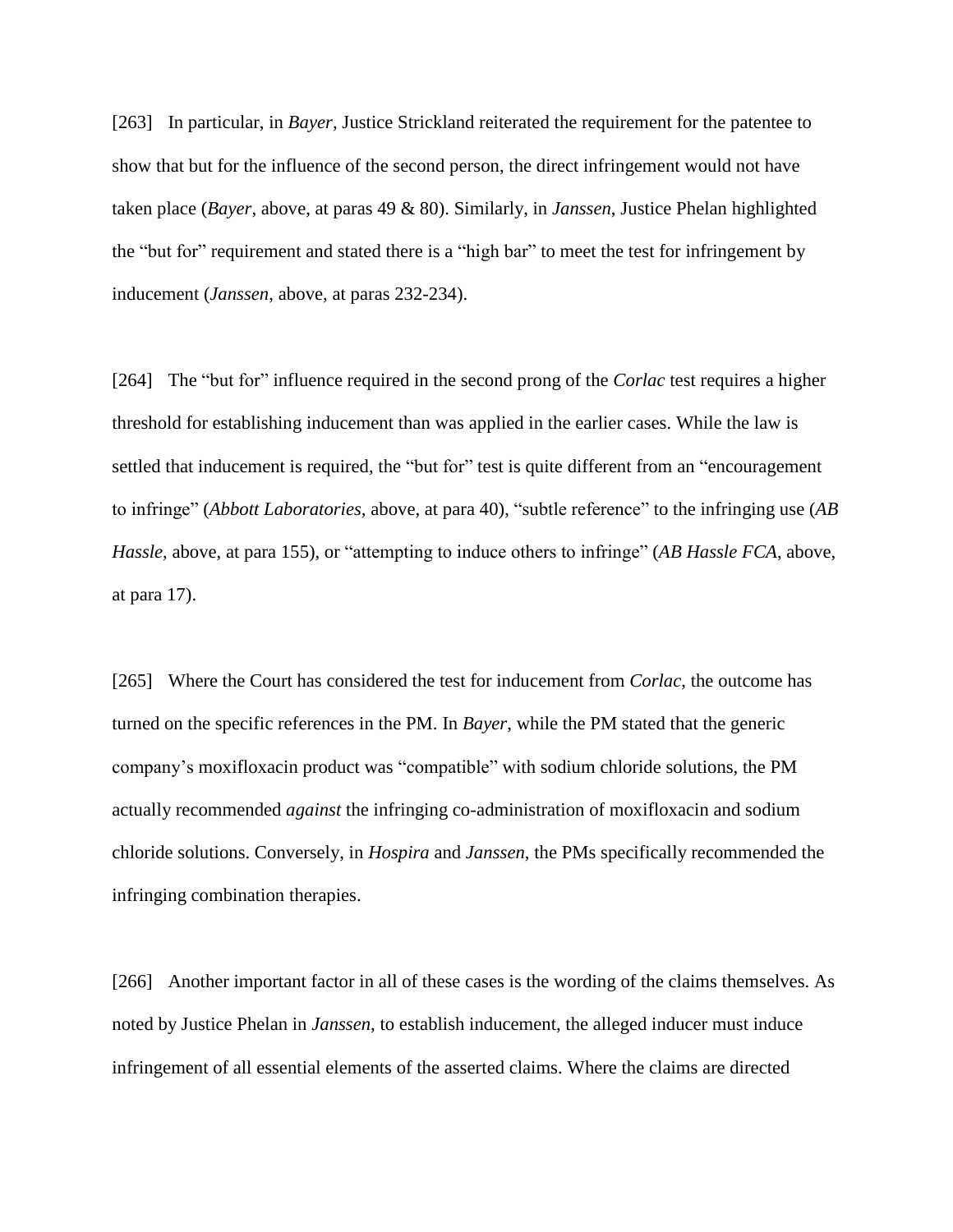towards a new use for a known compound, the PM must directly or indirectly instruct the new use in order to establish inducement. Similarly, where the patent claims the use of a combination, the PM must direct the infringer to use the combination in order to establish inducement.

[267] In this case, the claims are directed to a dosing regimen. While none of the cases cited above involved claims for a dosing regimen, in my view, a dosing regimen is analogous to a combination therapy in that dosage amounts and timing of doses must be combined to reach the claimed invention. Indeed, the Court has previously considered a cyclical dosage regimen to be a combination invention (*Procter & Gamble Pharmaceuticals Canada Inc v Canada (Minister of Health)*, 2004 FC 204 at para 26).

[268] The test for inducing infringement is well-established, and a finding of inducement requires the application of the tripartite test set out in *Corlac* at paragraph 162:

> i. The act of infringement must have been completed by the direct infringer;

ii. The completion of the acts of infringement must be influenced by the acts of the alleged inducer to the point that, without the influence, direct infringement would not take place;

iii.The influence must knowingly be exercised by the inducer, that is, the inducer knows that this influence will result in the completion of the act of infringement.

[269] Janssen submits that Teva will induce infringement of all three claim sets if it comes to market with its paliperidone palmitate product.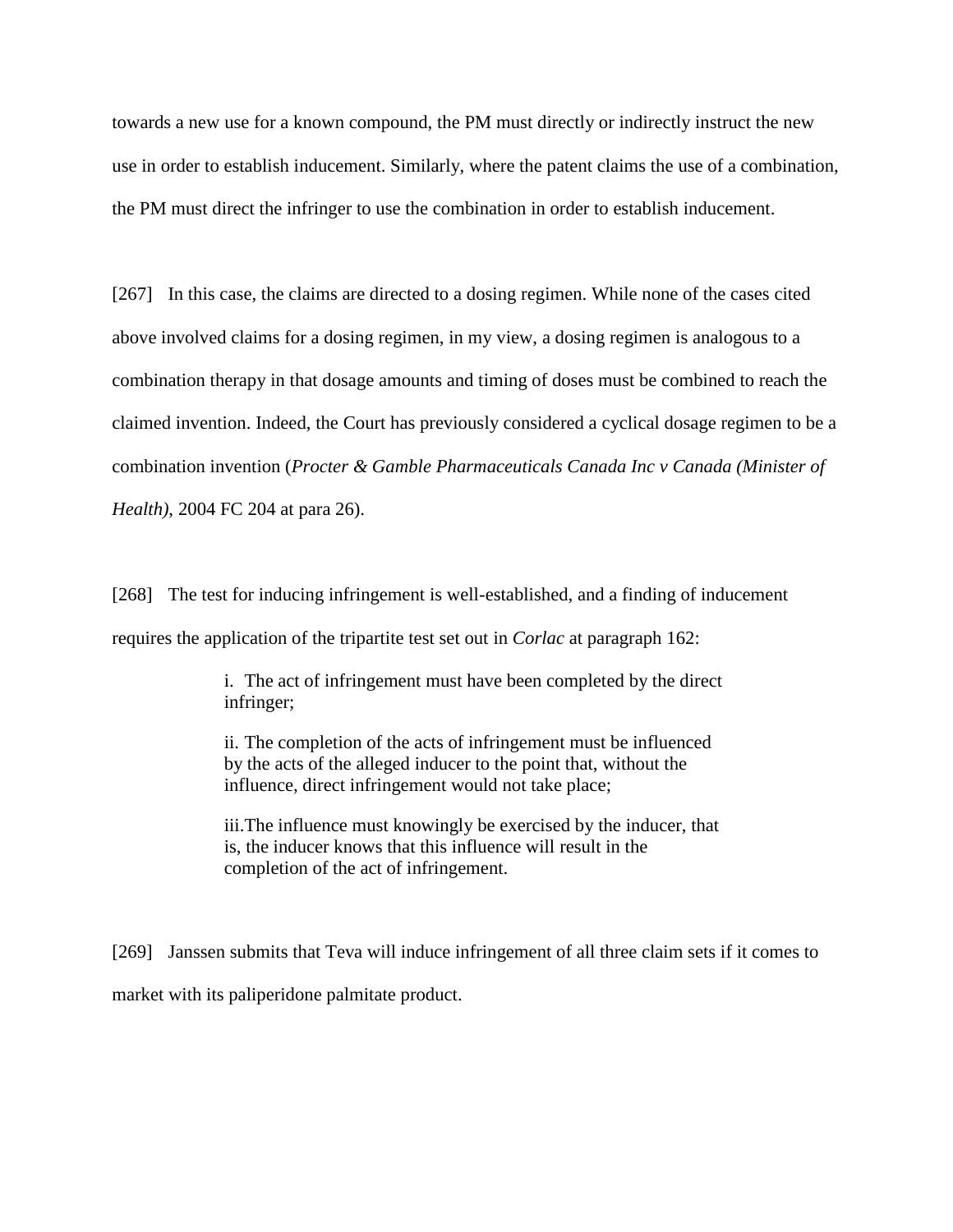(1) The act of infringement must have been completed by the direct infringer

[270] While Teva argues that Janssen has no evidence that there will be any actual infringement and speculation cannot establish infringement, the combination of the IMS data for INVEGA SUSTENNA, the pharmacists' evidence that the Teva product will likely be interchangeable with INVEGA SUSTENNA, and the expert evidence of prescribing physicians is sufficient to establish that at least some patients will receive doses of the Teva paliperidone palmitate product corresponding to the claimed dosing regimens of 150 mg-eq on day 1, 100 mg-eq on day 8, and 75 mg-eq monthly thereafter for non-renally impaired patients, and 100 mg-eq on day 1, 75 mgeq on day 8, and 50 mg-eq monthly thereafter for patients with renal impairment.

[271] While the IMS data and the evidence of Dr. Allain indicate that a large number of patients on INVEGA SUSTENNA receive 100 mg-eq or 150 mg-eq as their maintenance dose, Dr. Agid opined that many of his patients receive maintenance doses of 75 mg-eq. Dr. Simm acknowledged on cross-examination that he has treated at least some patients with INVEGA SUSTENNA using the claimed regimen of 150 mg-eq on day 1 in the deltoid, 100 mg-eq on day 8 in the deltoid, and 75 mg-eq as an ongoing maintenance dose. Dr. Simm stated that it is very likely that at least some patients will receive the Teva paliperidone product in accordance with the claimed dosing regimens in the 335 Patent for both renally impaired and non-renally impaired patients.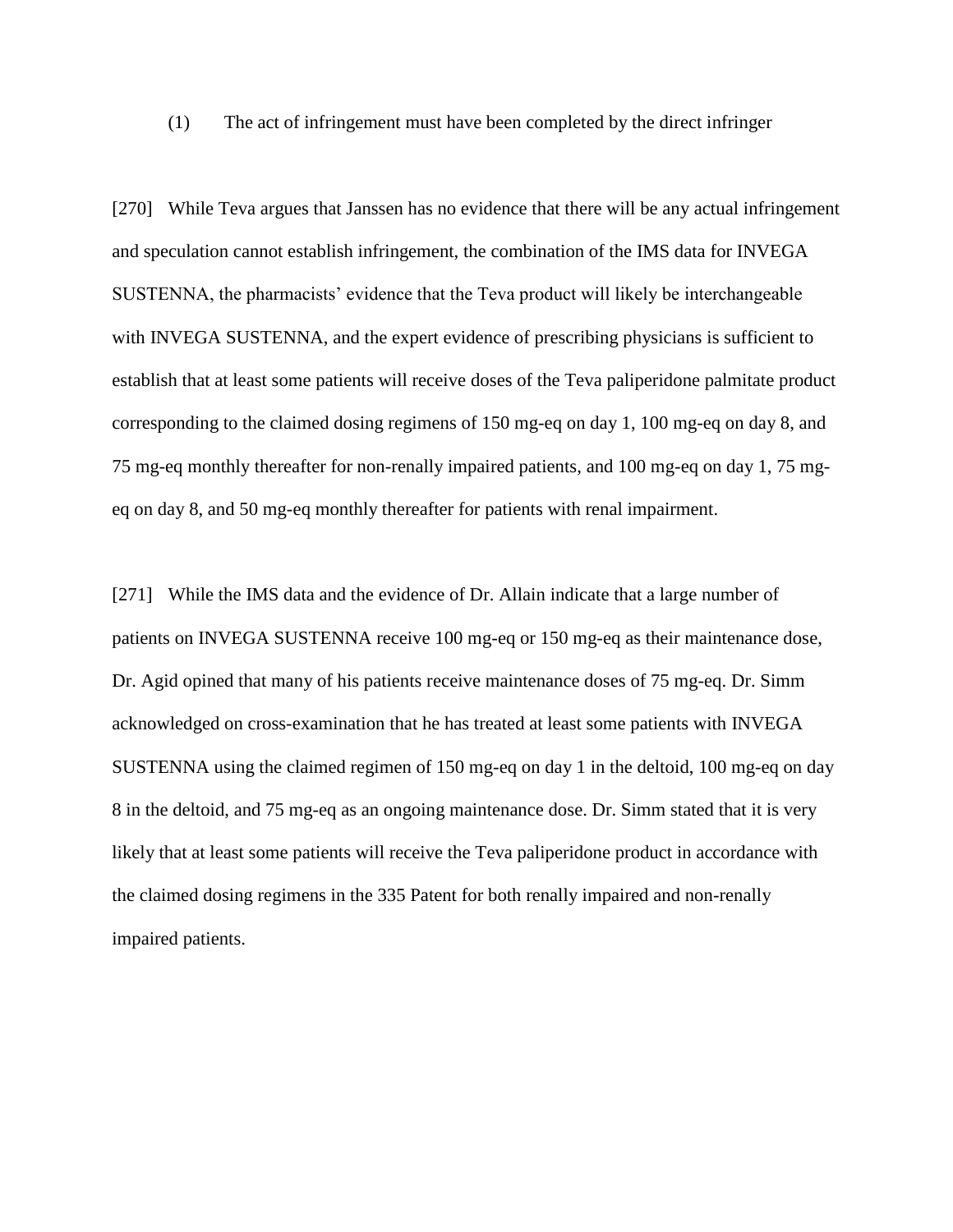[272] Therefore, while acts of infringement may be few and far between, at least some physicians will prescribe and administer paliperidone palmitate injections that fall within the scope of the claimed dosing regimens in the 335 Patent.

(2) The completion of the acts of infringement must be influenced by the acts of the alleged inducer to the point that, without the influence, direct infringement would not take place

[273] This is the key aspect of the inducement analysis.

||||||||||||||||||||||||||||||||||||||||||||||||||||||||||||||||||||||||||||||||||||||||||||||||||||||||||||||||||| |

[274] Janssen submits that the threshold to prove inducement on the basis of the PM is not high, and in any event, this is not a case where resort to "subtle references" in the PM is required. In Janssen's submission, the Teva PM goes beyond mere encouragement, and contains clear and explicit instructions that the Teva product is approved to be used in an infringing manner.

[275] I agree with Janssen that the Teva PM makes more than just a subtle reference to the infringing dosing regimen. Indeed, the 75 mg-eq maintenance dose is one of the "recommended" maintenance doses for non-renally impaired schizophrenia patients.

||||||||||||||||||||||||||||||||||||||||||||||||||||||||||||||||||||||||||||||||||||||||||||||||||||||||||||||||||||||||||||| |||||||||||||||||||||||||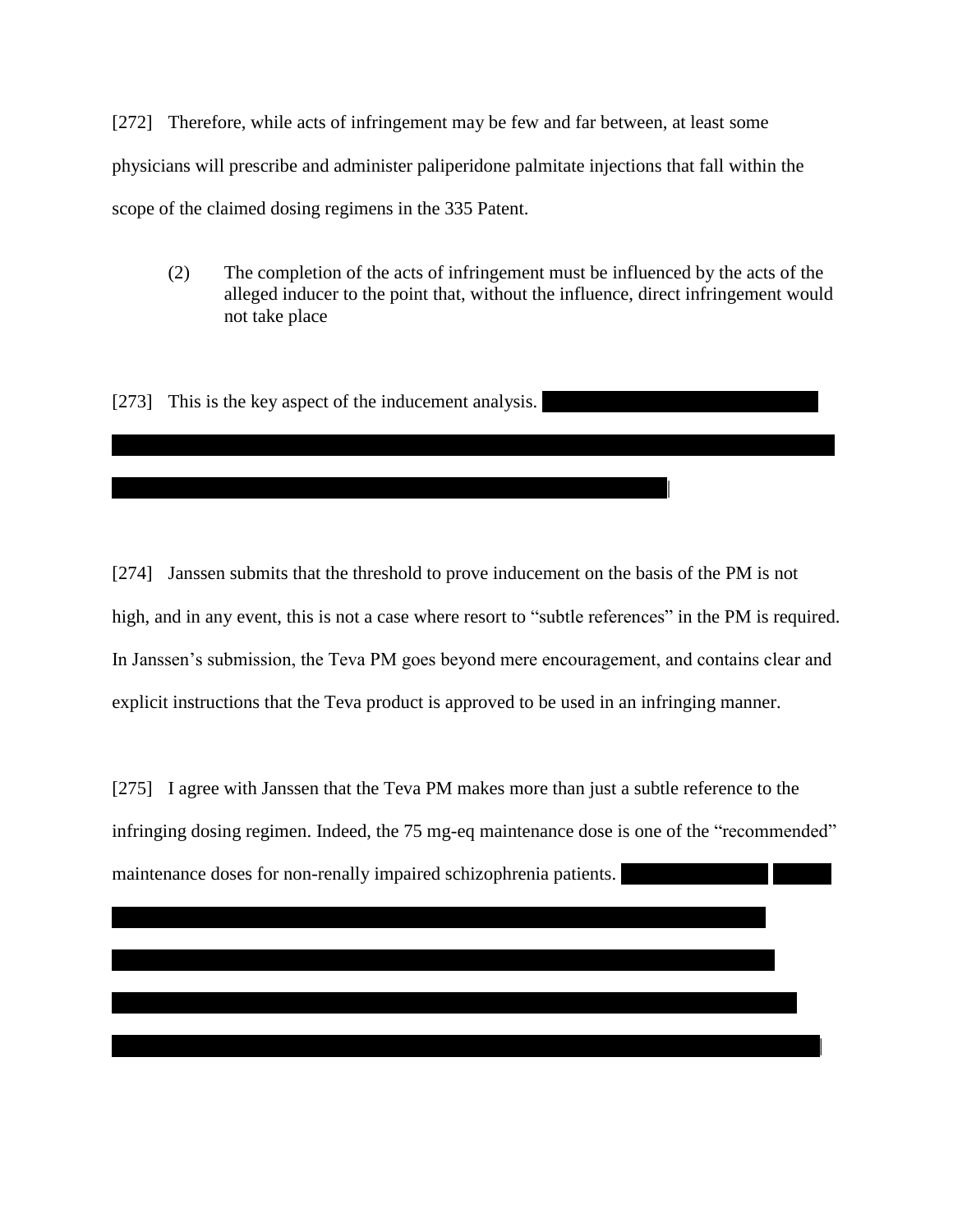[276] The jurisprudence is consistent that the PM is a key document in the inducement analysis, and the entire PM is to be considered (Aventis Pharma, above, at paras 51-52). With respect to the recommended dosing regimen, the "Dosage and Administration" section of the Teva PM is pertinent. The recommended dosing regimen for adult patients with schizophrenia or schizoaffective disorder is found on pages 30 and 31:



[278] Teva's experts gave evidence that prescribing physicians do not look at generic PMs once they are sufficiently familiar with PMs and subsequent use of the brand products.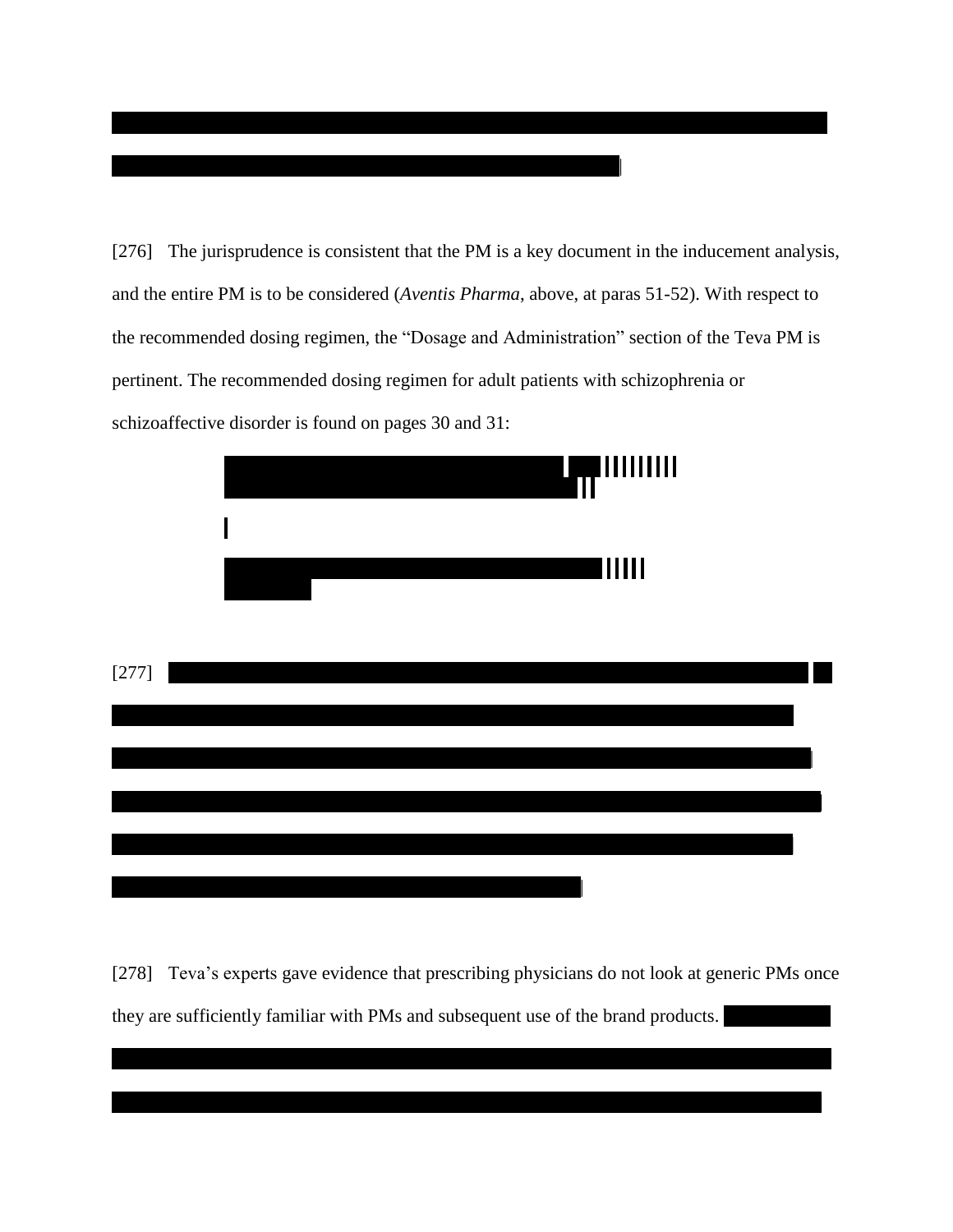

[279] The recommended dosing regimen for patients with renal impairment is found under the "Dosage Adjustments for Special Populations" heading on page 34 of the Teva PM:



[282] Reading the sentence as a whole, I agree with Dr. Allain that as with the maintenance doses for non-renally impaired patients, the Teva PM recommends that the prescribing physician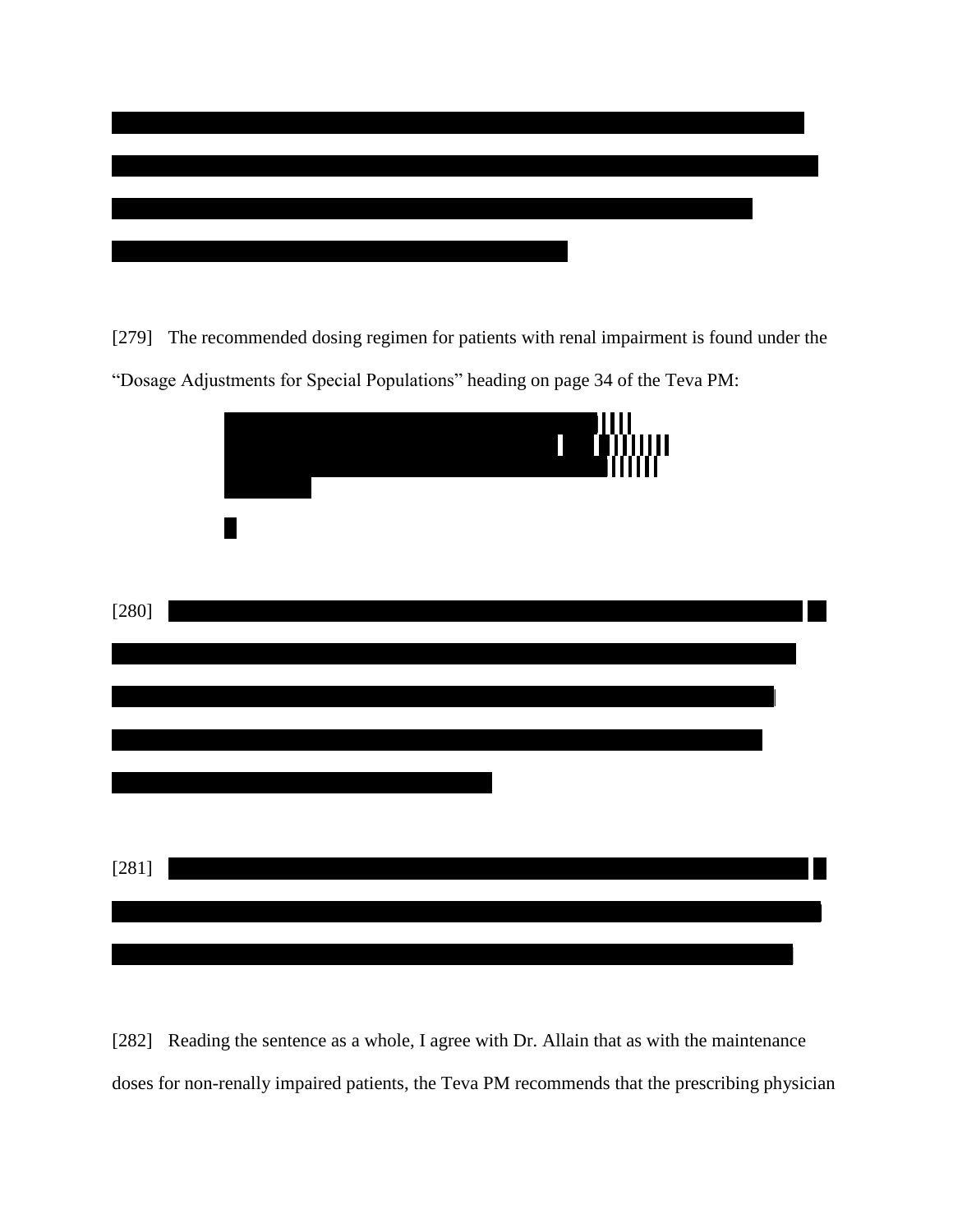select the maintenance dose for patients with renal impairment based on individual patient characteristics.

[283] Considering that the acts of infringement must be influenced by Teva to the point that, without the influence, direct infringement would not take place, Janssen's argument for inducement of infringement of all claims of the 335 Patent must fail.

[284] Drs. Simm and Allain both gave evidence that physicians do not consult generic PMs when they are sufficiently familiar with prescribing the brand product. For Dr. Allain's patients, she typically prescribes a maintenance dose of 100 to 150 mg-eq. Similarly, Dr. Simm stated that in his experience, the appropriate maintenance dose is determined individually for each patient, and in most cases the starting maintenance dose is 100 mg-eq. Drs. Simm and Allain both opined that physicians will consider the following factors when determining the appropriate maintenance dose for a given patient:

- The patient's response to prior depot or oral antipsychotics;
- Whether the patient's symptoms are well controlled;
- The side effects experienced by the patient;
- The age and physical health of the patient.

[285] Teva's experts' evidence is consistent that physicians prescribing maintenance doses of paliperidone palmitate will not be influenced by the Teva PM. This evidence is also consistent with statements made by Janssen in a document submitted to Health Canada that "[g]ood clinical practice is to individualize treatment based upon clinical symptoms" and "[i]ndividualization of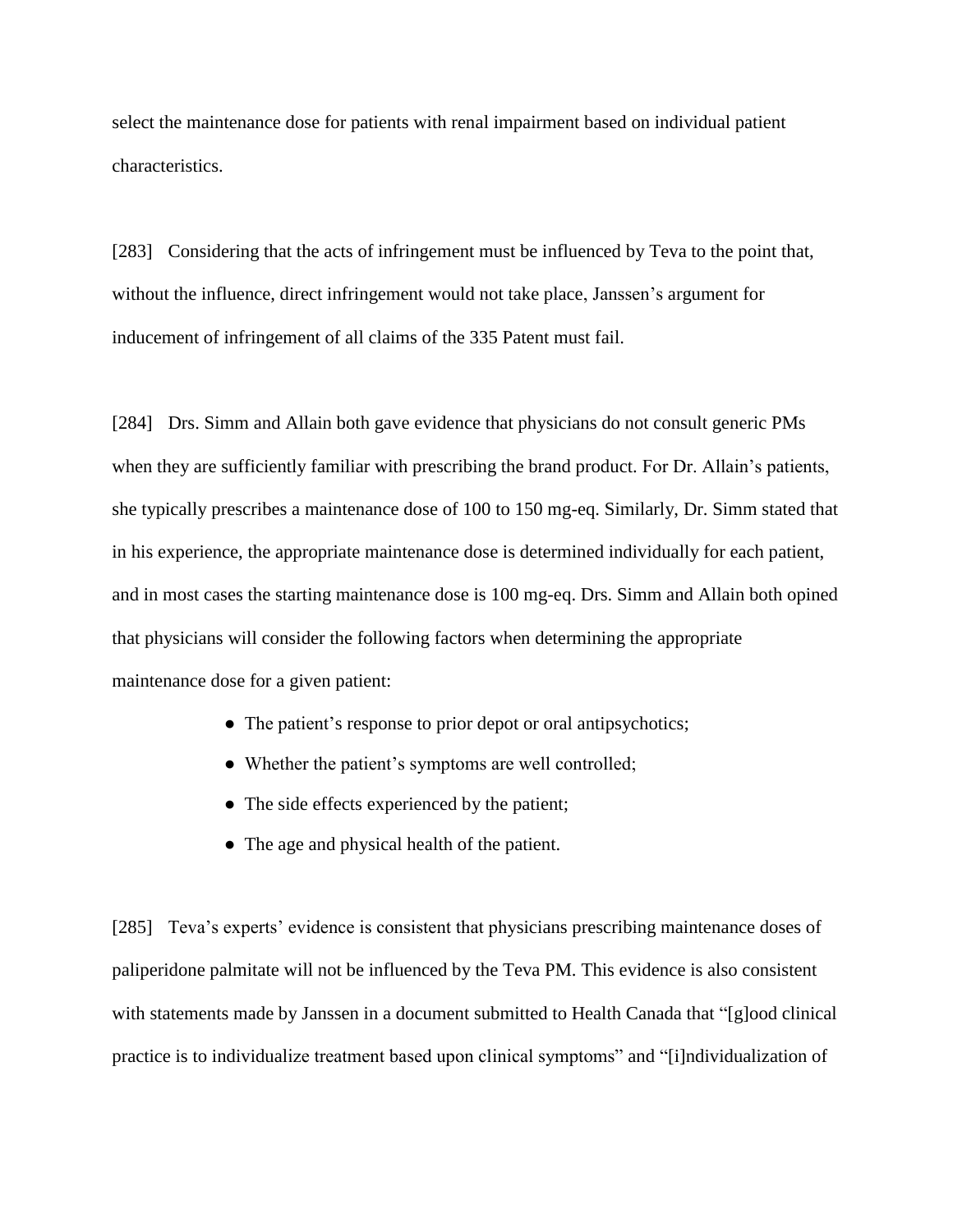the dose of paliperidone palmitate can begin as early as day 36, the time corresponding to the third injection."

[286] Of the physicians, Dr. Agid was the outlier with respect to prescribing practices, opining that physicians slavishly follow the PM. At this point, INVEGA SUSTENNA has been on the market for over ten years, and psychiatric medical professionals are very familiar with using it in their practice. I do not accept that physicians will eschew good clinical practice in favour of a general recommendation in a PM.

 $[287]$  The evidence in this case is that the maintenance dose truly does depend on individual patient

characteristics such as age, weight, and tolerance of antipsychotics.

[288] Janssen highlights that the Teva PM will be instrumental in having the Teva paliperidone product added to hospital formularies. Be that as it may, the preferred expert evidence is that the PM itself does not actually result in prescription and use of the 75 mg-eq maintenance dose of paliperidone palmitate.

[289] Considering the totality of the evidence, particularly the evidence of Drs. Simm, Allain, and Virani that physicians and pharmacists must consider individual patient characteristics when prescribing and dispensing depot formulations of paliperidone palmitate rather than blindly following a number in a PM, I am not satisfied that the Teva PM influences physicians to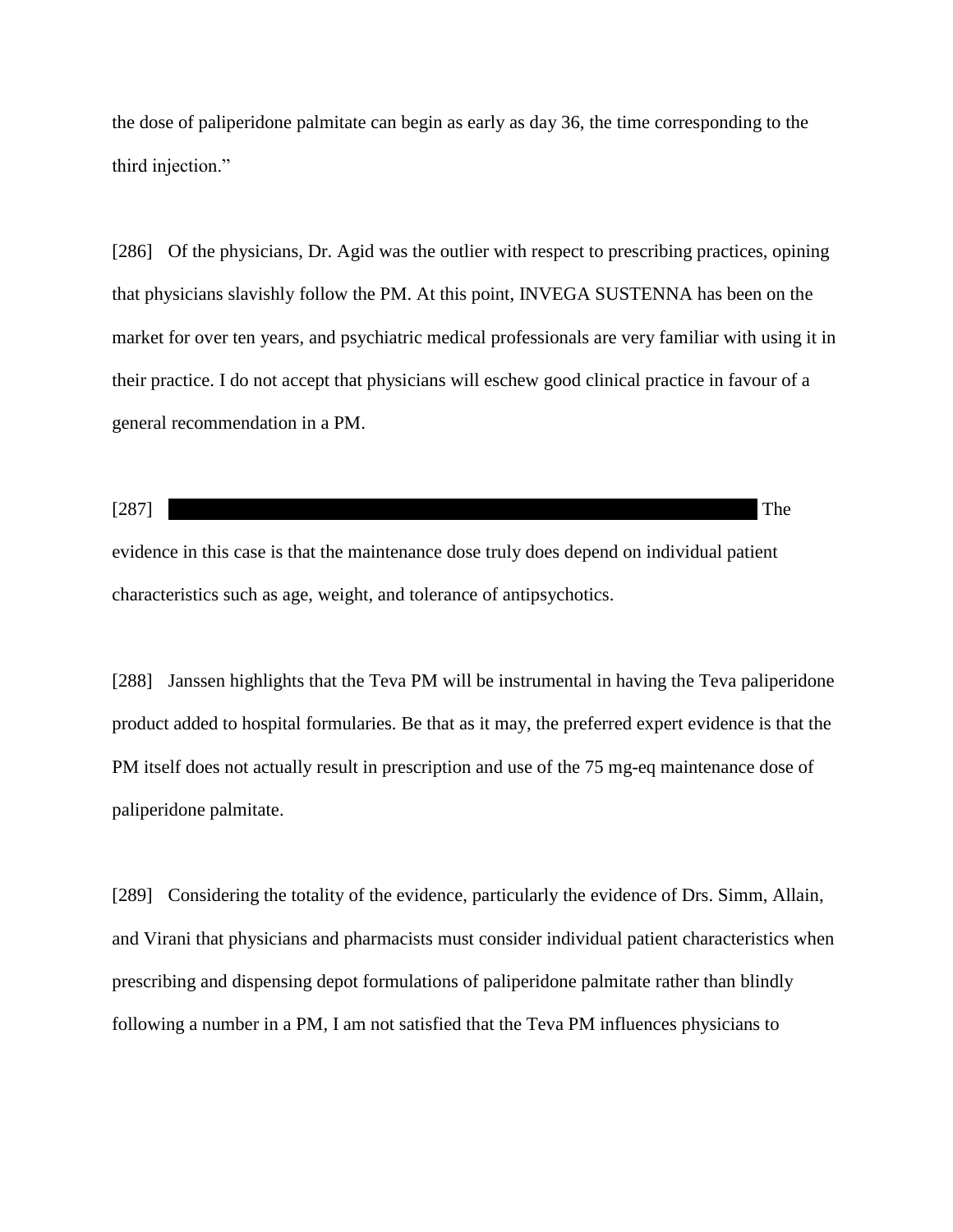prescribe the claimed maintenance doses to the point that, absent the dosing information in the Teva PM, direct infringement would not occur.

[290] Based on this finding, consideration of the third part of the *Corlac* inducement test is unnecessary. Teva will not induce infringement of the 335 Patent if it comes to market with its paliperidone palmitate product. Teva must be aware that at least some infringement by third parties will occur, but this infringement is the result of prescribing physicians' skill and judgment applied to specific patient characteristics, rather than influence exercised by Teva via its PM.

## IX. Conclusion

[291] In conclusion, Teva has not established that any of the Asserted Claims are invalid for obviousness. Janssen has satisfied the Court that Teva will directly infringe claims 1 to 16 and 33 to 48 of the 335 Patent if it comes to market with its paliperidone palmitate product.

## X. Costs

[292] Pursuant to section 6.12 of the *Regulations*, the Court may make any order in respect of costs in accordance with the *Federal Courts Rules*, SOR/98-106. Amongst other factors, the Court may consider the diligence with which the parties have pursued the action and the extent to which they have reasonably cooperated in expediting the action.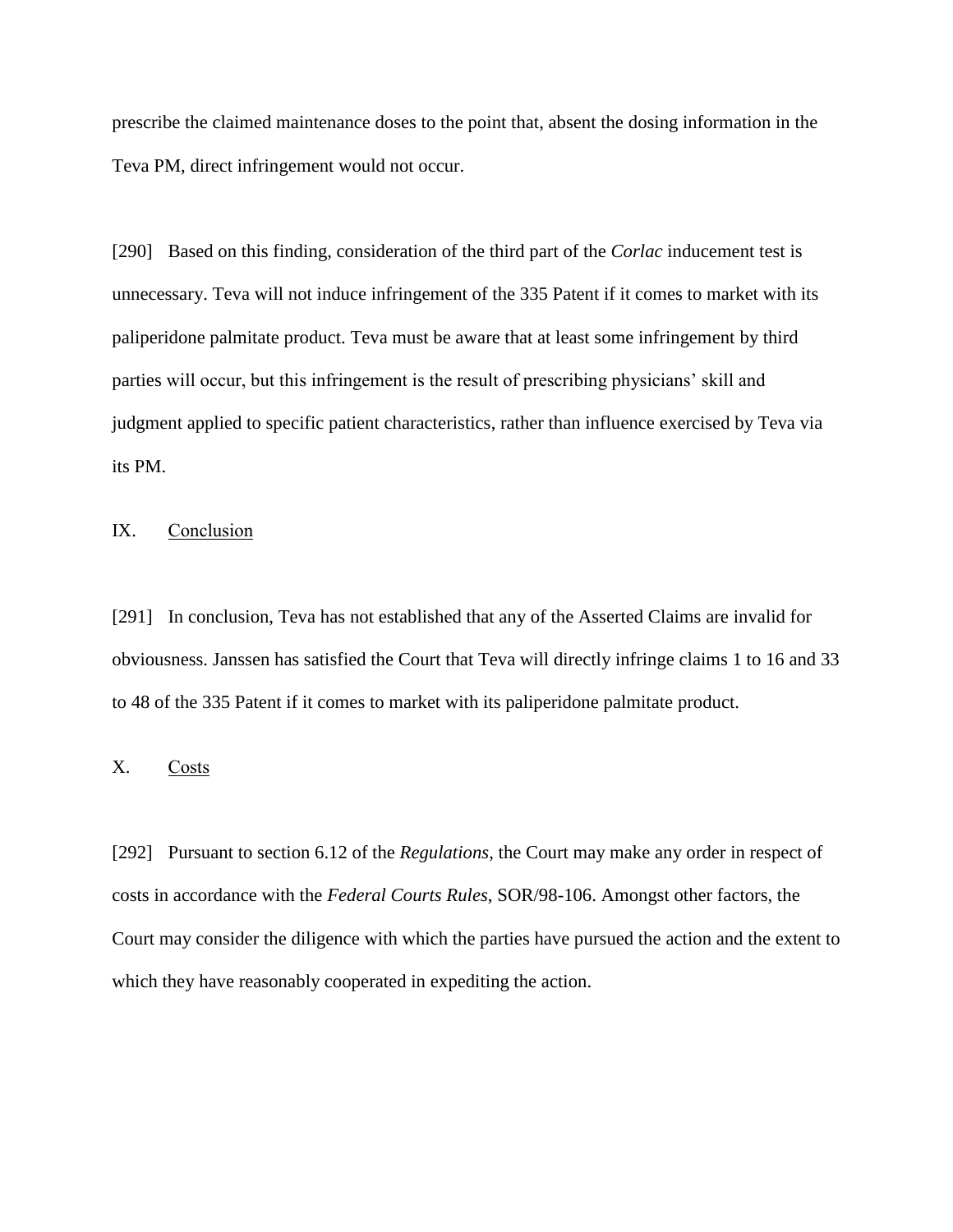[293] The Court notes that the parties cooperated commendably when a key witness fell ill in the weeks leading up to the initial trial date, working with the Court to reschedule the trial a few short months later and extend the statutory stay accordingly. This was no small task given the volume of evidence and the number of witnesses, and counsel's efforts on both sides are appreciated.

[294] The parties agreed that the successful party should be entitled to costs assessed as 35% of actual fees plus all disbursements, subject to representations on the reasonableness of the total actual fees and disbursements.

[295] Accordingly, Janssen is entitled to 35% of its actual legal fees plus 100% of disbursements.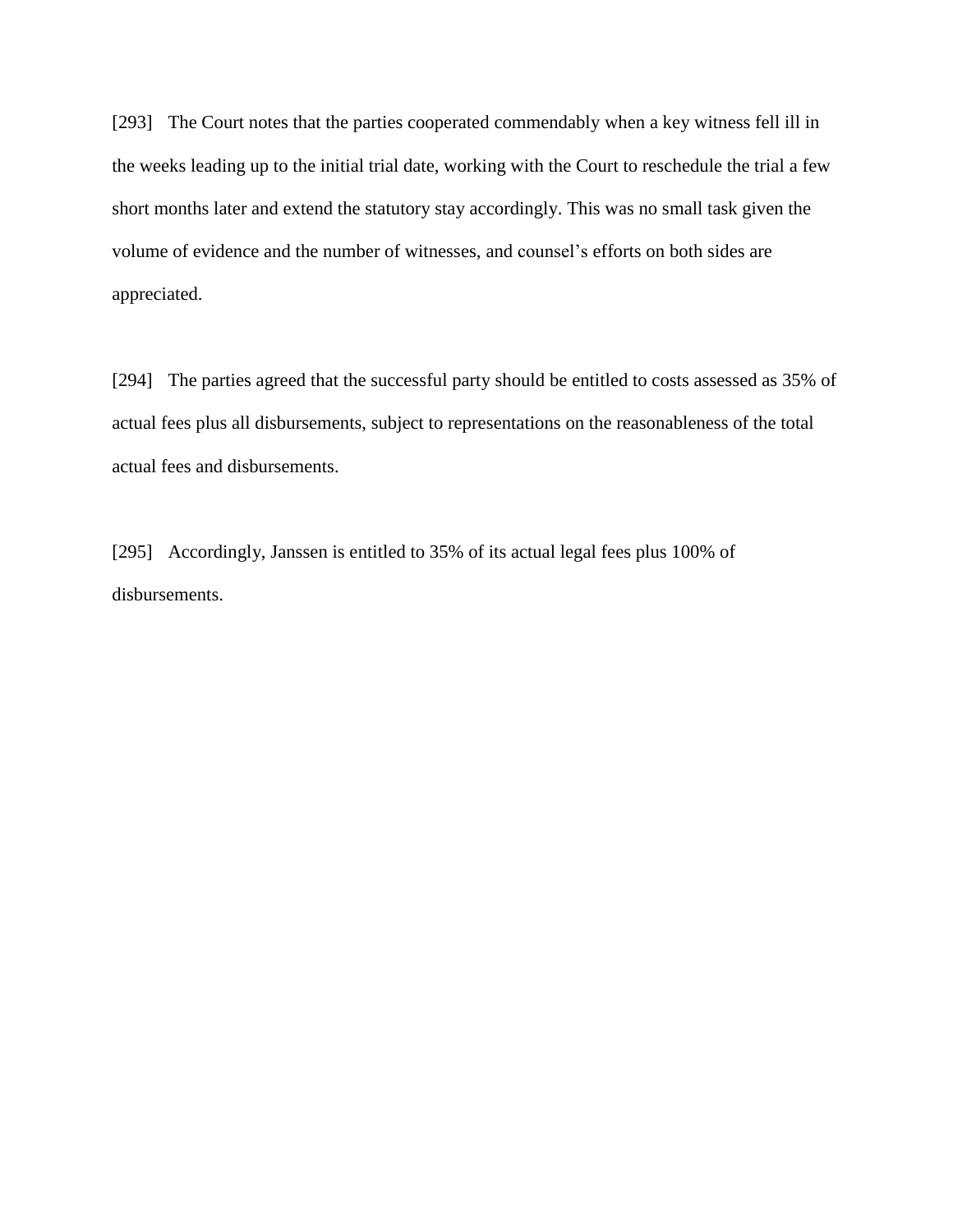### Page: 87

#### **JUDGMENT in T-353-18**

#### **THIS COURT'S JUDGMENT is that**

- 1. The Asserted Claims are not obvious, and are valid.
- 2. The making, constructing, using, or selling of Teva-Paliperidone Injection prolonged release injectable suspensions of paliperidone palmitate by Teva in accordance with ANDS No. 210095 would directly infringe claims 1 to 16 and 33 to 48 of the 335 Patent. Teva will not directly infringe claims 17 to 32, and will not induce infringement of any of the Asserted Claims.
- 3. An injunction is granted until the expiry of the 335 Patent on December 17, 2028, restraining Teva as well as its subsidiary and affiliated companies, officers, directors, employees, agents, licensees, successors, assigns and any others over whom it exercises lawful authority, from:
	- a. making, constructing, using or selling Teva-Paliperidone Injection in Canada in accordance with ANDS No. 210095;
	- b. offering for sale, marketing or having Teva-Paliperidone Injection marketed in Canada in accordance with ANDS No. 210095; and
	- c. importing, exporting, distributing or having Teva-Paliperidone Injection distributed in Canada in accordance with ANDS No. 210095.
- 4. Costs to Janssen assessed as 35% of its actual legal fees plus 100% of disbursements.

"Michael D. Manson" Judge